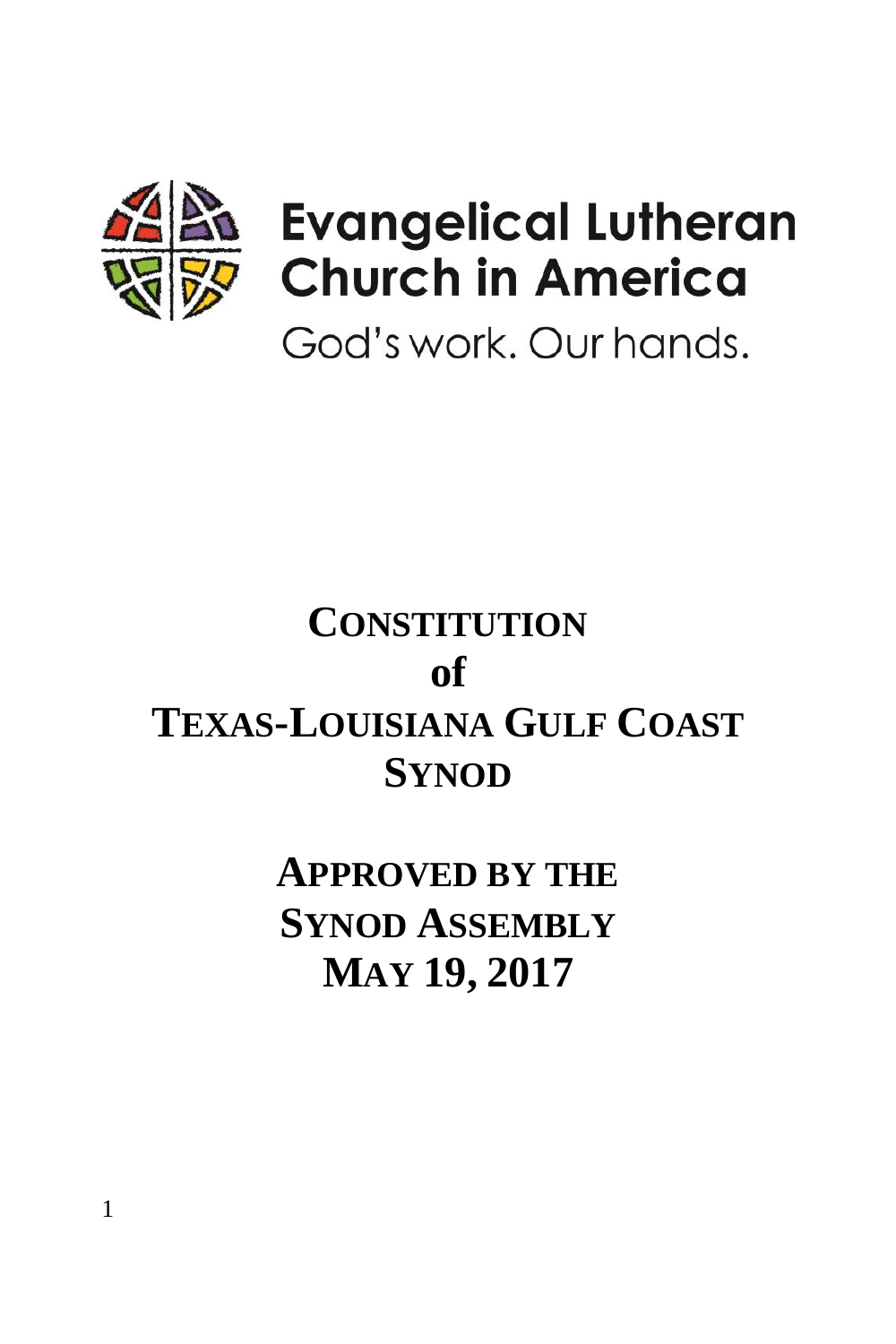## **CONSTITUTION FOR SYNODS**

#### **Chapter 1.**

## **NAME AND INCORPORATION**

- **†S1.01.** The name of this synod, as determined by the Churchwide Assembly, shall be Texas-Louisiana Gulf Coast Synod of the Evangelical Lutheran Church in America.
- **†S1.02.** For the purposes of this constitution and the accompanying bylaws, the Texas-Louisiana Gulf Coast Synod of the Evangelical Lutheran Church in America is hereafter designated as "this synod" or "the synod."
- **†S1.11.** This synod shall be incorporated. Amendments to the articles of incorporation of this synod shall be submitted to the Church Council for ratification before filing.
- **†S1.21.** The seal of this synod is *(describe)*.

#### **Chapter 2. STATUS**

- **†S2.01.** This synod possesses the powers conferred upon it, and accepts the duties and responsibilities assigned to it, in the *Constitution, Bylaws, and Continuing Resolutions of the Evangelical Lutheran Church in America*, which are recognized as having governing force in the life of this synod.
- **†S2.02.** The name Evangelical Lutheran Church in America (ELCA or "this church") as used herein refers in general references to this whole church, including its three expressions: congregations, synods, and the churchwide organization. The name Evangelical Lutheran Church in America is also the name of the corporation of the churchwide organization to which specific references may be made herein.
- **†S2.03.** No provision of this constitution shall be inconsistent with the constitution and bylaws of this church.

#### **Chapter 3. TERRITORY**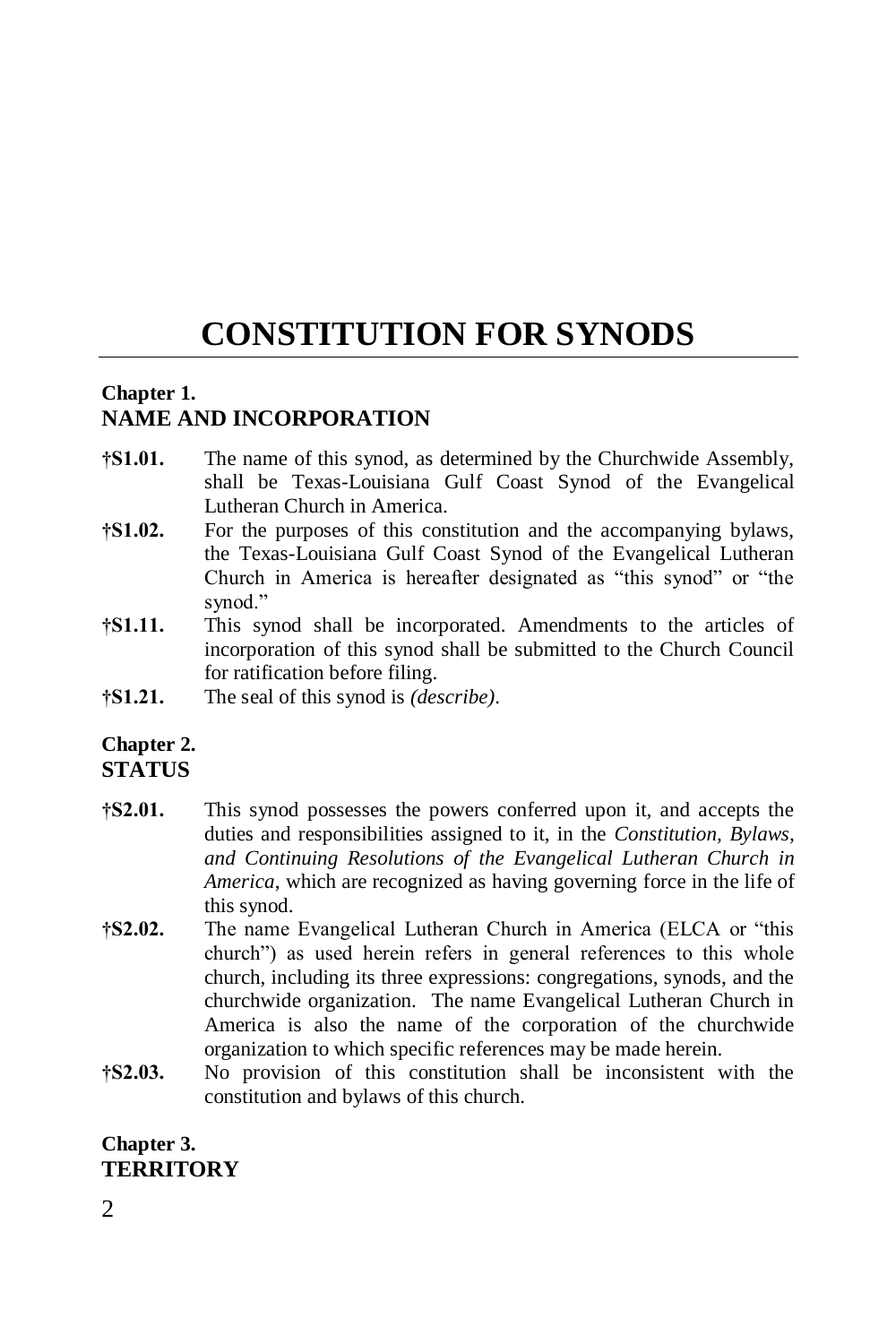- **†S3.01.** The territory of this synod, as determined by the Churchwide Assembly, shall be The territory of this synod, as determined by the Churchwide Assembly, shall be: the counties of Anderson, Angelina, Austin, Brazoria, Brazos, Burleson, Chambers, Cherokee, Colorado, Fayette, Fort Bend, Freestone, Galveston, Grimes, Hardin, Harris, Houston, Jasper, Jefferson, Leon, Liberty, Madison, Matagorda, Montgomery, Nacogdoches, Newton, Orange, Polk, Robertson, Sabine, San Augustine, San Jacinto, Shelby, Trinity, Tyler, Walker, Waller, Washington, and Wharton in the state of TEXAS; the parishes of Acadia, Allen, Ascension, Assumption, Avoyelles, Beauregard, Calcasieu, Cameron, East Baton Rouge, East Feliciana, Evangeline, Iberia, Iberville, Jefferson, Jefferson Davis, Lafayette, LaFourche, Livingston, Orleans, Plaquemines, Pointe Coupee, Rapides, St. Bernard, St. Charles, St. Helena, St.. James, St. John the Baptist, St. Landry, St. Martin, St. Mary, St. Tammany, Tangipahoa, Terrebonne, Vermillion, Vernon, Washington, West Baton Rouge, and West Feliciana in the state of LOUISIANA.
- **†S3.02.** "Determined by the Churchwide Assembly," as stipulated by †S3.01., is understood to include the reported changes in synod relationship made by any congregation in a border area agreed under ELCA bylaws 10.01.01. and 10.02.02

#### **Chapter 4.**

#### **CONFESSION OF FAITH**

- **†S4.01.** This synod confesses the Triune God, Father, Son, and Holy Spirit.
- **†S4.02.** This synod confesses Jesus Christ as Lord and Savior and the Gospel as the power of God for the salvation of all who believe.
	- a. Jesus Christ is the Word of God incarnate, through whom everything was made and through whose life, death, and resurrection God fashions a new creation.
	- b. The proclamation of God's message to us as both Law and Gospel is the Word of God, revealing judgment and mercy through word and deed, beginning with the Word in creation, continuing in the history of Israel, and centering in all its fullness in the person and work of Jesus Christ.
	- c. The canonical Scriptures of the Old and New Testaments are the written Word of God. Inspired by God's Spirit speaking through their authors, they record and announce God's revelation centering in Jesus Christ. Through them God's Spirit speaks to us to create and sustain Christian faith and fellowship for service in the world.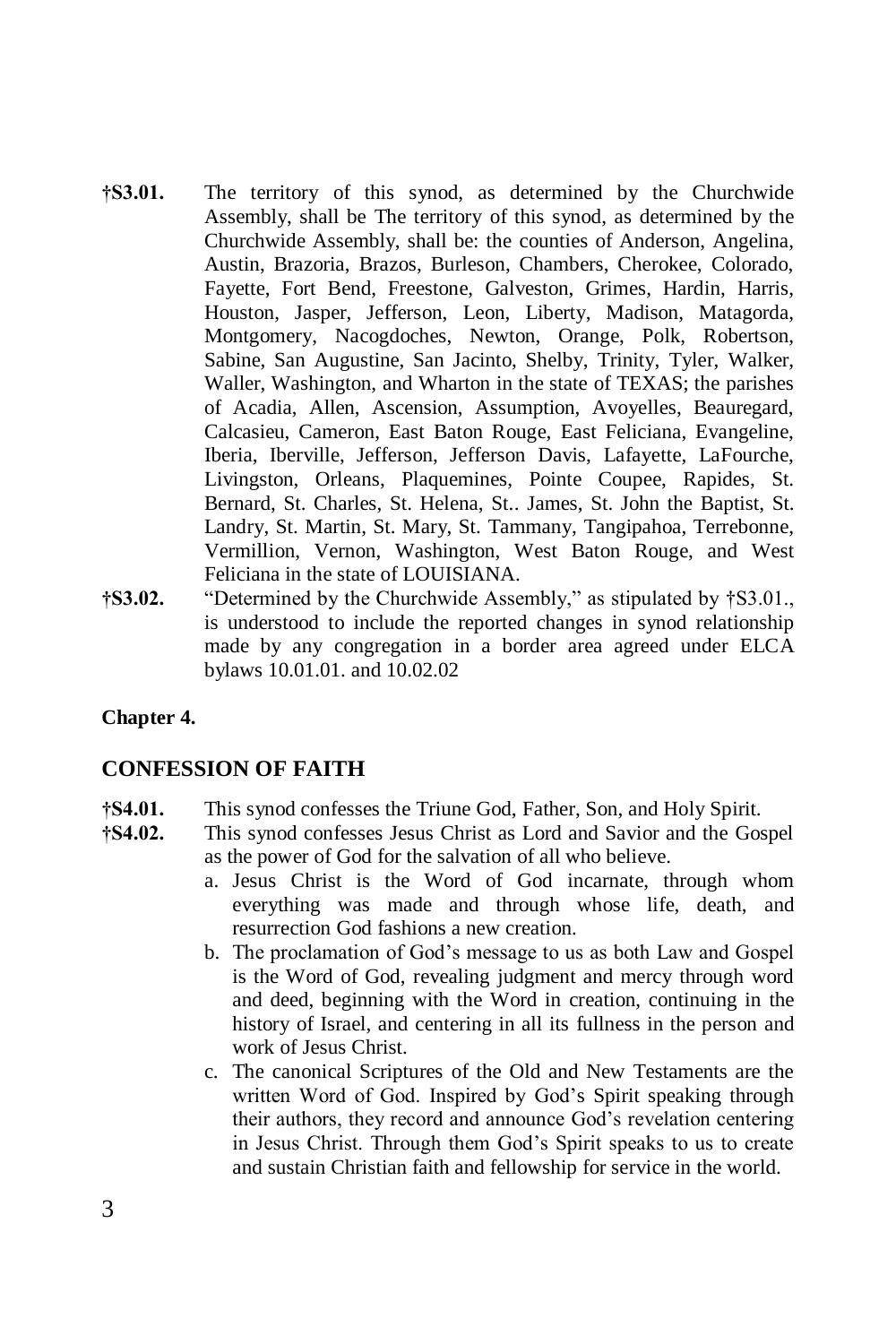- **†S4.03.** This synod accepts the canonical Scriptures of the Old and New Testaments as the inspired Word of God and the authoritative source and norm of its proclamation, faith, and life.
- **†S4.04.** This synod accepts the Apostles', Nicene, and Athanasian Creeds as true declarations of the faith of this synod.
- **†S4.05.** This synod accepts the Unaltered Augsburg Confession as a true witness to the Gospel, acknowledging as one with it in faith and doctrine all churches that likewise accept the teachings of the Unaltered Augsburg Confession.
- **†S4.06.** This synod accepts the other confessional writings in the Book of Concord, namely, the Apology of the Augsburg Confession, the Smalcald Articles and the Treatise, the Small Catechism, the Large Catechism, and the Formula of Concord, as further valid interpretations of the faith of the Church.
- **†S4.07.** This synod confesses the Gospel, recorded in the Holy Scripture and confessed in the ecumenical creeds and Lutheran confessional writings, as the power of God to create and sustain the Church for God's mission in the world.

## **Chapter 5. NATURE OF THE CHURCH**

- **†S5.01.** All power in the Church belongs to our Lord Jesus Christ, its head. All actions of this synod are to be carried out under his rule and authority.
- **†S5.02.** This church confesses the one, holy, catholic, and apostolic Church and is resolved to serve Christian unity throughout the world.
- **†S5.03.** The Church exists both as an inclusive fellowship and as local congregations gathered for worship and Christian service. Congregations find their fulfillment in the universal community of the Church, and the universal Church exists in and through congregations. This church, therefore, derives its character and powers both from the sanction and representation of its congregations and from its inherent nature as an expression of the broader fellowship of the faithful. In length, it acknowledges itself to be in the historic continuity of the communion of saints; in breadth, it expresses the fellowship of believers and congregations in our day.
- **†S5.04.** This church, inspired and led by the Holy Spirit, participates in The Lutheran World Federation as a global communion of churches, engaging in faithful witness to the gospel of Jesus Christ and in service for the sake of God's mission in the world.

## **Chapter 6.**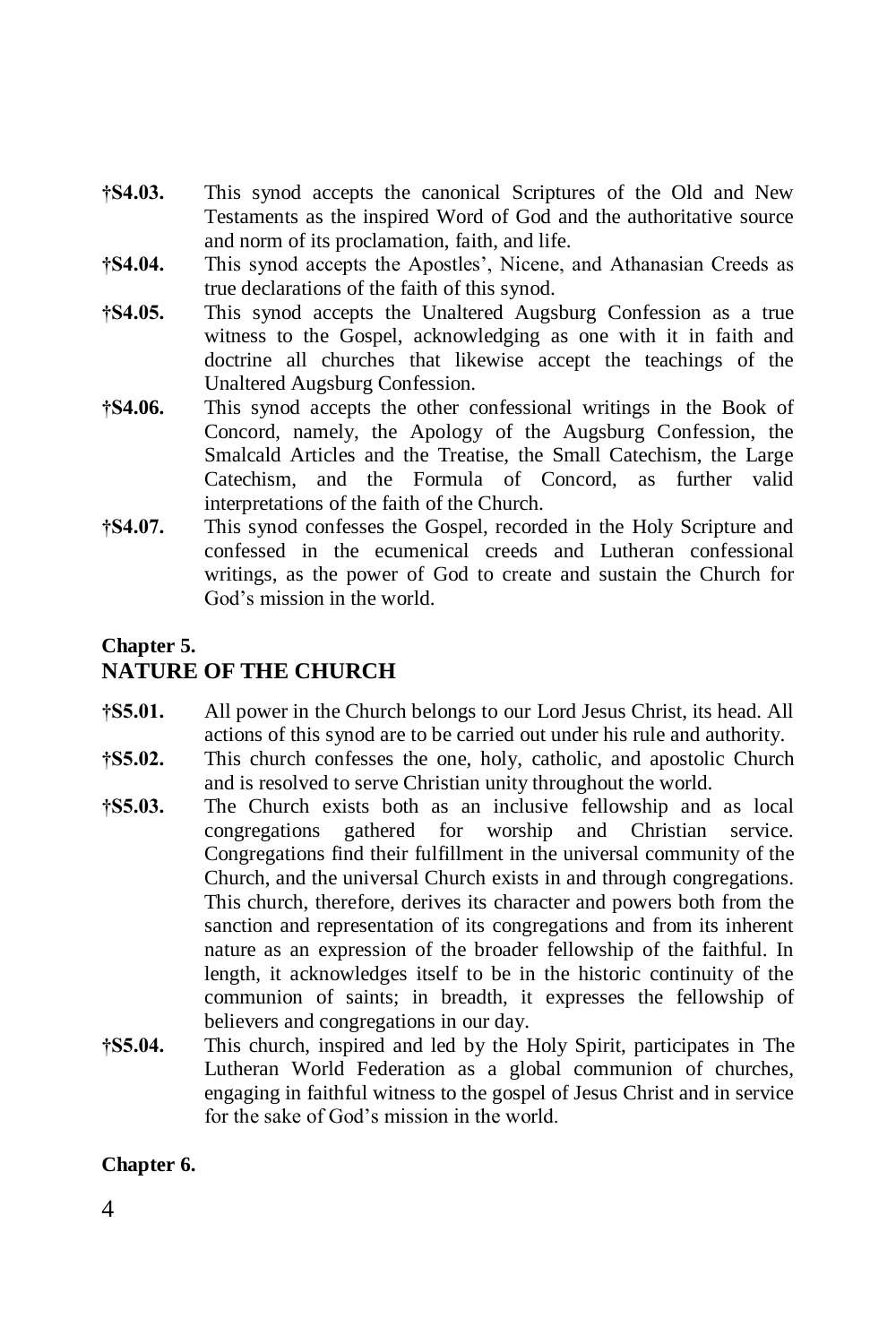#### **STATEMENT OF PURPOSE**

- **†S6.01.** The Church is a people created by God in Christ, empowered by the Holy Spirit, called and sent to bear witness to God's creative, redeeming, and sanctifying activity in the world.
- **†S6.02.** To participate in God's mission, this synod as a part of the Church shall:
	- a. Proclaim God's saving Gospel of justification by grace for Christ's sake through faith alone, according to the apostolic witness in the Holy Scripture, preserving and transmitting the Gospel faithfully to future generations.
	- b. Carry out Christ's Great Commission by reaching out to all people to bring them to faith in Christ and by doing all ministry with a global awareness consistent with the understanding of God as Creator, Redeemer, and Sanctifier of all.
	- c. Serve in response to God's love to meet human needs, caring for the sick and the aged, advocating dignity and justice for all people, working for peace and reconciliation among the nations, and standing with the poor and powerless and committing itself to their needs.
	- d. Worship God in proclamation of the Word and administration of the sacraments and through lives of prayer, praise, thanksgiving, witness, and service.
	- e. Nurture its members in the Word of God so as to grow in faith and hope and love, to see daily life as the primary setting for the exercise of their Christian calling, and to use the gifts of the Spirit for their life together and for their calling in the world.
	- f. Manifest the unity given to the people of God by living together in the love of Christ and by joining with other Christians in prayer and action to express and preserve the unity which the Spirit gives.
- **†S6.03.** Each synod, in partnership with the churchwide organization, shall bear primary responsibility for the oversight of the life and mission of this church in its territory. In fulfillment of this role and consistent with policies and procedures of this church, the synod shall:
	- a. Provide for pastoral care of congregations and rostered ministers in the synod;
	- b. Plan for, facilitate, and nurture the mission of this church through congregations;
	- c. Strengthen interdependent relationships among congregations, synods, and the churchwide organization, and foster relationships with agencies and institutions affiliated with or related to this church as well as ecumenical partners.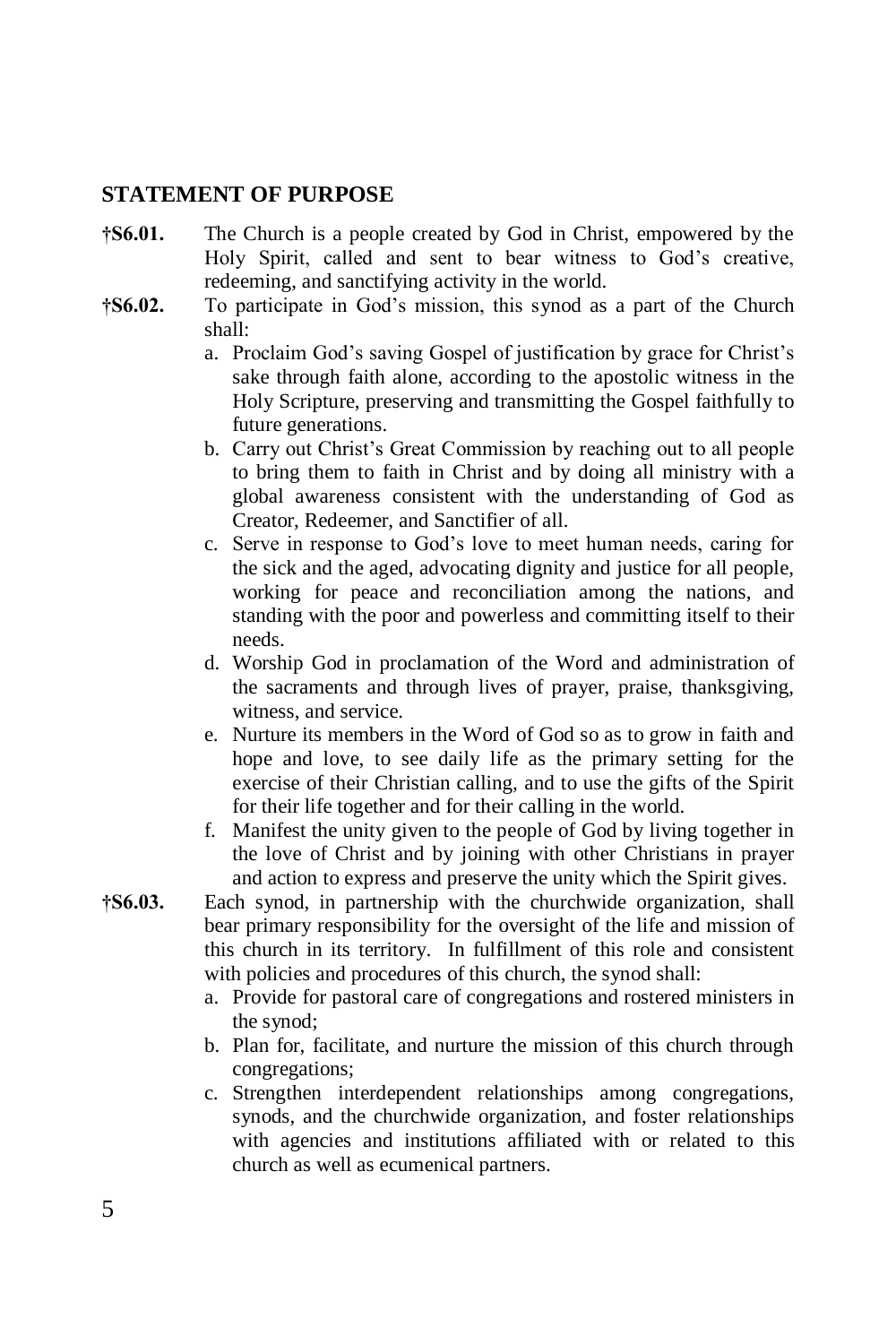- d. Interpret the work of this church to congregations and to the public on the territory of the synod.
- **†S6.03.01.** In providing for pastoral care of congregations and rostered ministers in the synod, the responsibilities of the synod include the following:
	- a. providing for pastoral care of congregations, ministers of Word and Sacrament, and ministers of Word and Service in the synod, including:
		- 1) approving candidates for the ministry of Word and Sacrament in cooperation with the appropriate seminaries of this church, which may be done through multi-synodical committees;
		- 2) authorizing ordinations and ordaining ministers of Word and Sacrament on behalf of this church;
		- 3) approving ministers of Word and Service, which may be done through multi-synodical committees;
		- 4) authorizing consecrations and consecrating ministers of Word and Service on behalf of this church; and
		- 5) consulting in the call process for rostered ministers.
	- b. providing for leadership recruitment, preparation, and support in accordance with churchwide standards and policies, including:
		- 1) nurturing and supporting congregations and lay leaders;
		- 2) seeking and recruiting qualified candidates for the rostered ministries of this church;
		- 3) making provision for pastoral care, call review, and guidance;
		- 4) encouraging and supporting persons on the rosters of this church in stewardship of their abilities, care of self, and pursuit of continuing education to undergird their effectiveness of service; and
		- 5) supporting recruitment of leaders for this church's colleges, universities, seminaries, and social ministry organizations.
	- c. providing for discipline of congregations, ministers of Word and Sacrament, and ministers of Word and Service; as well as for termination of call, appointment, adjudication, and appeals consistent with Chapter 20 of this church's constitution.
	- d. providing for archives in conjunction with other synods.
- **†S6.03.02.** In planning for, facilitating, and nurturing the mission of this church through congregations, the responsibilities of the synod include the following:
	- a. developing of new ministries, redevelopment of existing ministries, and support and assistance in the conclusion, if necessary, of a particular ministry;
	- b. leading and encouraging of congregations in their evangelism efforts;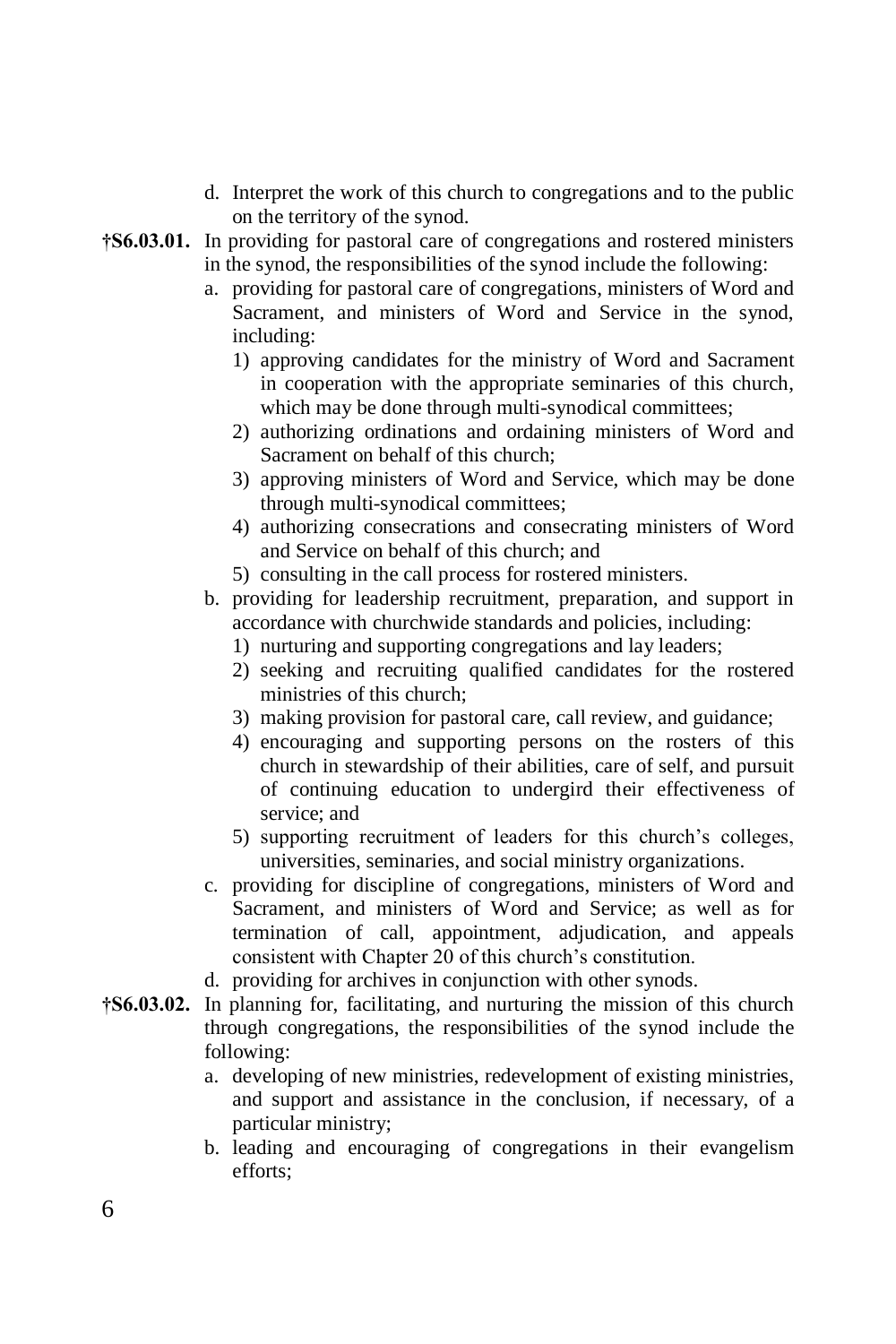- c. assisting members of its congregations in carrying out their ministries in the world;
- d. encouraging congregations to respond to human need, work for justice and peace, care for the sick and the suffering, and participate responsibly in society;
- e. providing resources for congregational life;
- f. grouping congregations in conferences, clusters, coalitions, or other area subdivisions for mission purposes.
- **†S6.03.03.** In strengthening interdependent relationships among congregations, synods, and the churchwide organization, and in fostering relationships with agencies and institutions affiliated with or related to this church as well as with ecumenical partners, the responsibilities of the synod include the following:
	- a. promoting interdependent relationships among congregations, synods, and the churchwide organization, and entering into partnership with other synods in the region;
	- b. fostering organizations for youth, women, and men, and organizations for language or ethnic communities;
	- c. developing relationships with social ministry organizations and ministries, participating in their mission planning, and providing partnership funding;
	- d. supporting relationships with and providing partnership funding on behalf of colleges, universities, and campus ministries;
	- e. maintaining relationships with and providing partnership funding on behalf of seminaries and continuing education centers;
	- f. fostering supporting relationships with camps and other outdoor ministries;
	- g. fostering supporting relationships with preschools, elementary schools, and secondary schools operated by congregations of the synod;
	- h. fostering relationships with ecumenical and global partners;
	- i. cooperating with other synods and the churchwide organization in creating, using, and supporting regions to carry out those functions of the synod which can best be done cooperatively with other synods and the churchwide organization.
- **†S6.03.04.** In interpreting the work of this church on the territory of the synod, the responsibilities of the synod include the following:
	- a. encouraging financial support for the work of this church by individuals and congregations;
	- b. participating in churchwide programs;
	- c. interpreting social statements in a manner consistent with the interpretation given by the churchwide unit or office which assisted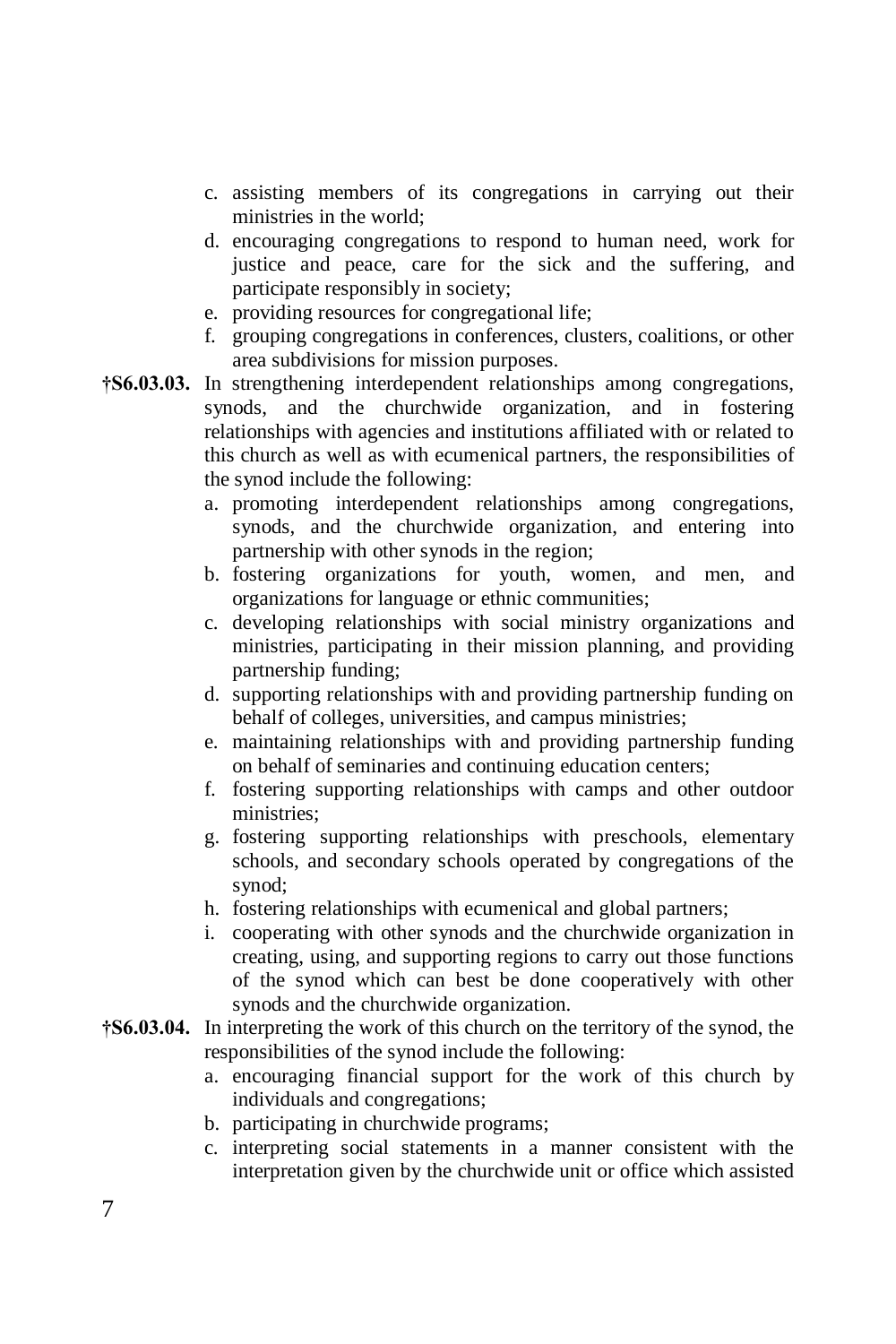in the development of the statement, and suggestion of social study issues;

- d. providing ecumenical guidance and encouragement.
- **†S6.04.** Except as otherwise provided in this constitution and bylaws, the Synod Council shall establish processes that will ensure that at least 60 percent of the members of the synod assemblies, councils, committees, boards, and other organizational units shall be laypersons; and that, as nearly as possible, 50 percent of the lay members of assemblies, councils, committees, boards, or other organizational units shall be female and 50 percent shall be male; and that, where possible, the representation of ministers of Word and Sacrament shall be both male and female. This synod shall establish processes that will enable it to reach a minimum goal that 10 percent of its assemblies, councils, committees, boards, or other organizational units be persons of color and/or persons whose primary language is other than English.
- **†S6.04.01.** It is the goal of this synod that 10 percent of the membership of synod assemblies, councils, committees, boards and/or other organizational units be persons of color and/or persons whose primary language is other than English.
- **†S6.04.02.** It is the goal of this synod that at least 10 percent of the voting members of the Synod Assembly, Synod Council, committees, and organizational units of this synod be youth and young adults. The Synod Council shall establish a plan for implementing this goal. For purposes of the constitution, bylaws, and continuing resolutions of this synod, the term "youth" means a voting member of a congregation who has not reached the age of 18 at the time of election or appointment for service. The term "young adult" means a voting member of a congregation between the ages of 18 and 30 at the time of election or appointment for service.
- **†S6.05.** Each assembly, council, committee, board, commission, task force, or other body of this synod or any synodical units shall be conclusively presumed to have been properly constituted, and neither the method of selection nor the composition of any such assembly, council, committee, board, commission, task force, or other body may be challenged in a court of law by any person or be used as the basis of a challenge in a court of law to the validity or effect of any action taken or authorized by any such assembly, council, committee, board, commission, task force, or other body.
- **†S6.06.** References herein to the nature of the relationship between the three expressions of this church—congregations, synods, and the churchwide organization—as being interdependent or as being in a partnership relationship describe the mutual responsibility of these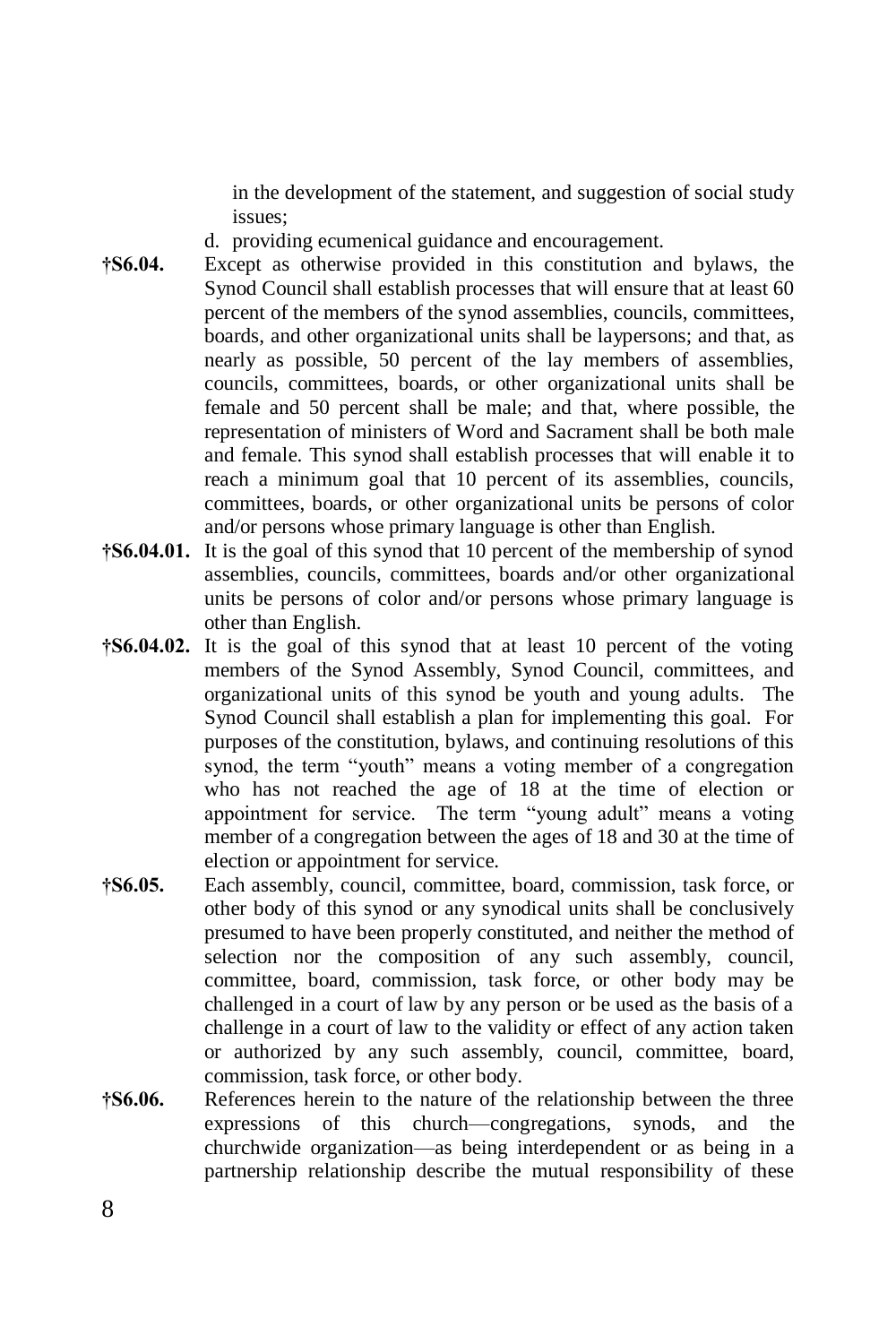expressions in God's mission and the fulfillment of the purposes of this church as described in this chapter, and do not imply or describe the creation of partnerships, co-ventures, agencies, or other legal relationships recognized in civil law.

## **Chapter 7. SYNOD ASSEMBLY**

- **†S7.01.** This synod shall have a Synod Assembly, which shall be its highest legislative authority. The powers of the Synod Assembly are limited only by the provisions in the Articles of Incorporation, this constitution and bylaws, the assembly's own resolutions, and the constitutions and bylaws of the Evangelical Lutheran Church in America.
- **†S7.11.** A regular meeting of the Synod Assembly shall be held at least triennially.
- **S7.11.01.** The time and place of the Texas-Louisiana Gulf Coast Synod Assembly shall be determined by the Synod Council. The time and place for the next regular assembly normally shall be announced six months prior to the assembly.
- **S7.12.** Special meetings of the Synod Assembly may be called by the bishop with the consent of the Synod Council, and shall be called by the bishop at the request of one-fifth of the voting members of the Synod Assembly.
	- a. The notice of each special meeting shall define the purpose for which it is to be held. The scope of actions to be taken at such a special meeting shall be limited to the subject matter(s) described in the notice.
	- b. If the special meeting of the Synod Assembly is required for the purpose of electing a successor bishop because of death, resignation, or inability to serve, the special meeting shall be called by the Synod Council after consultation with the presiding bishop of the Evangelical Lutheran Church in America.
- **S7.13.** Notice of the time and place of all meetings of the Synod Assembly shall be given by the secretary of this synod.
- **S7.13.02** The Synod Council shall appoint a Committee on Elections from the active members of congregations of this synod.
- **S7.14.** One-half of the members of the Synod Assembly shall constitute a quorum.
- **†S7.21.** The membership of the Synod Assembly, of which at least 60 percent of the voting membership shall be composed of laypersons, shall be constituted as follows: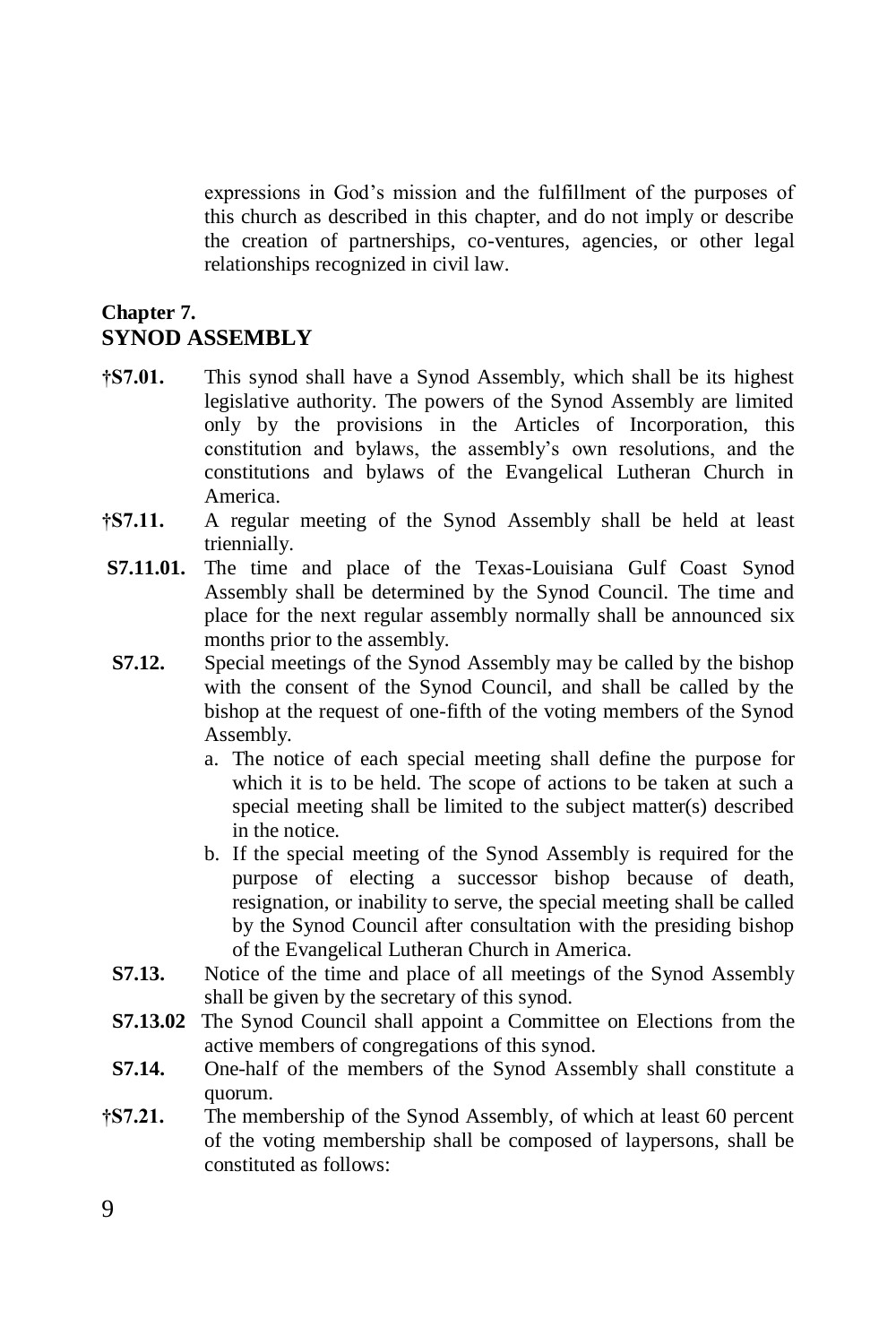- a. All ministers of Word and Sacrament under call on the roster of this synod in attendance at the Synod Assembly shall be voting members.
- b. All ministers of Word and Service, under call, on the roster of this synod shall be voting members in the Synod Assembly, in addition to the voting membership of lay members of congregations provided in item †S7.21.c.
- c. A minimum of one lay member elected by each congregation with fewer than 175 baptized members and a minimum of two lay members elected by each congregation with 175 or more baptized members related to this synod, normally one of whom shall be male and one of whom shall be female, shall be voting members. The Synod Council shall establish a formula to provide additional lay representation from congregations on the basis of the number of baptized members in the congregation. The Synod Council shall seek to ensure that, as nearly as possible, 50 percent of the lay members of the assembly shall be female and 50 percent shall be male. Additional members from each congregation normally shall be equally divided between male and female.
- d. Voting membership shall include the officers of this synod.
- **†S7.21.01.** Voting members shall begin serving with the opening of a regular Synod Assembly and shall continue serving until voting members are seated at the next regular Synod Assembly.
- S7.21.A97 Additional lay member representation from each congregation shall be as follows: 350-700 baptized members – 1 additional; 701-1400 baptized members  $-2$  additional; 1,401-2,000 baptized members  $-3$ additional; over 2,000 baptized members – 4 additional voting members in accordance with S7.21.c.
	- **S7.22**. This synod may establish processes that permit retired rostered ministers, or those designated as disabled, or on leave from call, on the roster of the synod to serve as voting members of the Synod Assembly, consistent with †S7.21.c. If the synod does not establish processes to permit the rostered ministers specified above to serve as voting members, they shall have voice but not vote in the meetings of the Synod Assembly.
	- **S7.23.** The presiding bishop of the Evangelical Lutheran Church in America and such other official representatives of this church as may be designated from time to time by the Church Council shall have voice but not vote in the meetings of the Synod Assembly. Like privileges shall be accorded to those additional persons whom the Synod Assembly or the Synod Council shall from time to time designate.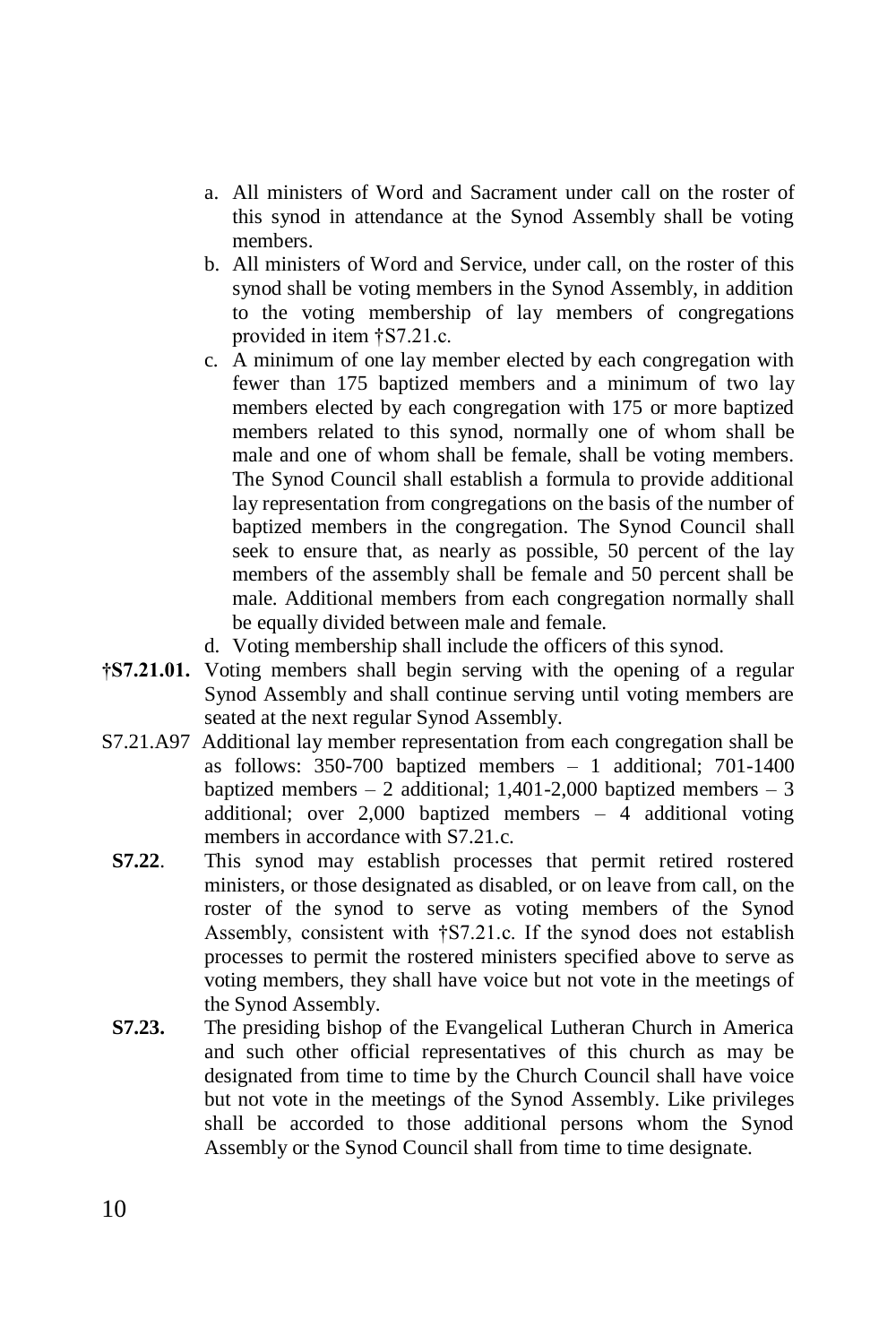- **S7.24.** Ministers under call on the rosters of this synod shall remain as members of the Synod Assembly so long as they remain under call and so long as their names appear on the rosters of this synod. Lay members of the Synod Assembly representing congregations shall continue as such until replaced by the election of new members or until they have been disqualified by termination of membership. Normally, congregations will hold elections prior to each regular meeting of the Synod Assembly.
- **†S7.25.** Except as otherwise provided in this constitution or in the *Constitution, Bylaws, and Continuing Resolutions of the Evangelical Lutheran Church in America,* each voting member of the Synod Assembly shall be a voting member of a congregation of this synod.
	- **S7.26.** This synod may establish processes through the Synod Council that permit representatives of congregations under development and authorized worshiping communities of the synod, which have been authorized under ELCA bylaw 10.02.03., to serve as voting members of the Synod Assembly, consistent with †S7.21.
	- **S7.27.** This synod may establish processes through the Synod Council to grant a minister of Word and Sacrament from a church body with which a relationship of full communion has been declared and established by the Churchwide Assembly of the Evangelical Lutheran Church in America the privilege of both voice and vote in the Synod Assembly during the period of that minister's service in a congregation of this church.
	- **S7.28.** Duly elected voting members of the Synod Council who are not otherwise voting members of the Synod Assembly under †S7.21. shall be granted the privilege of both voice and vote as members of the Synod Assembly.
- **†S7.31.** Proxy and absentee voting shall not be permitted in the transaction of any business of this synod.
	- **S7.32.** *Robert's Rules of Order*, latest edition, shall govern parliamentary procedure of the Synod Assembly, unless otherwise ordered by the assembly.
	- **S7.33.** "*Ex officio*" as used herein means membership with full rights of voice and vote unless otherwise expressly limited.

#### **Chapter 8. OFFICERS**

**†S8.01.** The officers of this synod shall be a bishop, a vice president, a secretary, and a treasurer.

## **S8.10. Bishop**

11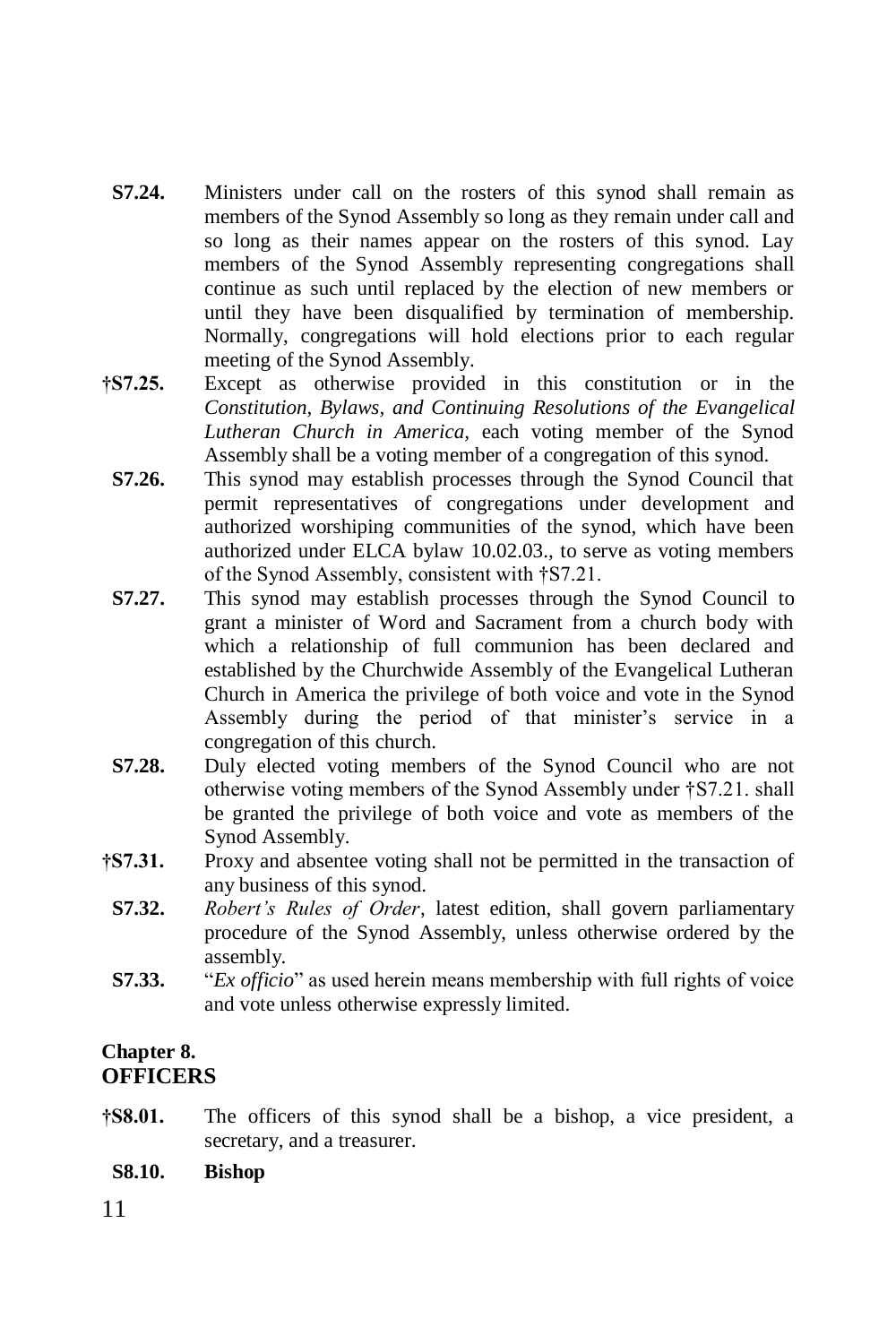- **†S8.11.** The bishop shall be elected by the Synod Assembly. The bishop shall be a minister of Word and Sacrament of the Evangelical Lutheran Church in America.
- **†S8.12.** As this synod's pastor, the bishop shall:
	- a. Preach, teach, and administer the sacraments in accord with the Confession of Faith of this church.
	- b. Have primary responsibility for the ministry of Word and Sacrament in this synod and its congregations, providing pastoral care and leadership for this synod, its congregations, its ministers of Word and Sacrament, and its ministers of Word and Service.
	- c. Exercise solely this church's power to ordain (or provide for the ordination by another synodical bishop of) approved candidates who have received and accepted a properly issued, duly attested letter of call for the office of ministry of Word and Sacrament (and as provided in the bylaws of the Evangelical Lutheran Church in America).
	- d. Consecrate (or provide for the consecration of) approved candidates who have received and accepted a properly issued, duly attested letter of call for service as ministers of Word and Service of this church.
	- e. Attest letters of call for persons called to serve congregations in the synod, letters of call for persons called by the Synod Council, and letters of call for persons on the rosters of this synod called by the Church Council.
	- f. Install (or provide for the installation of) rostered ministers whose calls the bishop has attested.
	- g. Exercise leadership in the mission of this church and in so doing:
		- 1) Interpret and advocate the mission and theology of the whole church;
		- 2) Lead in fostering support for and commitment to the mission of this church within this synod;
		- 3) Coordinate the use of the resources available to this synod as it seeks to promote the health of this church's life and witness in the areas served by this synod;
		- 4) Submit a report to each regular meeting of the Synod Assembly concerning the synod's life and work; and
		- 5) Advise and counsel this synod's related institutions and organizations.
	- h. Practice leadership in strengthening the unity of the Church and in so doing: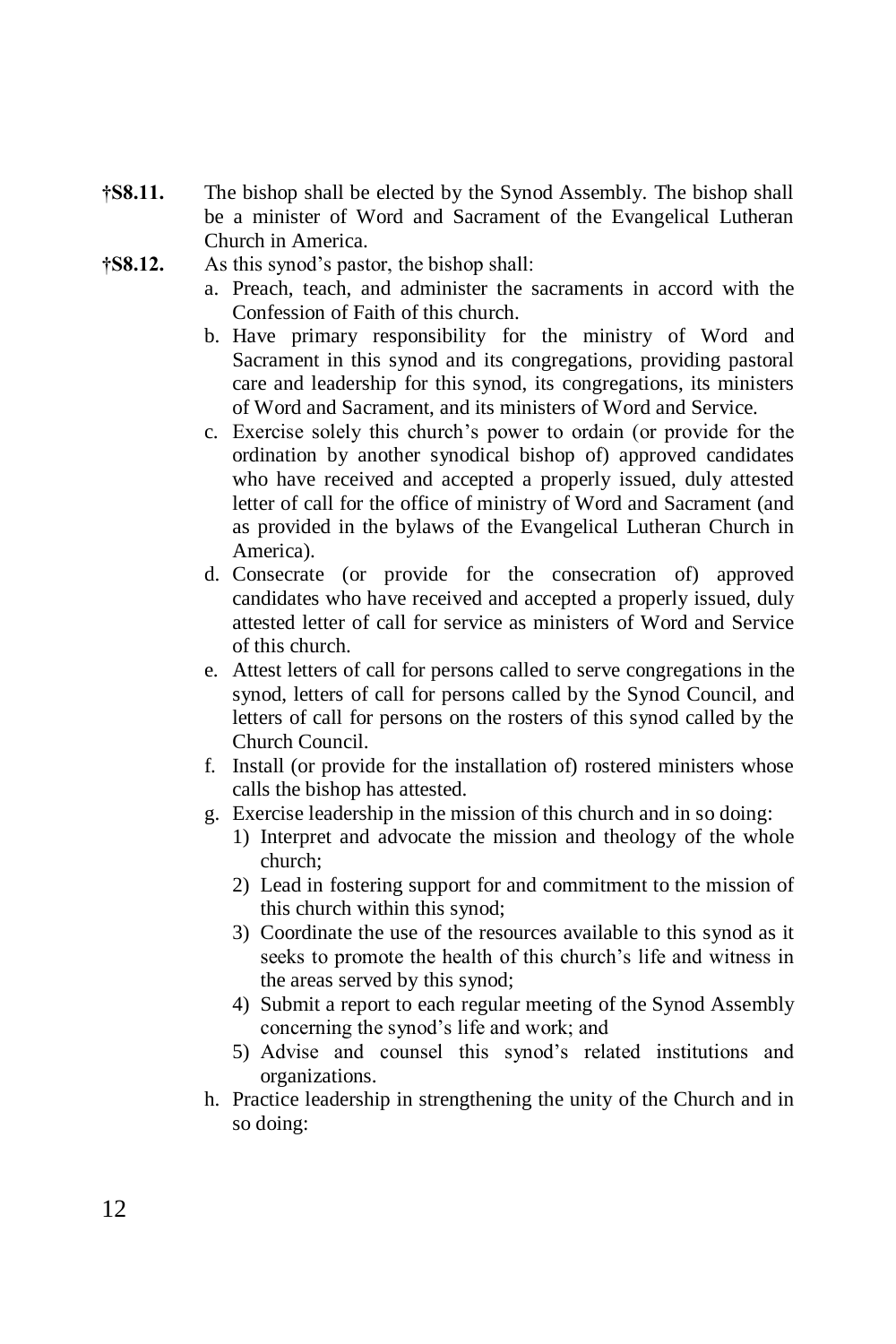- 1) Exercise oversight of the preaching, teaching, and administration of the sacraments within this synod in accord with the Confession of Faith of this church;
- 2) Be responsible for administering the constitutionally established processes for the resolution of controversies and for the discipline of rostered ministers and congregations of this synod;
- 3) Be the chief ecumenical officer of this synod;
- 4) Consult regularly with other synodical bishops and the Conference of Bishops;
- 5) Foster awareness of other churches throughout the Lutheran world communion and, where appropriate, engage in contact with leaders of those churches;
- 6) Cultivate communion in faith and mission with appropriate Christian judicatory leaders functioning within the territory of this synod; and
- 7) Be *ex officio* a member of the Churchwide Assembly.
- i. Oversee and administer the work of this synod and in so doing:
	- 1) Serve as the president of the synod corporation and be the chief executive and administrative officer of this synod, who is authorized and empowered, in the name of this synod, to sign deeds or other instruments and to affix the seal of this synod;
	- 2) Preside at all meetings of the Synod Assembly and provide for the preparation of the agenda for the Synod Assembly, Synod Council, and the council's Executive Committee;
	- 3) Ensure that the constitution and bylaws of the synod and of the churchwide organization are duly observed within this synod, and that the actions of the synod in conformity therewith are carried into effect;
	- 4) Exercise supervision over the work of the other officers;
	- 5) Coordinate the work of all synodical staff members;
	- 6) Appoint all committees for which provision is not otherwise made;
	- 7) Be a member of all committees and any other organizational units of the synod, except as otherwise provided in this constitution;
	- 8) Provide for preparation and maintenance of synodical rosters containing the names and addresses of all rostered ministers of this synod and a record of the calls under which they are serving or the date on which they become retired or disabled;
	- 9) Annually bring to the attention of the Synod Council the names of all rostered ministers on leave from call or engaged in approved graduate study in conformity with the constitution,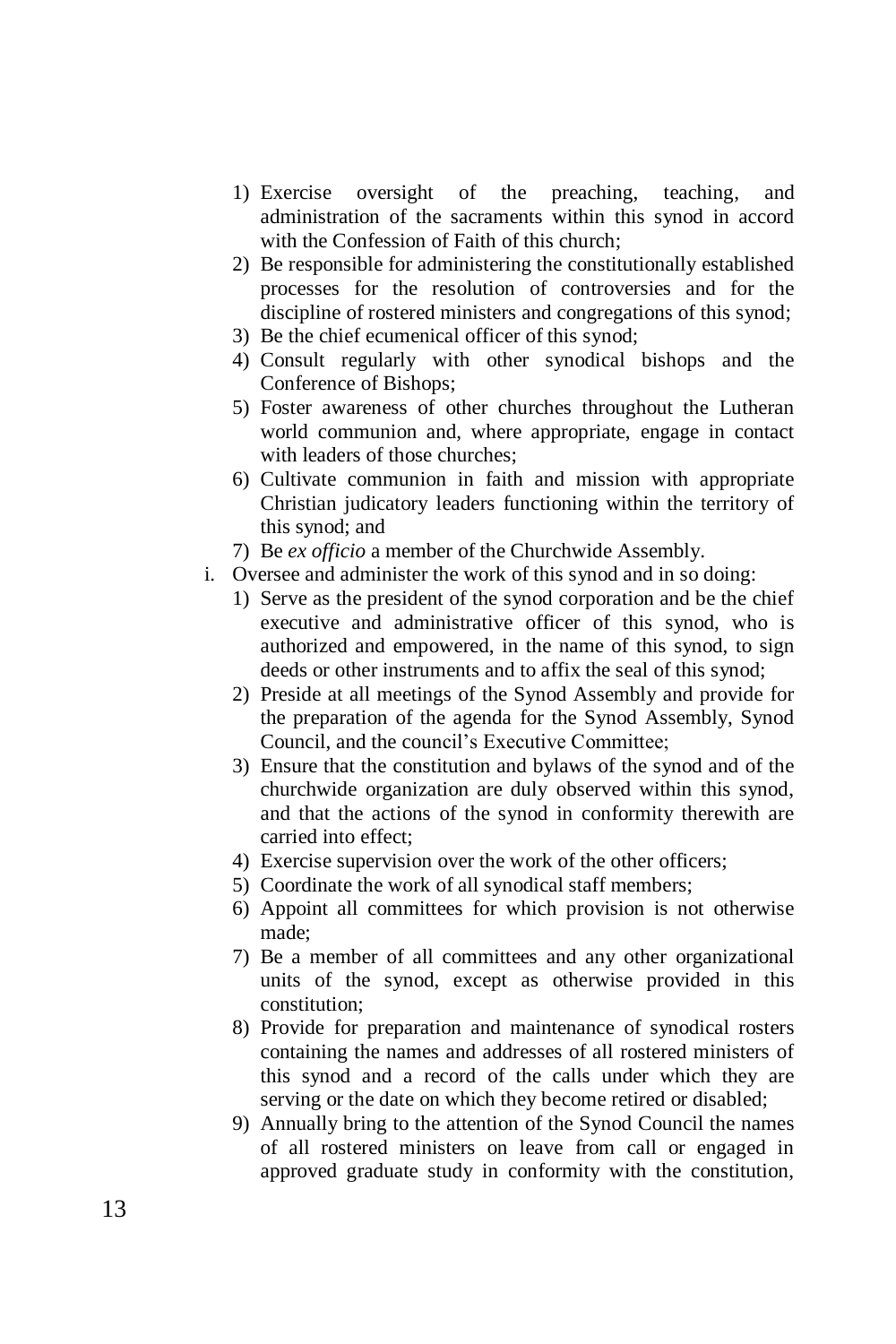bylaws, and continuing resolutions of this church and pursuant to prior action of this synod through the Synod Council;

- 10) Provide for prompt reporting to the secretary of this church of:
	- a) additions to and subtractions from the rosters of this synod and the register of congregations;
	- b) the issuance of certificates of transfer for rostered ministers in good standing who have received and accepted a properly issued, duly attested, regular letter of call under the jurisdiction of another synod; and
	- c) the entrance of the names of such persons for whom proper certificates of transfer have been received;
- 11) Provide for preparation and maintenance of a register of the congregations of this synod and the names of the laypersons who have been elected to represent them; and
- 12) Appoint a statistician of the synod, who shall secure the parochial reports of the congregations and make the reports available to the secretary of this church for collation, analysis, and distribution of the statistical summaries to this synod and the other synods of this church.
- **†S8.13.** The synodical bishop may appoint an attorney, admitted to the bar within the territory of the synod or the state where the synod is located, to be Synod Attorney. The appointment must be approved by the Synod Council and reported to the Synod Assembly and to the ELCA secretary. The appointment continues until resignation or until a successor is appointed. The Synod Attorney provides legal advice and counsel to the synodical officers and the Synod Council. The Synod Attorney is expected to be familiar with the governing documents and policies of the synod and, as necessary, to attend meetings of the Synod Council. The Synod Attorney serves without salary but may be retained and compensated for specific legal services requested by the synod.
- **S8.14.** The synodical bishop may have such assistants as this synod shall from time to time authorize.
- **S8.14.01** The term of the bishop of the synod shall normally begin January 1 of the year following his/her election or may begin earlier upon approval of the Synod Assembly or the Synod Council.
- **†S8.15.** The presiding bishop of this church, or the appointee of the presiding bishop, shall install into office, in accord with the policy and approved rite of this church, each newly elected synodical bishop.

#### **†S8.16. Conflicts of Interest**

- **†S8.16.01.** The following procedures shall govern matters of potential conflicts of interest for synodical bishops:
- 14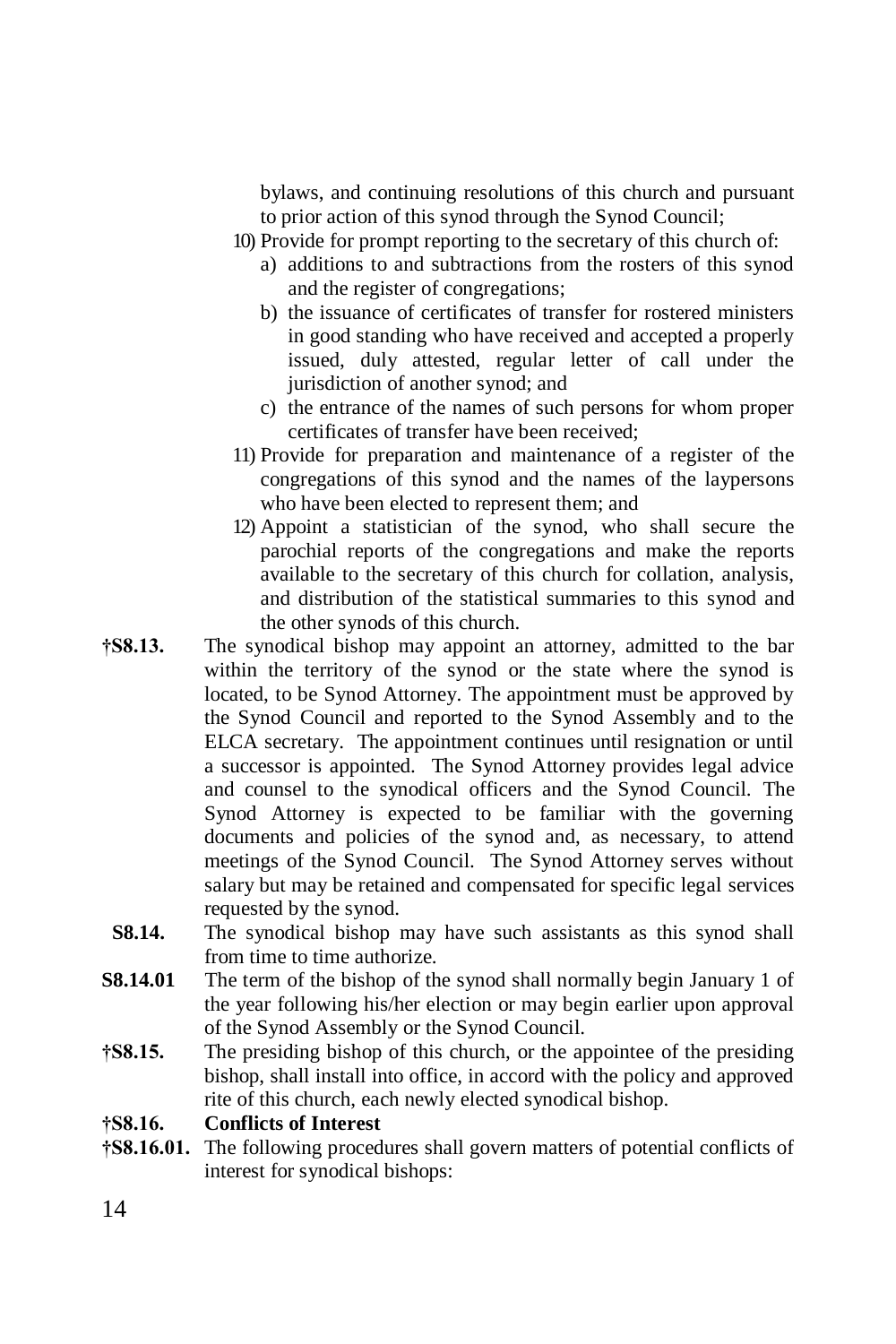- a. Whenever a synodical bishop determines that a matter of the kind described in †S8.16.01.b. may require his or her determination or action with respect to a related individual as defined in †S8.16.01.c., the synodical bishop shall withdraw from personal involvement in such matter and shall so notify the presiding bishop. The presiding bishop shall then appoint another synodical bishop from the same region to handle the matter to conclusion. In dealing with such matter, the appointed bishop shall exercise all of the functions and authority to the same extent as if the appointed bishop were the elected bishop of the withdrawing bishop's synod.
- b. Matters include any proceedings under Chapter 20, proceedings under provision 7.46. of the *Constitution, Bylaws, and Continuing Resolutions of the Evangelical Lutheran Church in America* (†S14.13.), candidacy, reinstatement, and similar matters where determinations or actions by the synodical bishop could change, limit, restrict, approve, authorize, or deny the related individual's ministry on one of the official rosters of this church.
- c. A related individual is one who, with respect to the synodical bishop, is a spouse, parent, son, daughter, sibling, uncle, aunt, niece, nephew, grandparent, grandchild, including corresponding members of blended families and in-laws (parent, son, daughter, or sibling of a spouse, spouse of a sibling, or the parent or sibling of the spouse of a sibling).

#### **S8.20. Vice President**

- **†S8.21.** The vice president shall be elected by the Synod Assembly. The vice president shall be a layperson. The vice president shall be a voting member of a congregation of this synod. The vice president shall not receive a salary for the performance of the duties of the office.
- **S8.21.01** The vice president shall be a voting member of the ELCA Churchwide Assembly.
- **S8.22.** The vice president shall chair the Synod Council.
- **S8.23.** In the event of the death, resignation, or disability of the bishop, the vice president, after consultation with the presiding bishop of the Evangelical Lutheran Church in America, shall convene the Synod Council to arrange for the conduct of the duties of the bishop until a new bishop shall be elected or, in the case of temporary disability, until the bishop resumes full performance of the duties of the office.

#### **S8.30. Secretary**

**†S8.31.** The secretary shall be elected by the Synod Assembly. The secretary shall be a voting member of a congregation of this synod. The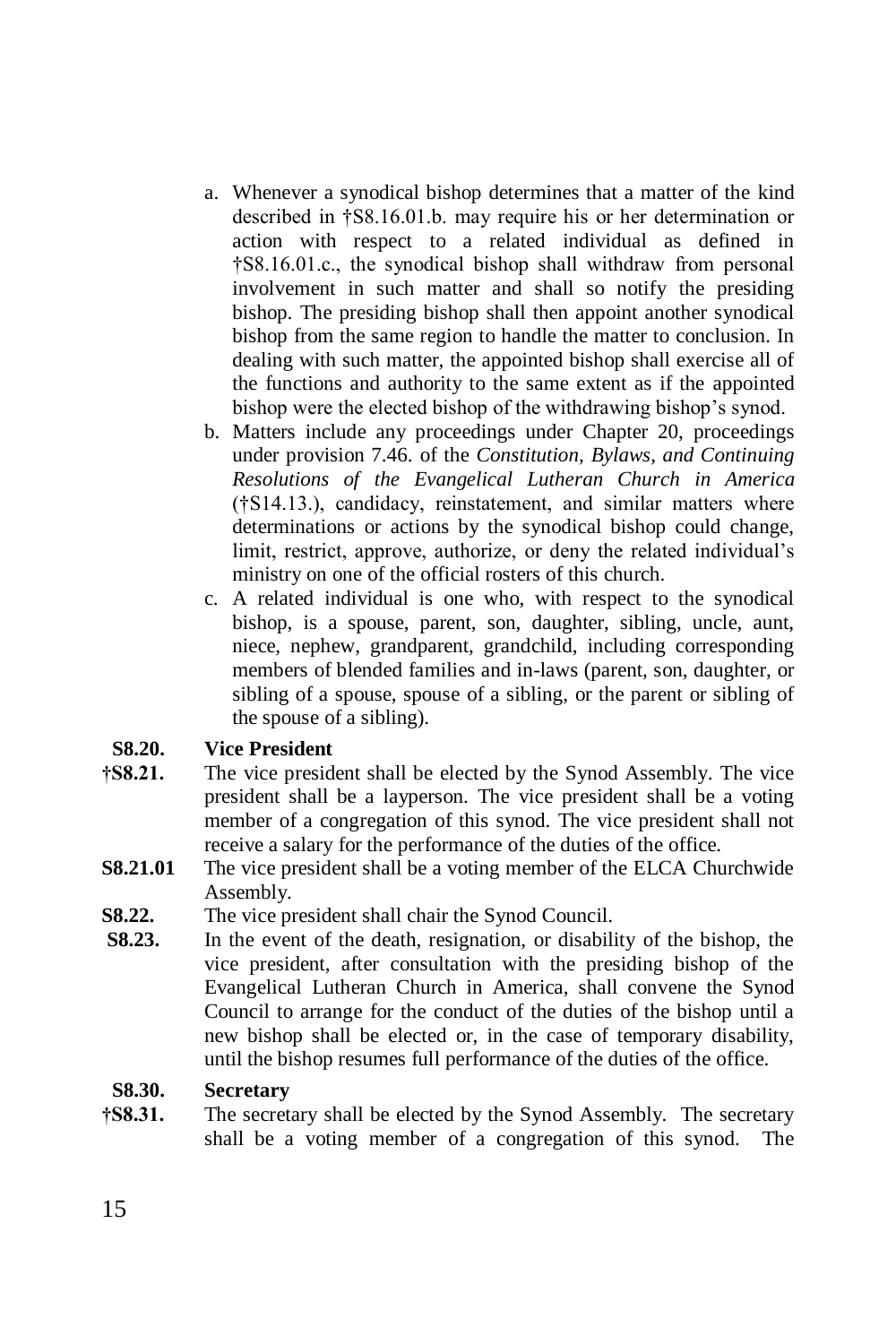secretary may be either a layperson or a minister of Word and Sacrament.

- **†S8.32.** The secretary shall:
	- a. Keep the minutes of all meetings of the Synod Assembly and Synod Council, be responsible for the printing and distribution of such minutes, and perform such other duties as this synod may from time to time direct.
	- b. Be authorized and empowered, in the name of this synod, to attest all instruments which require the same, and which are signed and sealed by the bishop.
	- c. In consultation with the bishop, classify and arrange all important papers and documents and deposit them in the archives of this synod.
	- d. Submit to the secretary of this church at least nine months before each regular Churchwide Assembly a certified list of the voting members elected by the Synod Assembly.

#### **S8.40. Treasurer**

- **†S8.41.** The treasurer may be elected by the Synod Assembly or may be appointed by the Synod Council. The treasurer shall be a voting member of a congregation of this synod. The treasurer may be either a layperson or a minister of Word and Sacrament.
	- **S8.42.** The treasurer shall provide and be accountable for:
		- a. Management of the monies and accounts of this synod, its deeds, mortgages, contracts, evidences of claims and revenues, and trust funds, holding the same at all times subject to the order of this synod.
		- b. Investment of funds upon the authorization of the Synod Council.
		- c. Receipt and acknowledgment of offerings, contributions, and bequests made to this synod, collecting interest and income from its invested funds, and paying regular appropriations and orders on the several accounts as approved and directed by the Synod Council. The treasurer shall transmit each month to the treasurer of the Evangelical Lutheran Church in America the funds received by this synod for the general work of this church.
		- d. Maintenance of a regular account with each congregation of this synod and informing the congregation, at least quarterly, of the status of this account.
		- e. Rendering at each regular meeting of the Synod Assembly a full, detailed, and duly audited report of receipts and disbursements in the several accounts of this synod for the preceding fiscal year, together with the tabulation, for record and publication in the minutes, of the contributions from the congregations.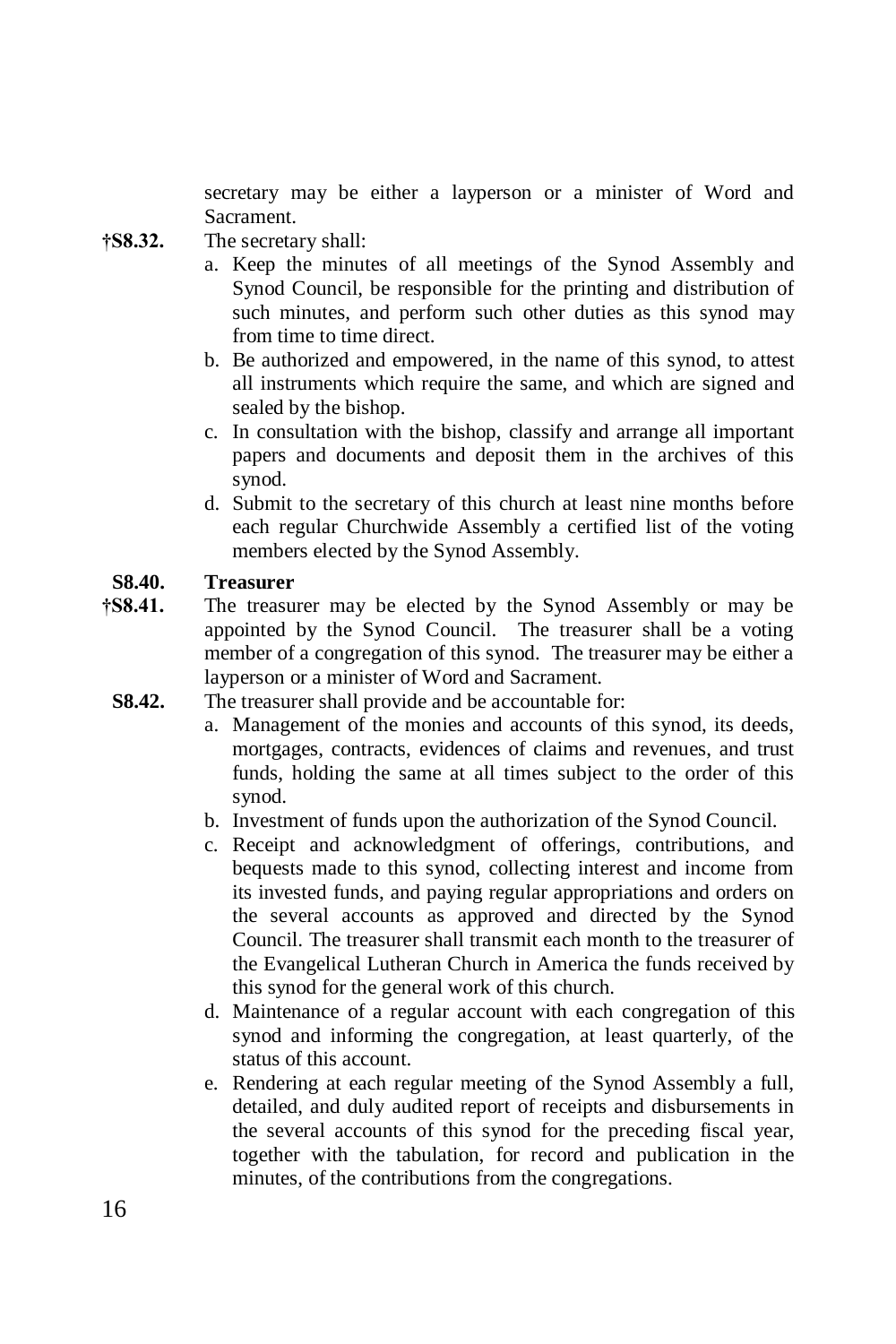f. Obtaining a fidelity bond in the amount determined by the Synod Council for persons handling synod funds, which bond shall be in the custody of the secretary. The premium for the bond shall be paid by this synod. Fidelity coverage provided by the Evangelical Lutheran Church in America shall be deemed a fulfillment of this requirement.

#### **S8.50. General Provisions**

- **†S8.51.** The terms of office of the officers of this synod shall be:
	- a. The bishop of this synod shall be elected to a term of six years and may be re-elected.
	- b. The vice president and secretary of this synod shall be elected to a term of four years and may be re-elected.
	- c. The treasurer of this synod shall be appointed to a four-year term and may be re-elected or reappointed.
- **S8.52.** The terms of the officers shall begin on the first day of the month following election or, in special circumstances, at a time designated by the Synod Council.
- **†S8.53.** Each officer shall be a voting member in a congregation of this synod, except that the bishop need not be a member of a congregation of this synod at the time of election.
- **†S8.54.** Should the bishop die, resign, or be unable to serve, the vice president, after consultation with the presiding bishop of the Evangelical Lutheran Church in America, shall convene the Synod Council to arrange for the appropriate care of the responsibilities of the bishop until an election of a new bishop can be held or, in the case of temporary disability, until the bishop is able to serve again. Such arrangements may include the appointment by the Synod Council of an interim bishop, who during the vacancy or period of disability shall possess all of the powers and authority of a regularly elected bishop. The term of the successor bishop, elected by the next Synod Assembly or a special meeting of the Synod Assembly called for the purpose of election, shall be six years with the subsequent election to take place at the Synod Assembly closest to the expiration of such a term and with the starting date of a successor term to be governed by constitutional provision S8.52.
- **S8.55.** Should the vice president, secretary, or treasurer die, resign, or be unable to serve, the bishop, with the approval of the Executive Committee of the Synod Council, shall arrange for the appropriate care of the responsibilities of the officer until an election of a new officer can be held or, in the case of temporary disability, until the officer is able to serve again. The term of the successor officer, elected by the next Synod Assembly, shall be four years. If the treasurer is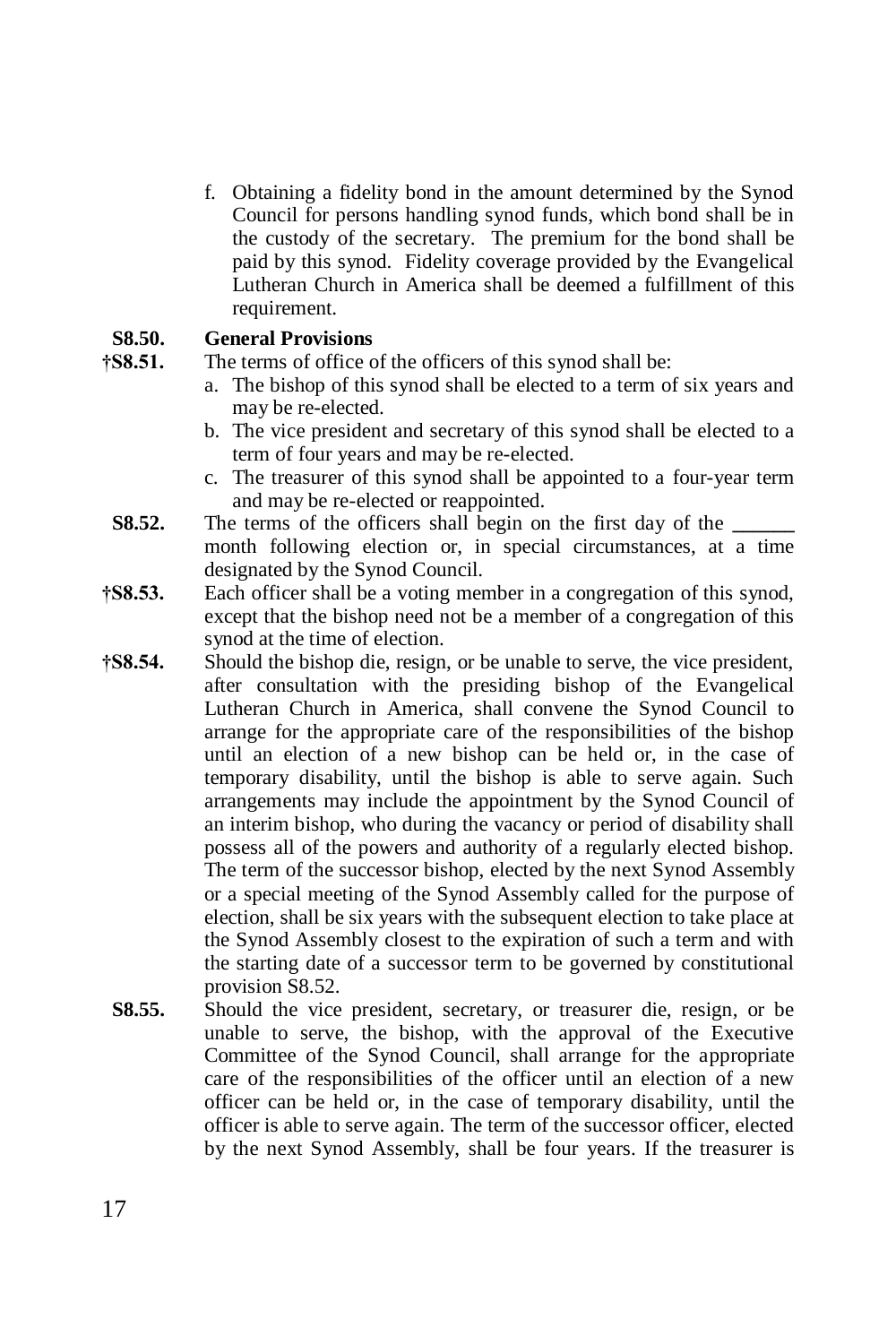appointed by the Synod Council, the Synod Council shall appoint a new treasurer to a four-year term.

- **†S8.56.** The Executive Committee of the Synod Council shall determine whether an officer is unable to serve; the officer may appeal the decision of the Executive Committee by requesting a hearing before the Synod Council. A meeting to determine the ability of an officer to serve shall be called upon the request of at least three members of the Executive Committee and prior written notice of the meeting shall be given to the officer in question at least 10 calendar days prior to the meeting.
- **†S8.57.** The recall or dismissal of an officer and the vacating of office may be effected for willful disregard or violation of the constitutions, bylaws, and continuing resolutions of this church; for such physical or mental disability as renders the officer incapable of performing the duties of office; or for such conduct as would subject the officer to disciplinary action as a rostered minister or as a member of a congregation of this church.
	- a. Proceedings for the recall or dismissal of a synodical bishop shall be instituted by written petition by:
		- 1) the Synod Council on an affirmative vote of at least two-thirds of its elected members present and voting;
		- 2) the Synod Assembly on an affirmative vote of at least twothirds of its members present and voting;
		- 3) at least 10 synodical bishops; or
		- 4) the presiding bishop of this church.
	- b. Proceedings for the recall or dismissal of an officer of a synod, other than the synodical bishop, shall be instituted by written petition by:
		- 1) the Synod Council on an affirmative vote of at least two-thirds of its elected members present and voting;
		- 2) the Synod Assembly on an affirmative vote of at least twothirds of its members present and voting; or
		- 3) the synodical bishop.
	- c. The petition shall be filed with the chair of the Committee on Appeals (in care of the secretary of the Evangelical Lutheran Church in America, 8765 West Higgins Road, Chicago, Illinois 60631) and shall set forth the specific charge or charges.
	- d. Upon the filing of a written petition, the Executive Committee of the Synod Council may temporarily suspend the officer from service in the synod without prejudice, but with continuation of compensation, including benefits, if the officer is a salaried employee of the synod.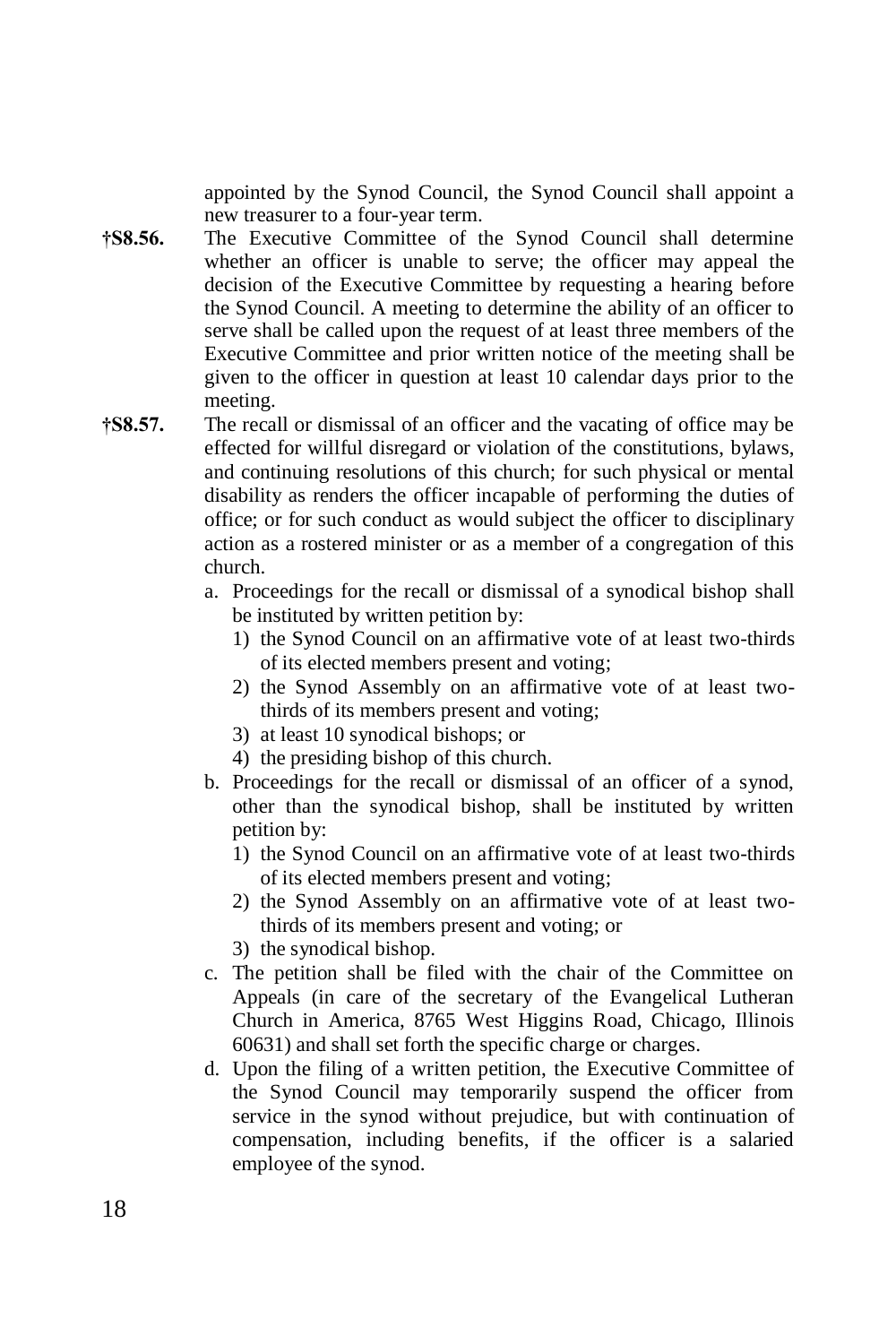- e. In the case of alleged physical or mental incapacity of an officer of the synod, the procedures outlined in †S8.56. shall be followed, and such officer shall comply with the decision of the Synod Council. If such officer fails or refuses to comply, the Synod Council may proceed to petition for recall or dismissal as follows:
	- 1) the Synod Council will submit a written report of their findings and the basis of their decision to the Committee on Appeals.
	- 2) the Committee on Appeals, other than those who are disqualified, shall review the findings and decision of the Synod Council and by an affirmative vote of at least two-thirds of those present and voting may adopt the findings and grant the petition.
- f. If the synod officer is a minister of Word and Sacrament, grounds for recall or dismissal include those set forth in ELCA bylaw 20.21.01. and as defined under the process described in ELCA constitutional provisions 20.20. and 20.21. as grounds for discipline. If the officer is a minister of Word and Service, grounds for recall or dismissal include those set forth in ELCA bylaw 20.22.01. and as defined under the process described in ELCA constitutional provisions 20.20. and 20.21. as grounds for discipline.
- g. If the officer is a layperson, grounds for recall or dismissal include those set forth in ELCA bylaw 20.41.01. as grounds for discipline.
- h. If the case of alleged willful disregard or violation of the constitutions, bylaws, and continuing resolutions or of alleged conduct as would subject the officer to disciplinary action, the following procedures shall apply:
	- 1) the petition shall be referred to the Committee on Appeals, which shall function as the discipline hearing committee that shall conduct a hearing in accordance with the rules provided for in ELCA bylaw 20.21.16. except to the extent that those rules are in conflict with the provisions of this bylaw; and
	- 2) the members of the Committee on Appeals, other than those who are disqualified, may grant the petition by an affirmative vote of at least two-thirds of those present and voting.
- i. Written notice of a decision by the Committee on Appeals that the charges have been sustained shall be given to the affected officer and to the Synod Council, and the office shall be vacated.
- **†S8.58.** If the bishop is to be temporarily absent from the synod for an extended period, the bishop, with the consent of the Synod Council, may appoint as acting bishop for such period a minister of Word and Sacrament of this church. Except as limited by action of the Synod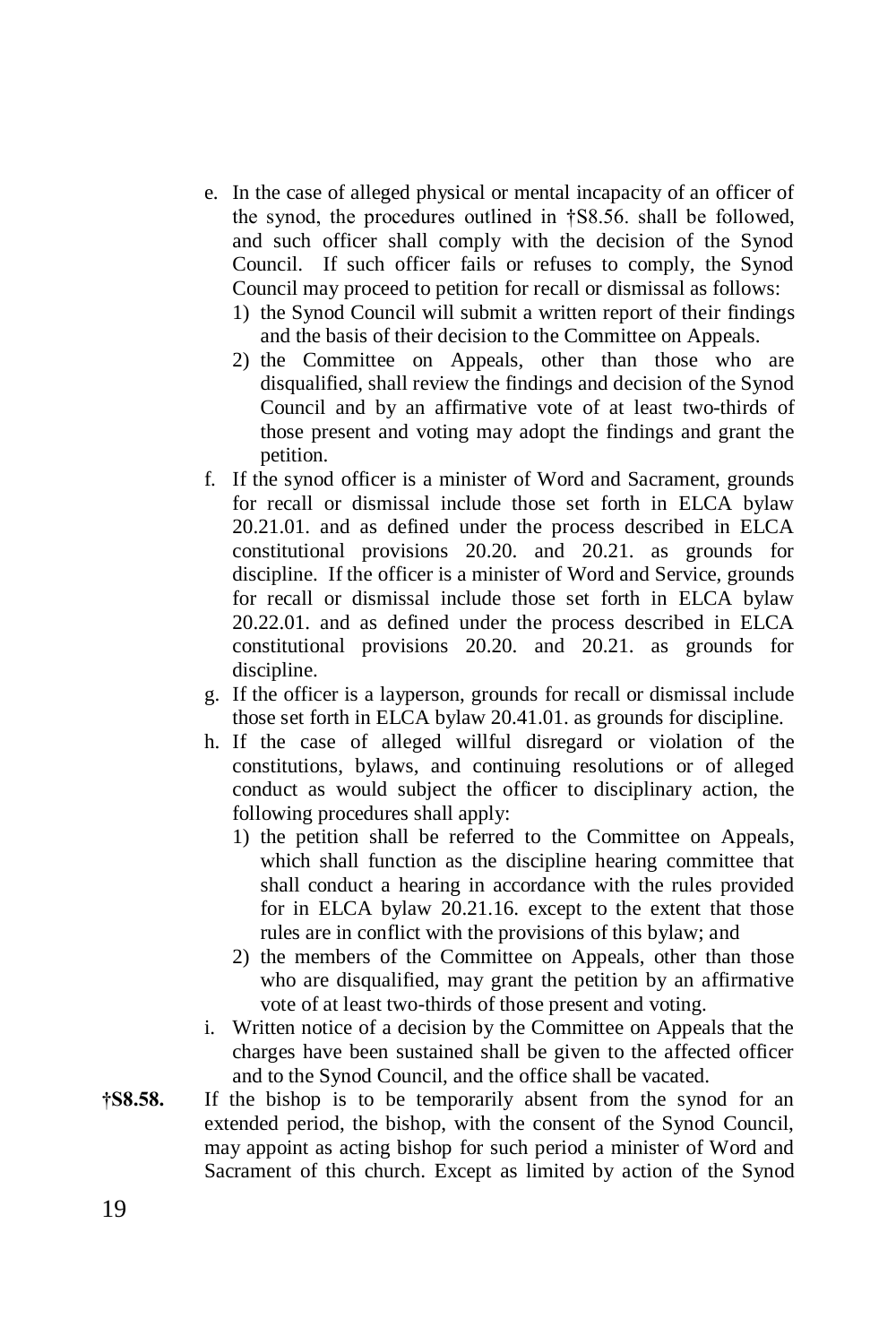Council, an acting bishop shall possess all of the powers and authority of a regularly elected bishop other than authority to ordain or to authorize the ordination of properly approved candidates for ordination.

#### **Chapter 9. NOMINATIONS AND ELECTIONS**

- **†S9.01.** The Synod Assembly shall elect such officers of this synod and such other persons as the constitution and bylaws may require, according to procedures set forth in the bylaws. The Synod Assembly shall elect members of the Churchwide Assembly in accordance with bylaw 12.41.11. of the constitution and bylaws of the Evangelical Lutheran Church in America.
- **S9.**01.01 The Synod Assembly shall elect: a bishop, vice president, secretary, treasurer, all other members of the Synod Council, allotted voting members of the Churchwide Assembly, members of the Discipline and Consultation Committees, and other such committees, groups, or representatives as required in the constitution or bylaws.
- **†S9.02.** In all elections by the Synod Assembly, other than for the bishop, a majority of the legal votes cast shall be necessary for election.
- **S9.03.** There shall be a Nominating Committee consisting of seven members who shall be appointed by the Synod Council to serve for each regular meeting of the Synod Assembly. Additional nominations may be made from the floor for all elections for which nominations are made by the Nominating Committee.
- **S9.03.A02** Each year at the first meeting following the Synod Assembly, the Synod Council will appoint three people on odd numbered years and four people on even numbered years to the Nominating Committee for a two-year term. Appointments shall assure that Synod guidelines (S6.04) and geographical balance are followed.
- **S9.03.A03** Except where stated otherwise in the constitution and bylaws, the Nominating Committee will nominate at least one qualified candidate for each position available. Qualification will be based on a comparison of stated required or preferred skills, abilities, gifts, and experience with those possessed by the candidate(s). Qualifications for each posting will normally be listed on the candidate form for each position. Additional nominations may be made from the floor.
- **S9.03.B02** Following appointment of new members by the Synod Council, the Nominating Committee will elect a chairperson from their number**.**
- **S9.03.B03** It is the responsibility of the Nominating Committee to select and nominate the candidate or candidates who are the best qualified for each position.

20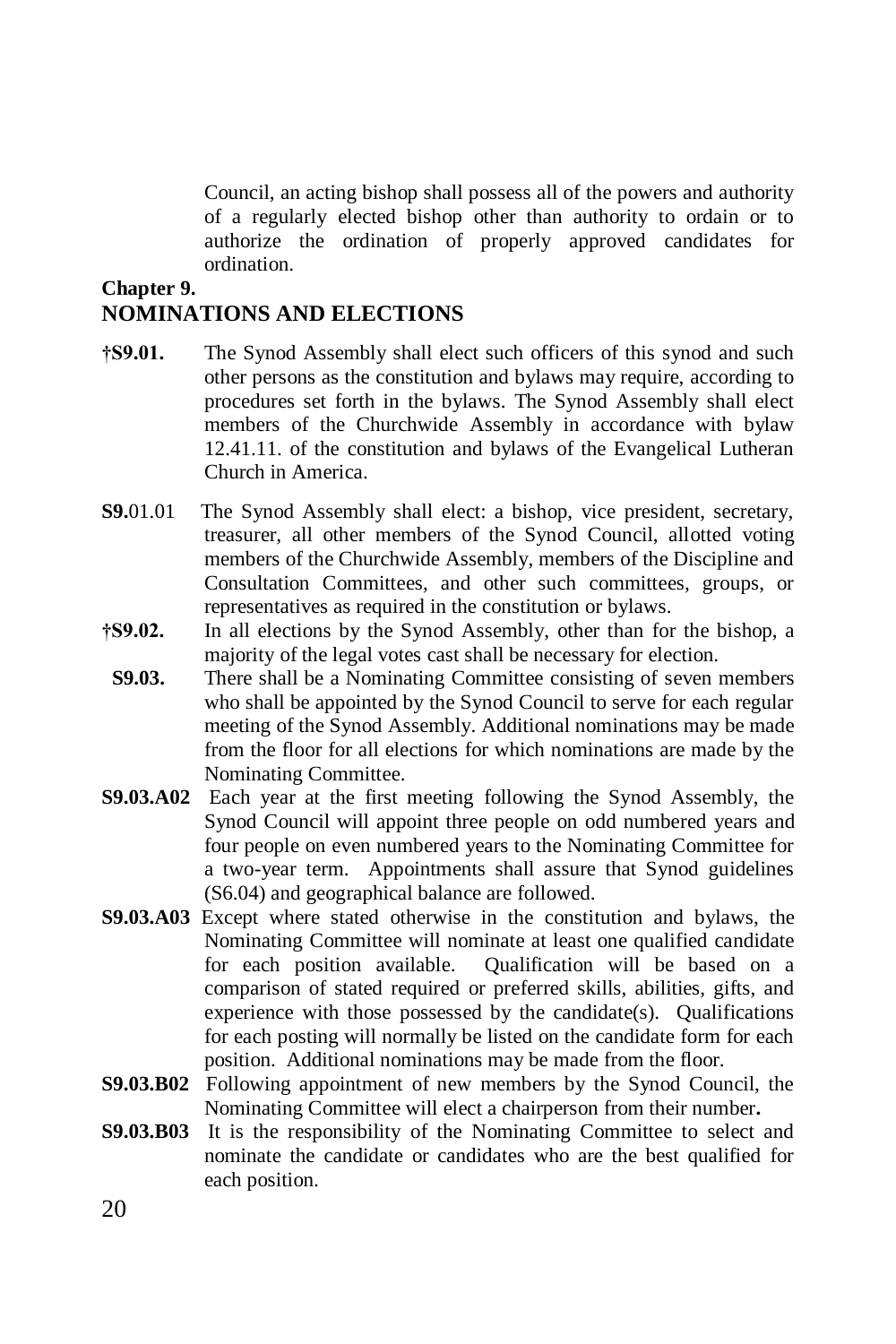- **S9.03.C02** Committee appointments will be for a two-year term with a maximum of two terms.
- **S9.04.** The bishop shall be elected by the Synod Assembly by ecclesiastical ballot. Three-fourths of the legal votes cast shall be necessary for election on the first ballot. If no one is elected, the first ballot shall be considered the nominating ballot. Three-fourths of the legal votes cast on the second ballot shall be necessary for election. The third ballot shall be limited to the seven persons (plus ties) who received the greatest number of legal votes on the second ballot, and two-thirds of the legal votes cast shall be necessary for election. The fourth ballot shall be limited to the three persons (plus ties) who receive the greatest number of legal votes on the third ballot, and 60 percent of the legal votes cast shall be necessary for election. On subsequent ballots a majority of the legal votes cast shall be necessary for election. These ballots shall be limited to the two persons (plus ties) who receive the greatest number of legal votes on the previous ballot.
- **S9.05.** The Nominating Committee shall nominate at least one person for vice president; additional nominations may be made from the floor.
- **S9.06.** The Synod Council shall nominate at least one person for secretary; additional nominations may be made from the floor.
- **S9.07.** If the treasurer is elected, the Synod Council shall nominate at least one person for treasurer; additional nominations may be made from the floor.
- **S9.08.** In all elections, except for the bishop, the names of the persons receiving the highest number of legal votes, but not elected by a majority of the legal votes cast on a preceding ballot, shall be entered on the next ballot to the number of two for each vacancy unfilled. On any ballot when only two names appear, a majority of the legal votes cast shall be necessary for election.
- **S9.09.** The result of each ballot in every election shall be announced in detail to the assembly.
- **S9.09.01** Synod voting members of the Churchwide Assembly shall be elected at the Synod Assembly in compliance with 12.41.11-13 of the ELCA Constitution from a slate of nominees presented by the synod g Nominating Committee. The Nominating Committee shall present nominations for these positions. Additional nominations may be made from the floor.
- **†S9.10.** When notified by the secretary of this church, on behalf of the Nominating Committee of the Churchwide Assembly, the Synod Assembly shall nominate two persons in the specified categories for possible election by the Churchwide Assembly to the Church Council.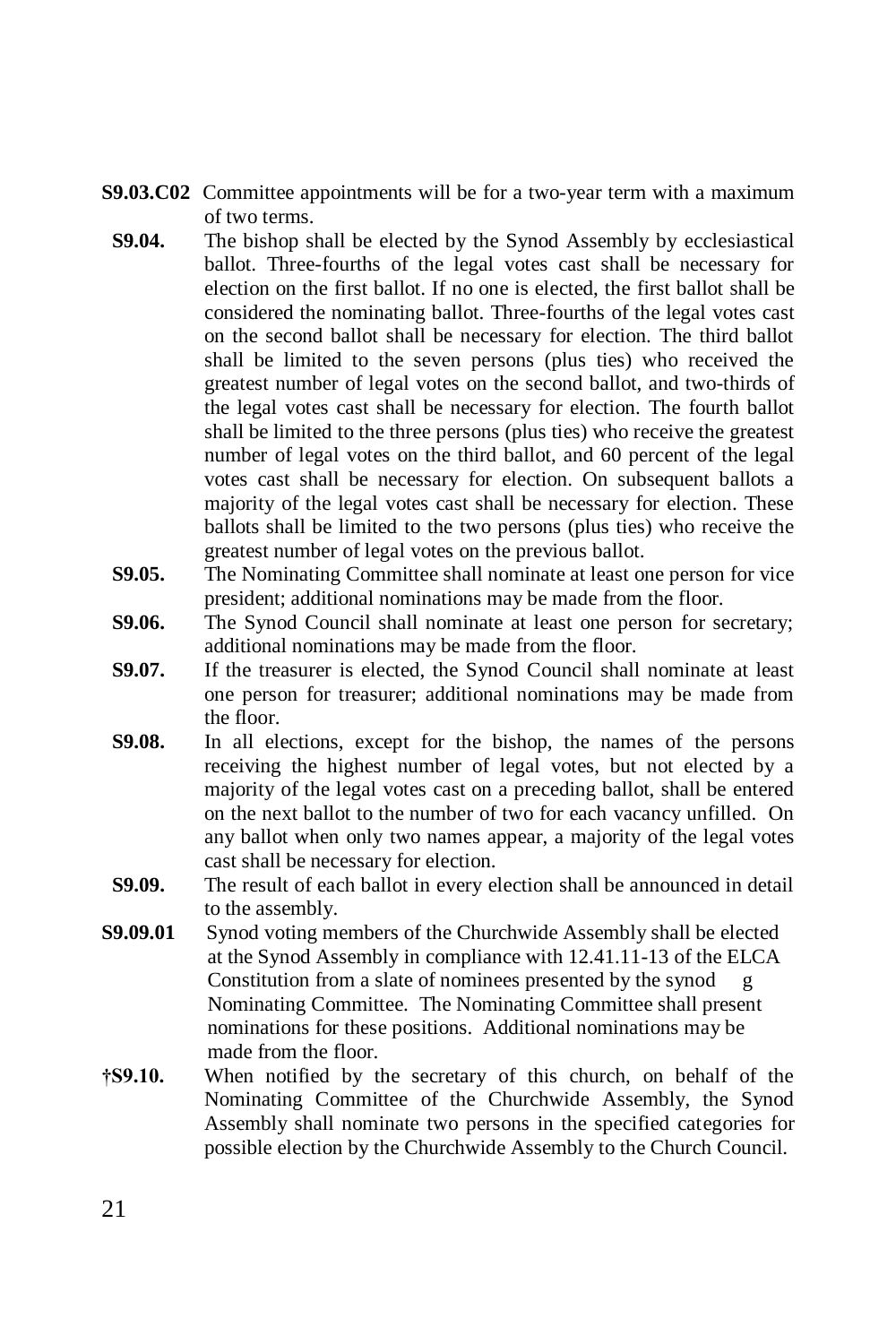- **S9.11.** The Synod Council shall elect or appoint representatives to the steering committee of its region.
- **†S9.12.** Background checks and screening shall be required and completed for persons nominated as synodical officers prior to their election, if possible, or as soon as practical after their election. The specific procedures and timing of background checks and screening shall be determined by the Synod Council.

## **Chapter 10. SYNOD COUNCIL**

- **†S10.01.** The Synod Council, consisting of the four officers of the synod, 10 to 24 other members, and at least one youth and at least one young adult, shall be elected by the Synod Assembly.
	- a. Each person elected to the Synod Council shall be a voting member of a congregation of this synod, with the exception of ministers on a roster of this synod who reside outside the territory of this synod. The process for election and the term of office when not otherwise provided shall be specified in the bylaws. A member of the Church Council of the Evangelical Lutheran Church in America, unless otherwise elected as a voting member of the Synod Council, may serve as an advisory member of the Synod Council with voice but not vote.
	- b. The term of office of members of the Synod Council, with the exception of the officers and the youth member, shall be three years.
- **S10.01.A92** The Executive Committee of the Synod Council shall determinewhether a Synod Council member is unable to serve. A member judged unable to serve may appeal the decision of the Executive Committee by requesting a hearing before the Synod Council. A meeting to determine the ability of a Synod Council member to service shall be called upon the request of at least three members of the Executive Committee and prior notice of the meeting shall be given to the Synod Council member in question.
- **S10.01.01** The Executive Committee of the Synod Council shall determine whether a Synod Council member is unable to serve. A member judged unable to serve may appeal the decision of the Executive Committee by requesting a hearing before the Synod Council. A meeting to determine the ability of a Synod Council member to service shall be called upon the request of at least three members of the Executive Committee and prior notice of the meeting shall be given to the Synod Council member in question.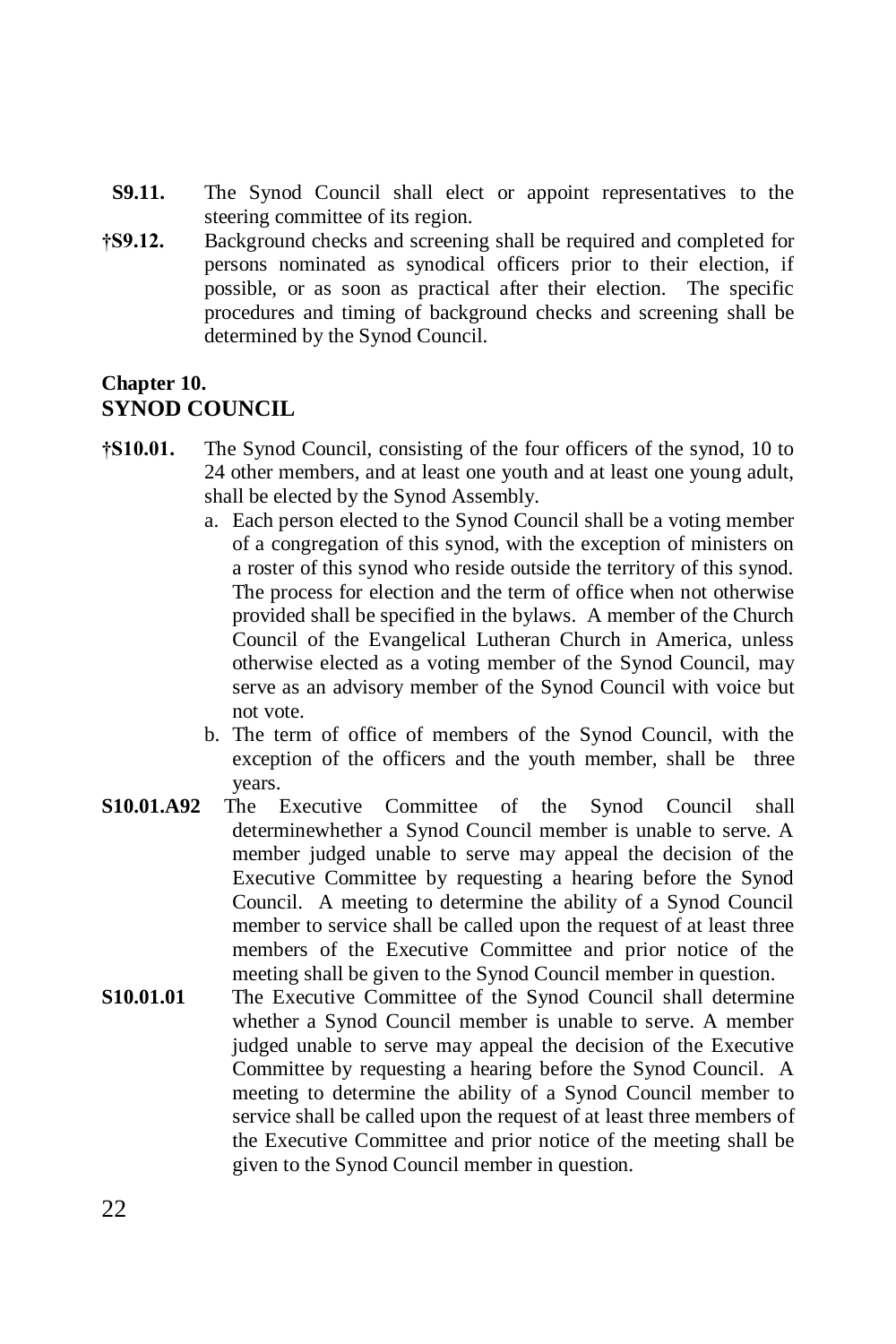- **S10.01.02** Except as otherwise stated in the constitution and bylaws, each member of the Synod Council may serve a three-year term and shall not serve more than two full terms in succession, or more than seven years. A period of one year shall lapse before being eligible for re nomination.
- **S10.01.03** Synod Council meetings, except when in executive session, are open to all members of the synod, including persons from agencies, institutions, and organizations related to the synod. Such persons may be granted voice and a place on the agenda by majority vote of the Synod Council.
- **S10.01.04** A youth member of the Synod Council shall be nominated by the synod Nominating Committee, elected by the Synod Assembly, and shall not have reached the age of 18 at the time of election or appointment for service. A young adult member of the Synod Council shall be nominated by the synod Nominating Committee, elected by the Synod Assembly, and be between the ages of 18 and 30 at the time of election or appointment for service. The term of office for the youth member of the Synod Council shall be one year.
- **S10.01.05** One more than half the number of the voting members of the Synod Council shall constitute a quorum for the conduct of official business.
- **S10.01.06** [Intentionally left blank]
- **S10.01.07** The terms of Synod Council members shall commence immediately following the adjournment of the Synod Assembly in the year of their election.
- **†S10.02.** The Synod Council shall be the board of directors of this synod and shall serve as its interim legislative authority between meetings of the Synod Assembly. It may make decisions that are not in conflict with actions taken by the Synod Assembly or that are not precluded by provisions of this constitution or the constitution and bylaws of the Evangelical Lutheran Church in America.
	- **S10.03.** The functions of the Synod Council shall be to:
		- a. Exercise trusteeship responsibilities on behalf of this synod.
		- b. Recommend program goals and budgets to the regular meetings of the Synod Assembly.
		- c. Carry out the resolutions of the Synod Assembly.
		- d. Provide for an annual review of the roster of Ministers of Word and Sacrament and the roster of Ministers of Word and Service, receive and act upon appropriate recommendations regarding those persons whose status is subject to reconsideration and action under the constitution and bylaws of the Evangelical Lutheran Church in America, and make a report to the Synod Assembly of the Synod Council's actions in this regard.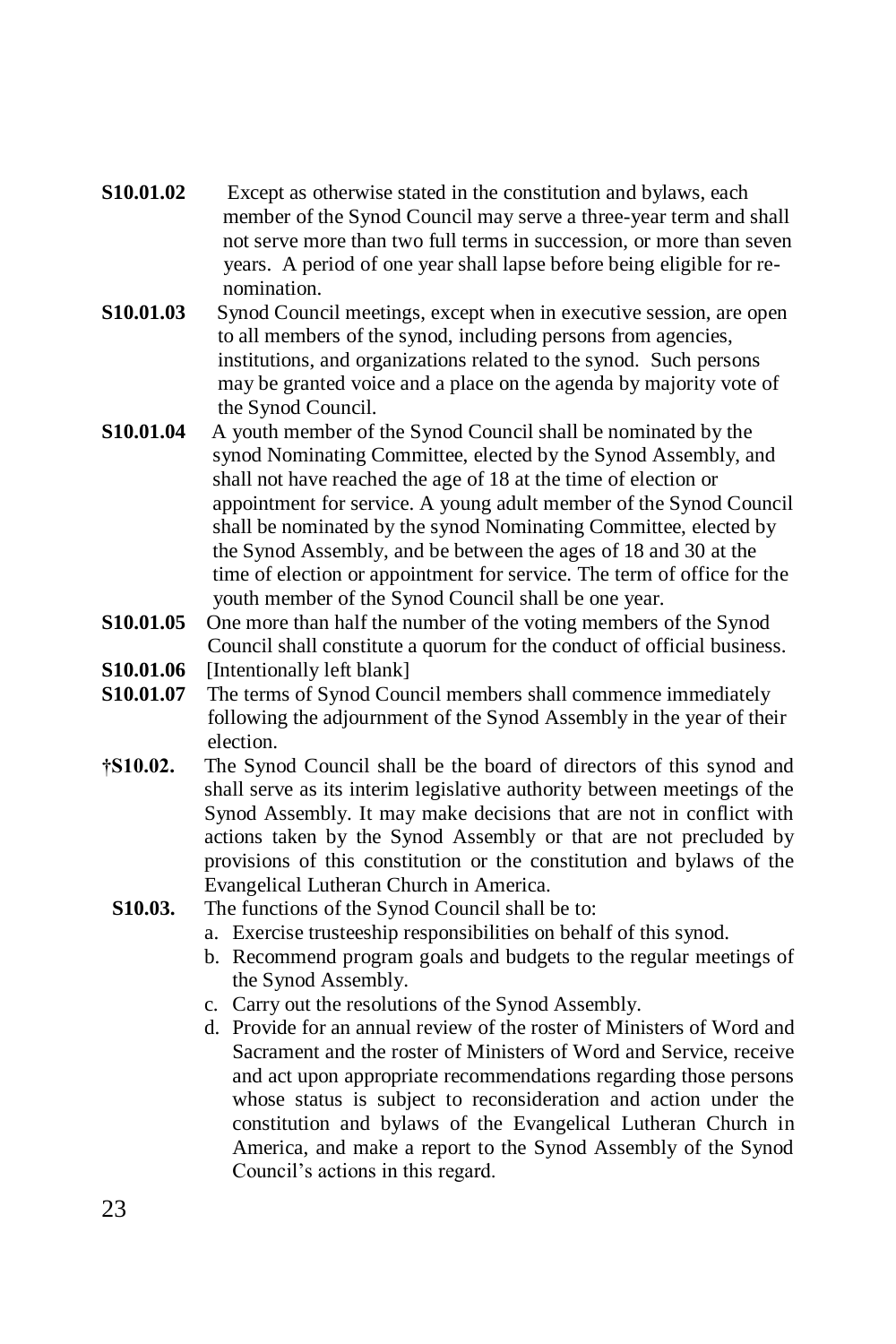- e. Issue letters of call to rostered ministers as authorized by Chapter 7 of the constitution and bylaws of the Evangelical Lutheran Church in America.
- f. Fill vacancies until the next regular meeting of the Synod Assembly, except as may otherwise be provided in the constitution or bylaws of this synod, and determine the fact of the incapacity of an officer of this synod.
- g. Report its actions to the regular meeting of the Synod Assembly.
- h. Perform such other functions as are set forth in the bylaws of this synod, or as may be delegated to it by the Synod Assembly.
- **S10.04.** Any proposal to appropriate funds, whether by amendment to the budget or otherwise, which is presented to a meeting of the Synod Assembly without the approval of the Synod Council, shall require a two-thirds vote for adoption.
- **S10.05.** No elected member of the Synod Council shall receive compensation for such service.
- **S10.06.** If a member of the Synod Council ceases to meet the requirements of the position to which she or he was elected, the office filled by such member shall at once become vacant.
- **S10.07.** The composition of the Synod Council, the number of its members, and the manner of their selection, as well as the organization of the Synod Council, its additional duties and responsibilities, and the number of meetings to be held each year shall be as set forth in the bylaws.
- **S10.07.01.** To the extent permitted by state law, meetings of the Synod Council and its committees may be held electronically or by telephone conference, and notice of all meetings may be provided electronically.
- **S10.07.02** The Synod Council shall meet three times a year. Other meetings shall be held at the call of the bishop or vice president of this synod after consultation with the executive officers.
- **S10.07.03** The Executive Committee shall be composed of the Bishop, the vice president, the secretary, and the treasurer of this synod.

The Executive Committee will have done its work when:

a. The Synod Council's meetings are conducted in a timely and efficient manner, following an agenda provided to Council members in advance of the meeting with appropriate data and information needed by Council members to make good and wise decisions.

b. Meetings of the Executive Committee and the Synod Council are planned and conducted with accomplishments and decisions in mind.

c. The Team chairs and program units of the synod are provided with current financial information in order to operate within cash flow restraints.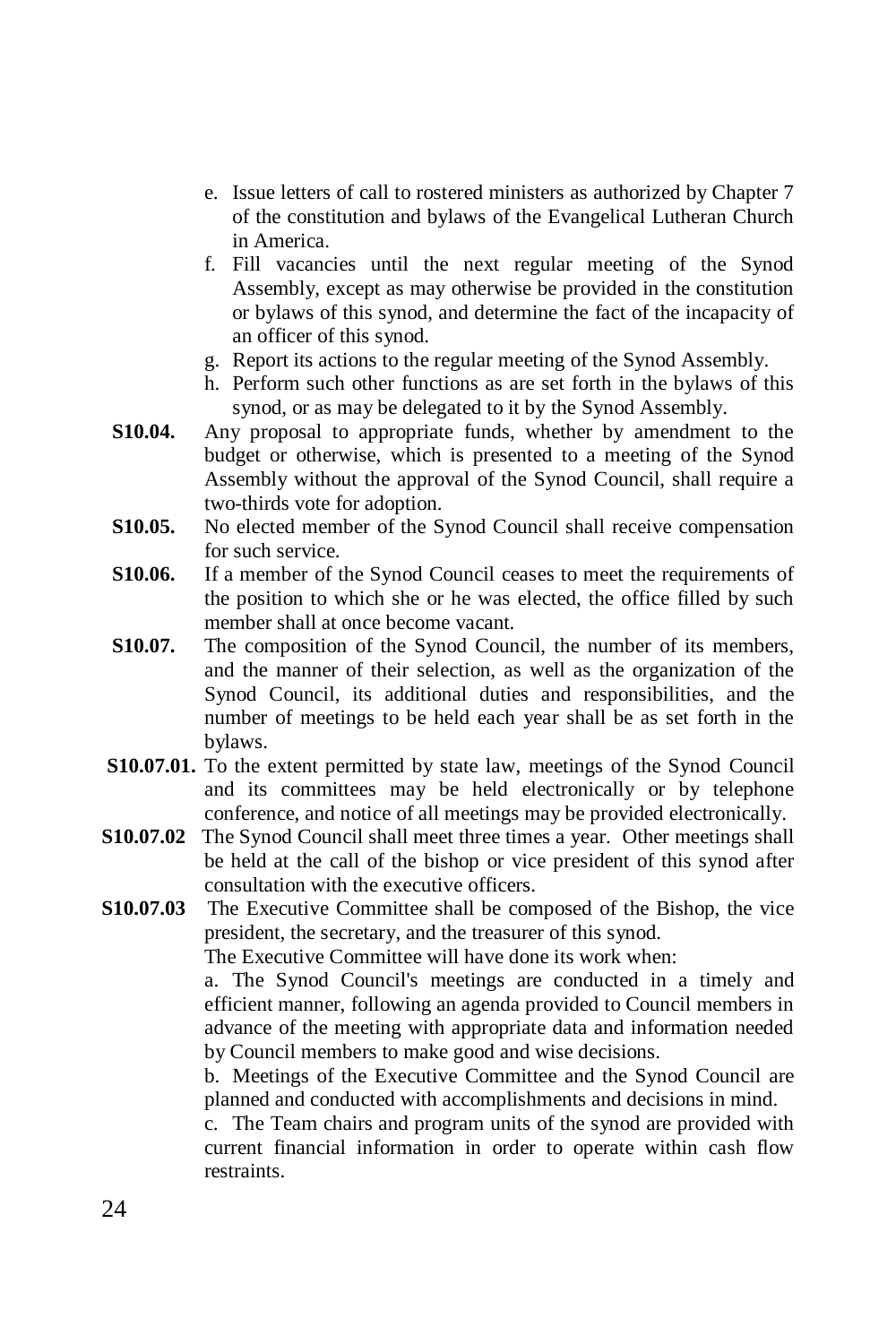d. Teams can attend to their respective responsibilities without being drawn into other areas.

e. The synod staff is fairly compensated, regularly evaluated, and effectively deployed in the best interests of the synod and its mission statement.

## **Chapter 11. COMMITTEES (names of other organizational units)**

- **†S11.01.** There shall be an Executive Committee, a Consultation Committee, a Committee on Discipline, a Mutual Ministry Committee, an Audit Committee, and such other committees as this synod may from time to time determine. The duties and functions of such committees, or any other organizational units created by this synod, and the composition and organizational structure of such units, shall be as set forth in this constitution or in the bylaws or continuing resolutions, and shall be subject to any applicable provisions or requirements of the constitution and bylaws of the Evangelical Lutheran Church in America.
- **†S11.02.** The Consultation Committee of this synod shall consist of at least six persons and not more than 12 persons, of whom half shall be ministers of Word and Sacrament and half shall be laypersons, who shall each be elected by the Synod Assembly for a term of six years without consecutive re-election. The functions of the Consultation Committee are set forth in Chapter 20 of the *Constitution, Bylaws, and Continuing Resolutions of the Evangelical Lutheran Church in America* and in Chapter 17 of this constitution. The size of the Consultation Committee, in accord with this provision, shall be defined in this synod's bylaws.
- **†S11.03.** The Committee on Discipline of this synod shall consist of 12 persons, of whom six shall be ministers of Word and Sacrament and six shall be laypersons, who shall each be elected by the Synod Assembly for a term of six years without consecutive re-election.
	- a. The functions of the Committee on Discipline of this synod are set forth in Chapter 20 of the *Constitution, Bylaws, and Continuing Resolutions of the Evangelical Lutheran Church in America.*
	- b. The Synod Council shall fill vacancies on the Committee on Discipline for any unexpired term.
- **†S11.04.** The Mutual Ministry Committee shall be appointed by the Executive Committee of the Synod Council to provide support and counsel to the bishop.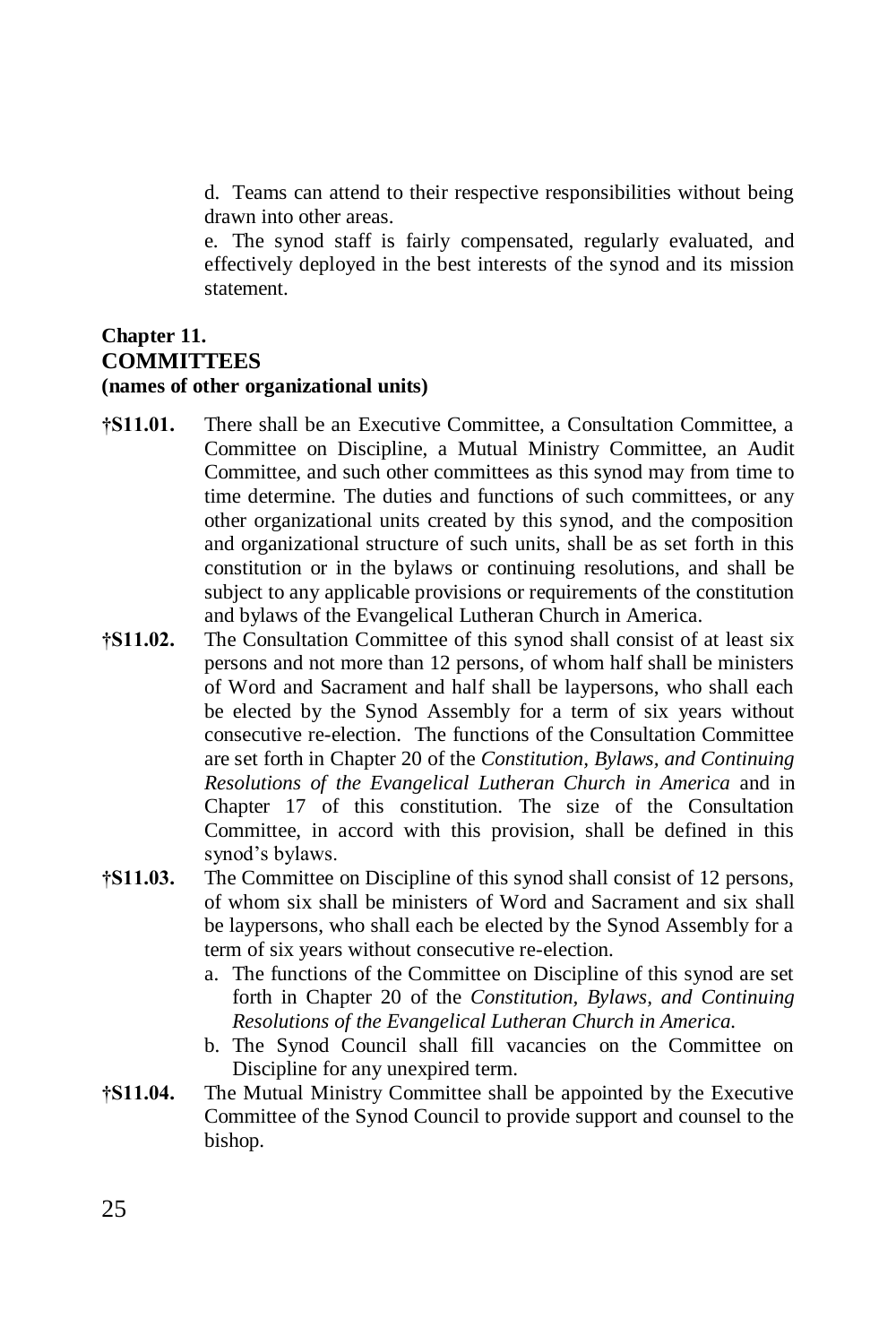- **S11.04.01** The Mutual Ministry Committee of this Synod shall be appointed by and accountable to the Executive Committee. The committee shall seek to give encouragement and support for the spiritual, emotional, and physical well-being of the Bishop and staff of the Synod.
- **†S11.05.** The Audit Committee of this synod shall consist of three to six persons, none of whom are members of the synod staff. Up to half of the committee members may be Synod Council members. The Audit Committee members shall be elected by the Synod Council for a term of three years and be eligible for re-election to a second consecutive three-year term. The terms of the Audit Committee members shall be staggered. The Audit Committee shall be responsible for assisting the Synod Council in fulfilling its general oversight of the synod's accounting, financial reporting, internal control systems, and external audit processes as provided in †S15.31.

#### **S11.10. General Provisions**

**S11.11.** This synod shall in its bylaws or by continuing resolution establish a process to ensure that the members of its committees and other organizational units will be persons possessing the necessary knowledge and competence to be effective members of such units, and to meet the requirements of †S6.04. With the exception of ministers on the rosters of this synod who reside outside the territory of this synod, each member of a committee of this synod, or any other organizational unit created by this synod, shall be a voting member of a congregation of this synod.

## **Chapter 12. CONFERENCES, CLUSTERS, COALITIONS, AREA SUBDIVISIONS, AND NETWORKS**

- **†S12.01.** This synod may establish conferences, clusters, coalitions, area subdivisions, and networks as appropriate within its territory and in collaboration with other synods and partners, as specified in the bylaws and continuing resolutions. The purpose of such groupings shall be to foster interdependent relationships for missional purposes among congregations, synods, the churchwide organization, and other partners.
- **S12.01.01** Congregations may form clusters or coalitions in order to accomplish their ministry more effectively. Such clusters or coalitions may have their own treasury and receive and disburse funds for purposes consistent with the objectives of the synod's mission and ministry.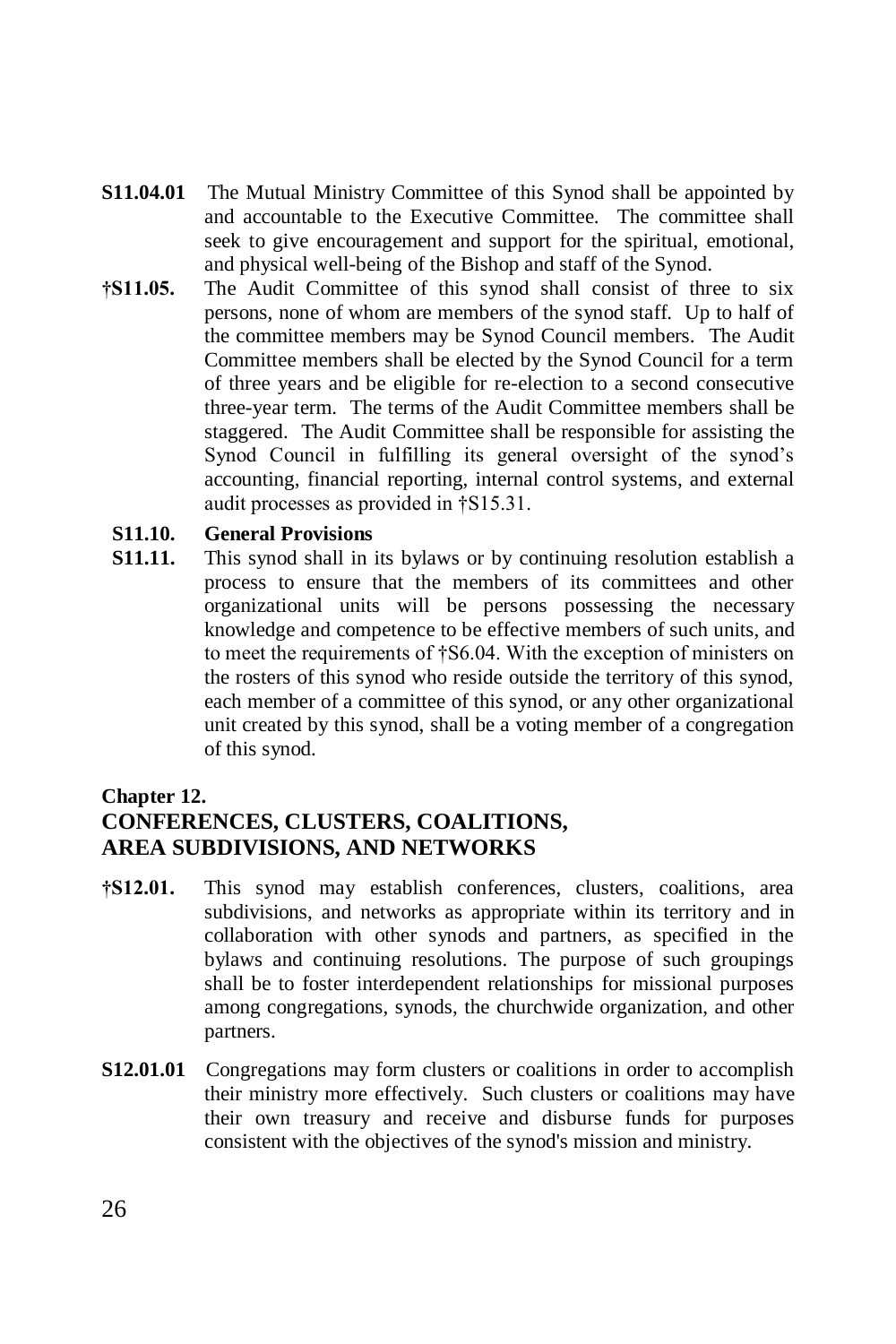- **S12.01.02** The Bishop shall appoint one or more Conferences composed of clergy and other rostered persons in each Sector. Conferences may have their own treasury and receive and disburse funds for purposes consistent with the objectives of the synod's mission and ministry**.**
- **S12.01.**04 The Bishop shall annually appoint a Dean, whose function will be to convene regular meetings of the Conference for the purpose of studying and discussing theological and ecclesial matters. Each Dean will also be a member of a Cabinet of Deans, which shall confer with the Bishop several times a year.

#### **Chapter 13.**

#### **CONGREGATIONS**

- **†S13.01.** Each congregation, except those certified as congregations of the Evangelical Lutheran Church in America by the uniting churches, prior to being listed in the register of congregations of this synod, shall adopt the *Model Constitution for Congregations* or one acceptable to this synod that is not in contradiction to the constitution and bylaws of the Evangelical Lutheran Church in America.
	- a. **New congregations.** A congregation newly formed by this church and any congregation seeking recognition and reception by this church shall:
		- 1) Accept the criteria for recognition and reception as a congregation of this church, fulfill the functions of the congregation, and accept the governance provisions as provided in Chapter 9 of the ELCA constitution and bylaws.
		- 2) Adopt governing documents that include fully and without alterations the Preamble, Chapter 1, where applicable, and all required provisions of Chapters 2, 3, 4, 5, 6, 7, 8, 9, 15, 16, 17, 18, and 19 in the *Model Constitution for Congregations* consistent with requirements of the constitutions, bylaws, and continuing resolutions of this church. Bylaws and continuing resolutions, appropriate for inclusion in these chapters and not in conflict with these required provisions in the *Model Constitution for Congregations*, the constitution of this synod, or the *Constitution, Bylaws, and Continuing Resolutions of the Evangelical Lutheran Church in America*, may be adopted as described in Chapters 16 and 18 of the *Model Constitution for Congregations.*
		- 3) Accept the commitments expected of all congregations of the ELCA as stated in \*C6.01., \*C6.02., and \*C6.03. of the *Model Constitution for Congregations*.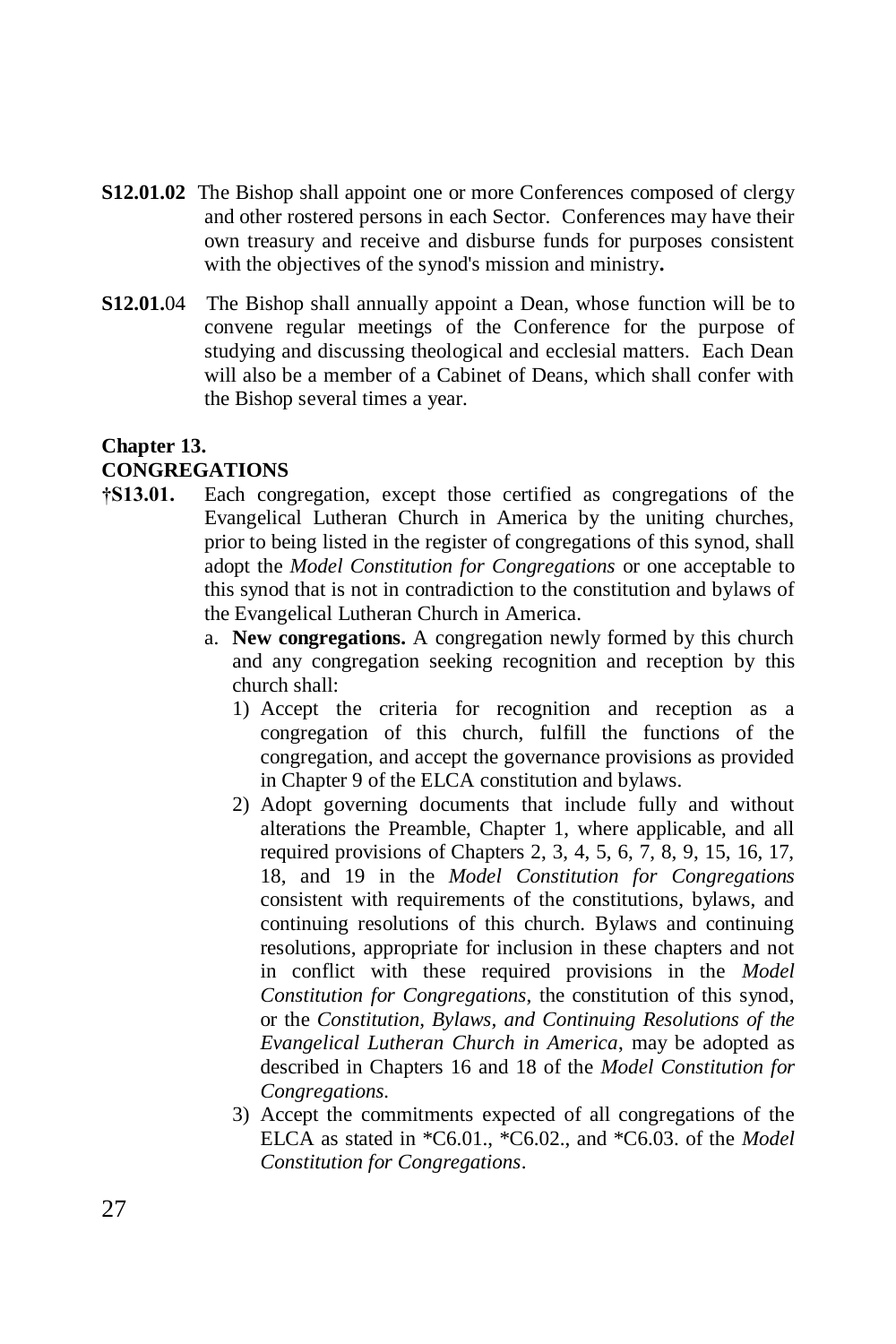- b. **Congregations from another church body.** If a congregation is a member of another church body, the leaders of the congregation first should consult with the appropriate authorities of that church body before taking action to leave its current church body. After such consultation, leaders of the congregation should make contact with the ELCA synod bishop or staff where the congregation is located.
- c. **Recognition and reception.** Recognition and reception into this church of transferring or independent congregations by the Evangelical Lutheran Church in America is based on the judgment of the synod and action by the synod through the Synod Council and Synod Assembly. The synod bishop shall provide for prompt reporting of such additions to the secretary of this church for addition to the register of congregations.
- **†S13.02.** It shall be the responsibility of each congregation of this synod annually to choose from among its voting members laypersons to serve as members of the Synod Assembly as well as persons to represent it at meetings of any conference, cluster, coalition, or other area subdivision of which it is a member. The number of persons to be elected by each congregation and other qualifications shall be as prescribed in guidelines established by this synod.
	- **S13.11.** When a rostered minister resigns, the Congregation Council shall receive the letter of resignation, report it to the congregation, and at once notify the bishop of this synod.
- **S13.12.** A congregation under financial obligation to its former rostered minister shall make satisfactory settlement of the obligation before calling a successor.
- **†S13.19.** A congregation considering a relocation shall confer with the bishop of the synod in which it is territorially located and the appropriate unit of the churchwide organization before any steps are taken leading to such action. The approval of the Synod Council shall be received before any such action is effected.
- **†S13.20.** A congregation considering development of an additional site to be used regularly for worship shall confer with the bishop of the synod in which it is territorially located and the appropriate unit of the churchwide organization before any steps are taken leading to such action.
- **S13.21.** The alignment of congregations in pastoral charges, and all alterations in any alignment, shall be subject to approval by the Synod Assembly or by the Synod Council.
- **†S13.22.** Each congregation of the Evangelical Lutheran Church in America within the territory of this synod, except those which are in partnership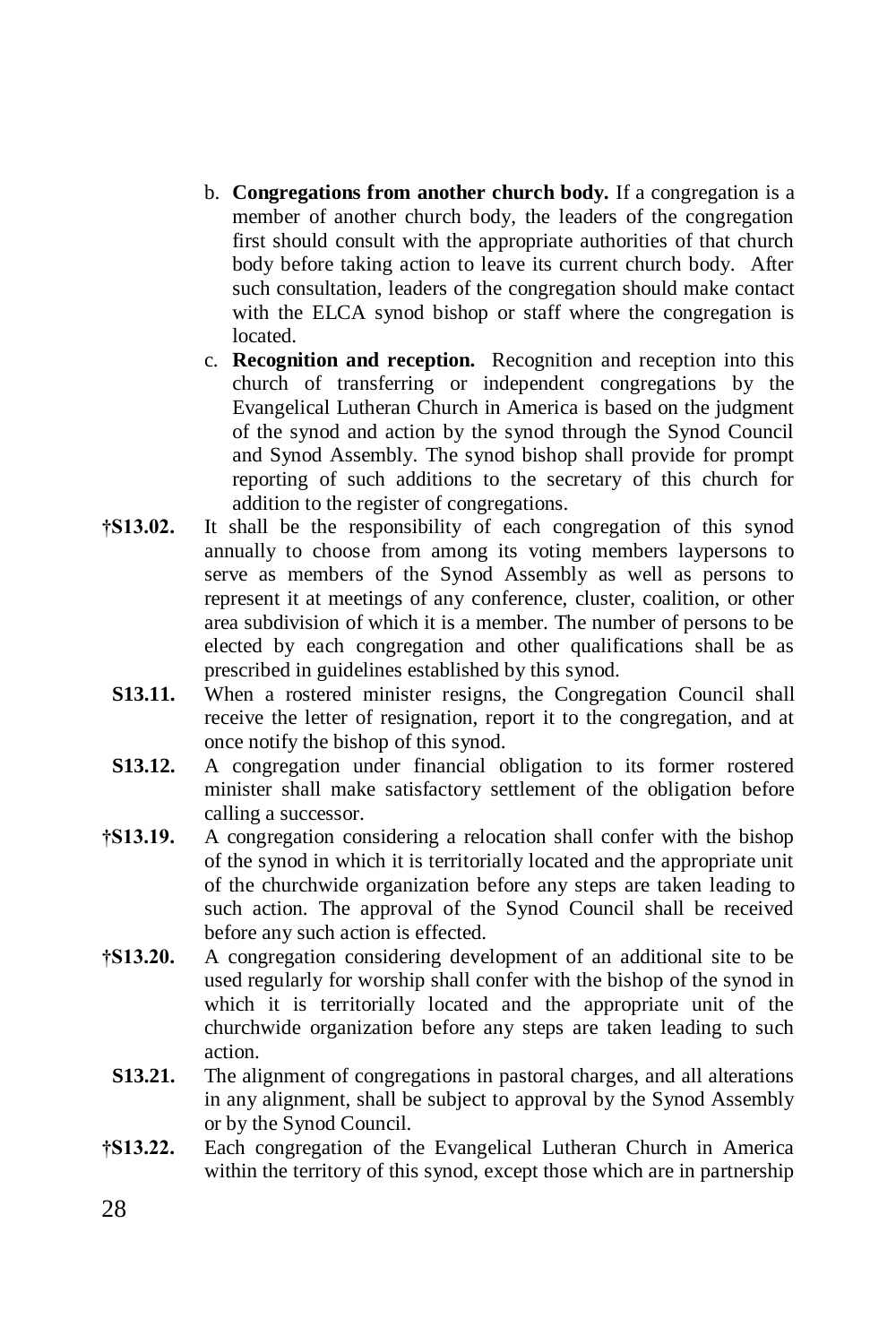with the Slovak Zion Synod, shall establish and maintain a relationship with this synod.

- **†S13.23.** Provision 9.71. of the ELCA constitution shall govern the relationship of this synod and a congregation of this synod regarding the property of the congregation. This synod may transfer or convey property to a congregation of the synod, subject to restrictions accepted by the congregation, including provision that if the Synod Council, in its sole and exclusive discretion, determines (1) that the property is not being used to serve the mission and ministry needs of this church, or (2) that the congregation has transferred, encumbered, mortgaged, or in any way burdened or impaired any right, title, or interest in the property without the prior approval of the Synod Council, then title to the property shall revert to the synod, and the congregation, upon written demand, shall reconvey the property to the synod.
	- **S13.24.** If any congregation of this synod has disbanded, or if the members of a congregation agree that it is no longer possible for it to function as such, or if it is the opinion of the Synod Council that the membership of a congregation has become so scattered or so diminished in numbers as to make it impractical for such a congregation to fulfill the purposes for which it was organized or that it is necessary for this synod to protect the congregation's property from waste and deterioration, the Synod Council, itself or through trustees appointed by it, may take charge and control of the property of the congregation to hold, manage, and convey the same on behalf of this synod. The congregation shall have the right to appeal the decision to the Synod Assembly.
- **S13.25.** This synod may temporarily assume administration of a congregation upon its request or with its concurrence.

## **S13.30. Discipline**

- **†S13.31.** Congregations and members of congregations are subject to discipline in accordance with the provisions of Chapter 20 of the ELCA constitution and bylaws.
	- **S13.40.** Synodically Authorized Worshiping Communities
	- **S13.41.** Authorized worshiping communities, acknowledged under criteria, policies, and procedures approved by the Church Council of the Evangelical Lutheran Church in America, shall accept and adhere to the Confession of Faith and Statement of Purpose of this church, shall be served by leadership under the criteria of this church, and shall be subject to the discipline of this church.

## **Chapter 14.**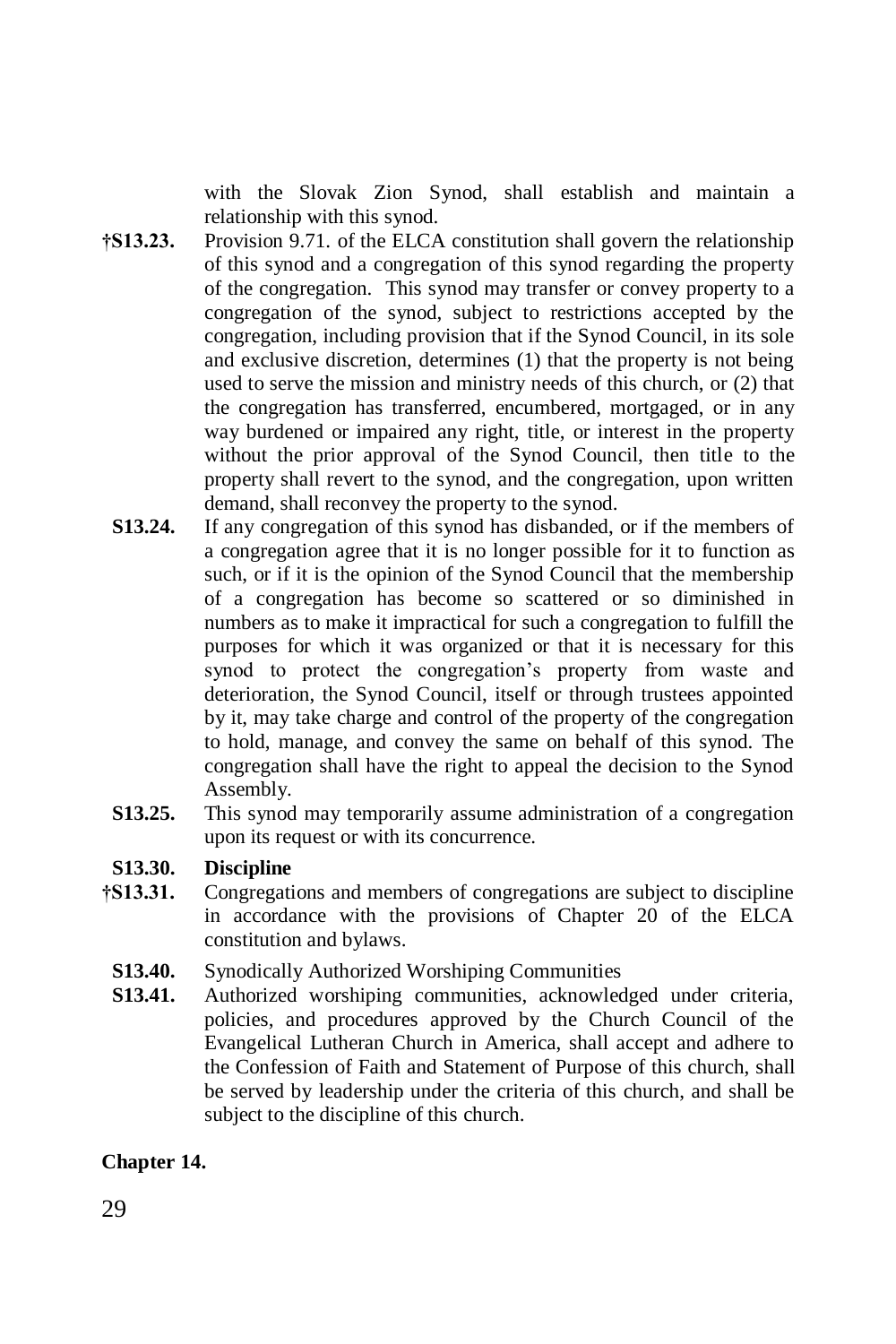#### **ROSTERED MINISTERS**

#### **†S14.10. Ministers of Word and Sacrament**

- **†S14.11.** The time and place of the ordination of those persons properly called to congregations or non-congregational service of this synod shall be authorized by the bishop of this synod.
- **†S14.12.** Consistent with the faith and practice of the Evangelical Lutheran Church in America,
	- a. Every minister of Word and Sacrament shall:
		- 1) preach the Word;
		- 2) administer the sacraments;
		- 3) conduct public worship;
		- 4) provide pastoral care;
		- 5) seek out and encourage qualified persons to prepare for the ministry of the Gospel;
		- 6) impart knowledge of this church and its wider ministry though distribution of its communications and publications;
		- 7) witness to the Kingdom of God in the community, in the nation and abroad; and
		- 8) speak publicly to the world in solidarity with the poor and oppressed, calling for justice and proclaiming God's love for the world.
	- b. Each pastor with a congregational call shall, within the congregation:
		- 1) offer instruction, confirm, marry, visit the sick and distressed, and bury the dead;
		- 2) relate to all schools and organizations of the congregation;
		- 3) install regularly elected members of the Congregation Council;
		- 4) with the council, administer discipline; and
		- 5) endeavor to increase the support given by the congregation to the work of the ELCA churchwide organization and of this synod.
	- **S14.13.** The pastor (a) shall keep accurate parochial records of all baptisms, confirmations, marriages, burials, communicants, members received, members dismissed, or members excluded from the congregation, (b) shall submit a summary of such statistics annually to this synod, and (c) shall become a member of the congregation upon receipt and acceptance of the letter of call. In a parish of multiple congregations, the pastor shall hold membership in one of the congregations.
	- **S14.14.** Whenever members of a congregation move to such a distance that regular attendance at its services becomes impractical, it shall be the duty of the pastor to commend them, upon their consent, to the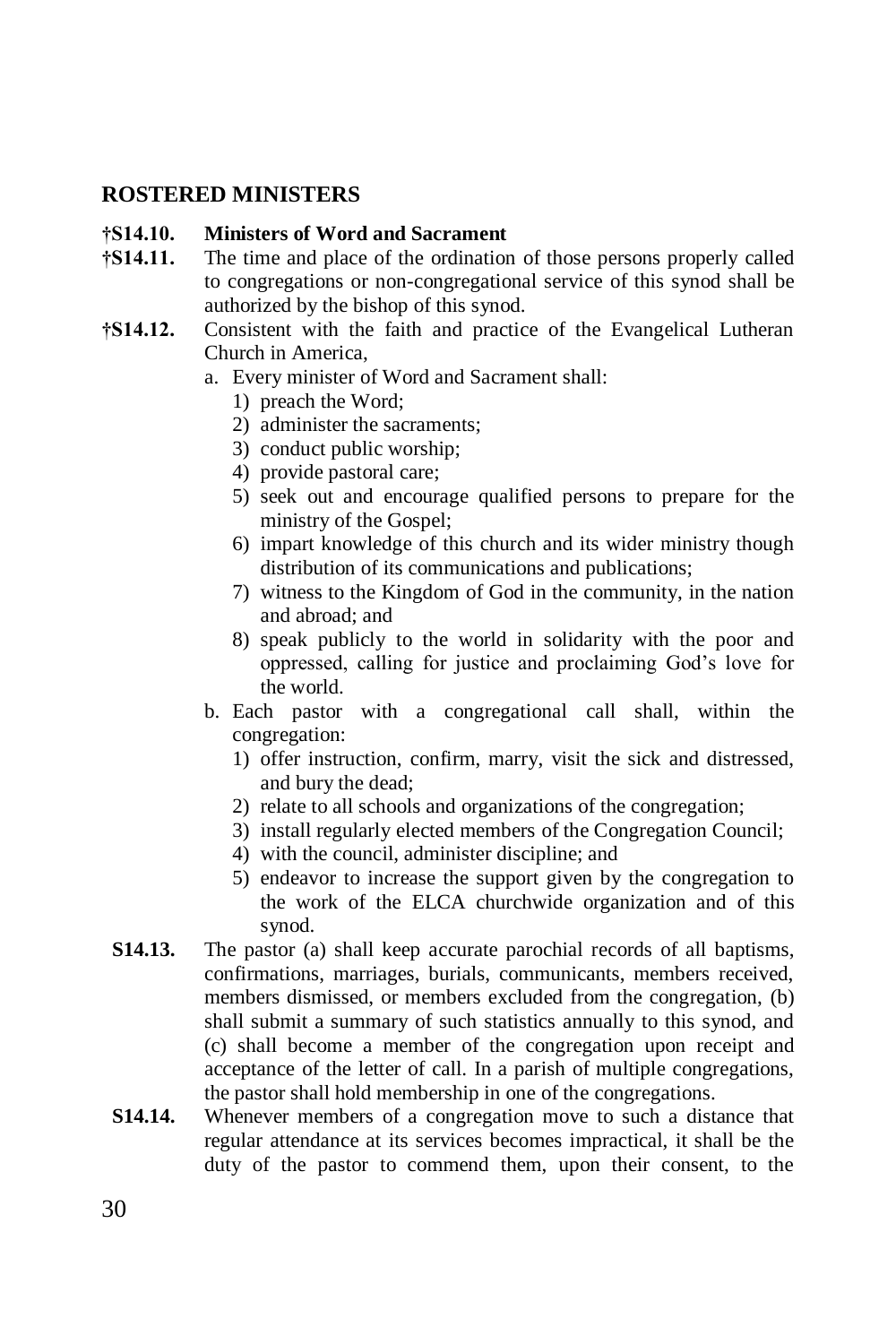pastoral care of a Lutheran congregation nearer to their place of residence.

- **S14.15.** Each minister of Word and Sacrament on the roster of this synod shall submit a report of his or her ministry to the bishop of the synod at least 90 days prior to each regular meeting of the Synod Assembly.
- **†S14.16.** When a congregation of this church desires to call a pastor or a candidate for the ministry of Word and Sacrament of this church:
	- a. Each congregation of this synod shall consult the bishop of this synod before taking any steps leading to the extending of a call to a prospective pastor.
	- b. For issuance of a letter of call to a pastor or candidate by a congregation of this synod in accord with ELCA constitutional provision 7.41., a two-thirds vote shall be required of voting members of the congregation present and voting at a meeting regularly called for the purpose of issuing such a call.
	- c. When the congregation has voted to issue a call to a prospective pastor, the letter of call shall be submitted to the bishop of this synod for the bishop's signature.
	- **S14.17.** No minister of Word and Sacrament shall accept a call without first conferring with the bishop of this synod. A minister of Word and Sacrament shall respond with an answer of acceptance or declination to a letter of call within 30 days of receipt of such call. In exceptional circumstances with the approval of the bishop of this synod and the chair of the Congregation Council of the congregation issuing the call, an additional 15 days may be granted to respond to a letter of call.
- **†S14.18.** The provisions for termination of the mutual relationship between a minister of Word and Sacrament and a congregation shall be as follows:
	- a. The call of a congregation, when accepted by a pastor, shall constitute a continuing mutual relationship and commitment which shall be terminated only by death or, following consultation with the synodical bishop, for the following reasons:
		- 1) mutual agreement to terminate the call or the completion of a call for a specific term;
		- 2) resignation of the pastor, which shall become effective, unless otherwise agreed, no later than 30 days after the date on which it was submitted;
		- 3) inability to conduct the pastoral office effectively in that congregation in view of local conditions;
		- 4) physical disability or mental incapacity of the pastor;
		- 5) suspension of the pastor through discipline for more than three months;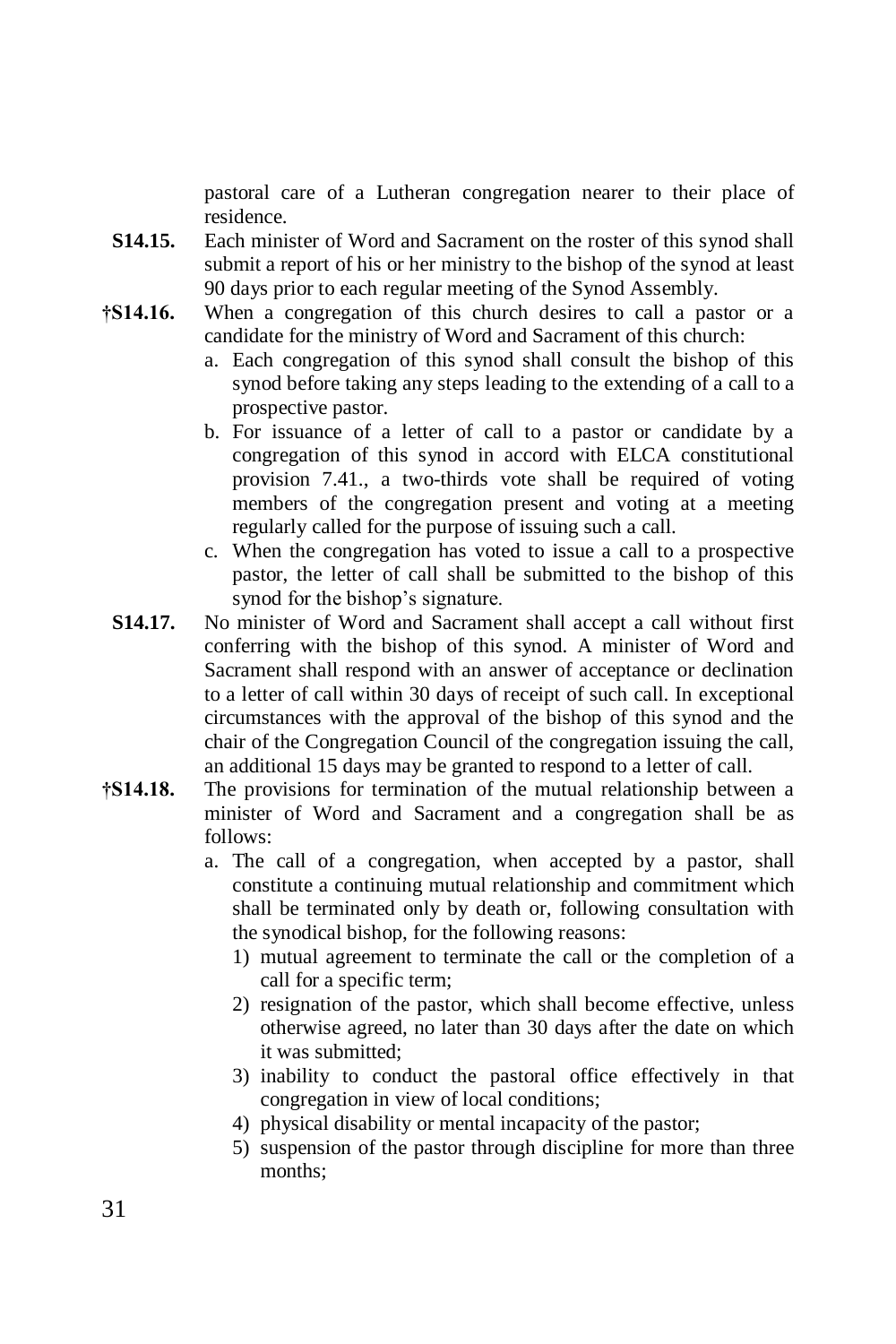- 6) resignation or removal of the pastor from the roster of Ministers of Word and Sacrament of this church;
- 7) termination of the relationship between this church and the congregation;
- 8) dissolution of the congregation or the termination of a parish arrangement; or
- 9) suspension of the congregation through discipline for more than six months.
- b. When allegations of physical disability or mental incapacity of the pastor under paragraph a.4) above, or ineffective conduct of the pastoral office under paragraph a.3) above, have come to the attention of the bishop of this synod,
	- 1) the bishop in his or her sole discretion may investigate such conditions personally together with a committee of two rostered ministers and one layperson, or
	- 2) when such allegations have been brought to the synod's attention by an official recital of allegations by the Congregation Council or by a petition signed by at least onethird of the voting members of the congregation, the bishop personally shall investigate such conditions together with a committee of two rostered ministers and one layperson.
- c. In case of alleged physical disability or mental incapacity under paragraph a.4) above, the bishop's committee shall obtain and document competent medical opinion concerning the pastor's condition. When a disability or incapacity is evident to the committee, the bishop of this synod may declare the pastorate vacant. When the pastorate is declared vacant, the Synod Council shall list the pastor on the roster of Ministers of Word and Sacrament as disabled. Upon removal of the disability and restoration of the pastor to health, the bishop shall take steps to enable the pastor to resume the ministry, either in the congregation last served or in another appropriate call.
- d. In the case of alleged local difficulties that imperil the effective functioning of the congregation under paragraph a.3) above, the bishop's committee shall endeavor to hear from all concerned persons, after which the bishop together with the committee shall present their recommendations first to the pastor and then to the congregation. The recommendations of the bishop's committee must address whether the pastor's call should come to an end and, if so, may suggest appropriate severance arrangements. The committee may also propose other actions that should be undertaken by the congregation and by the pastor, if appropriate. If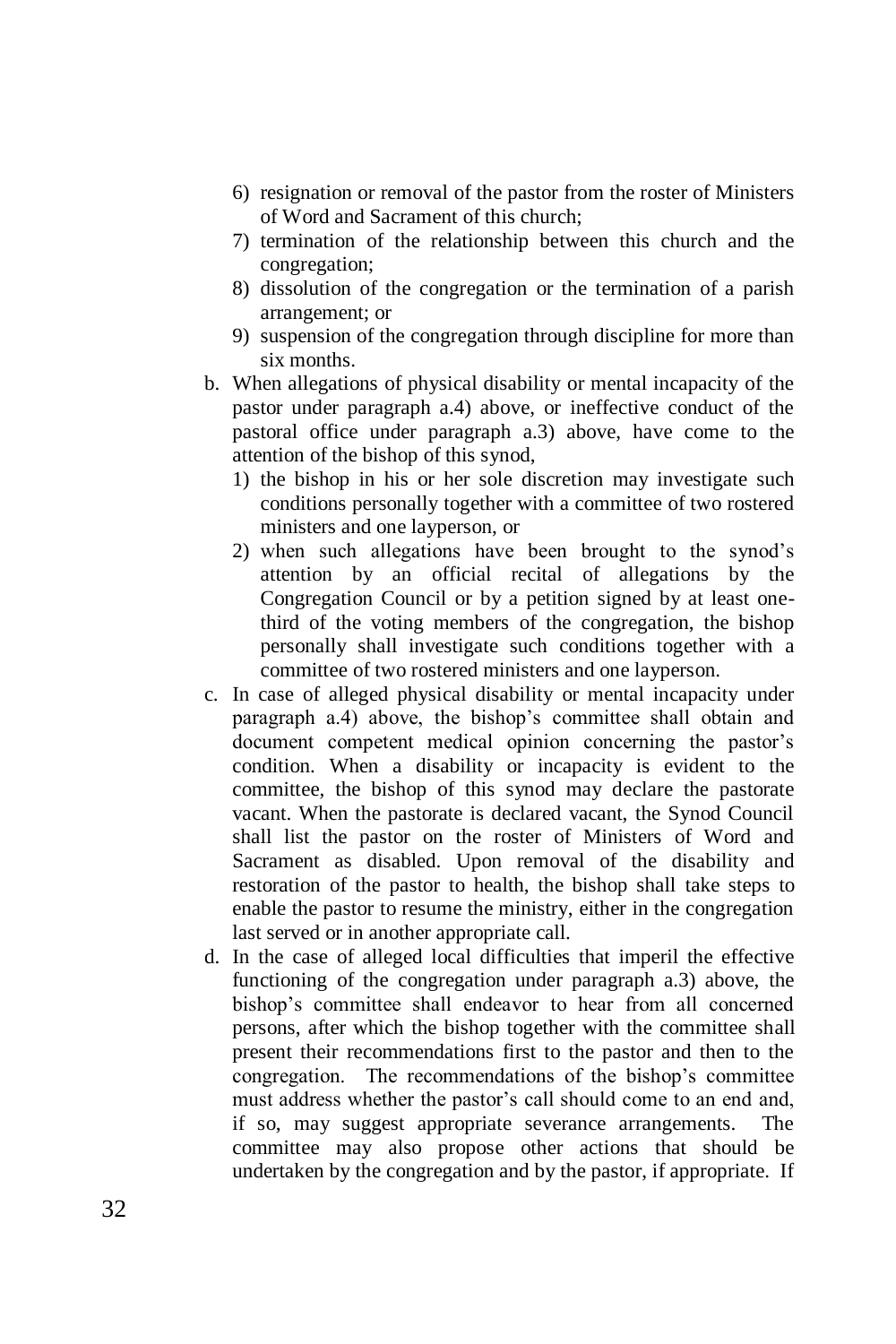the pastor and congregation agree to carry out such recommendations, no further action need be taken by the synod.

- e. If either party fails to assent to the recommendations of the bishop's committee concerning the pastor's call, the congregation may dismiss the pastor only at a legally called meeting after consultation with the bishop, either (a) by a two-thirds vote of the voting members present and voting where the bishop and the committee did not recommend termination of the call, or (b) by a majority vote of the voting members present and voting where the bishop and the committee recommended termination of the call.
- f. If, in the course of proceedings described in paragraph c. or paragraph d. above, the bishop's committee concludes that there may be grounds for disciplinary action, the committee shall make recommendations concerning disciplinary action in accordance with the provisions of this church's constitution, bylaws, and continuing resolutions.
- **†S14.19.** Ministers of Word and Sacrament shall respect the integrity of the ministry of congregations which they do not serve and shall not exercise ministerial functions therein unless invited to do so by the pastor, or if there is no duly called pastor, then by the interim pastor in consultation with the Congregation Council.
- **†S14.21.** The parochial records of all baptisms, confirmations, marriages, burials, communicants, members received, members transferred or dismissed, members who have become inactive, or members excluded from the congregation shall be kept accurately and permanently. They shall remain the property of each congregation. At the time of the closure of a congregation, such records shall be sent to the regional archives. The secretary of the congregation shall attest to the bishop of this synod that such records have been placed in his or her hands in good order by a departing pastor before:
	- a. installation in another call, or
	- b. approval of a request for change in roster status.
- **†S14.22.** The pastor shall make satisfactory settlement of all financial obligations to a former congregation before:
	- a. installation in another call, or
	- b. approval of a request for change in roster status.
- **†S14.23.** During service to a congregation, an interim pastor shall have the rights and duties in the congregation of a regularly called pastor. The interim pastor may delegate the same in part to an interim supply pastor with the consent of the bishop of this synod. The interim pastor and any rostered minister who may assist shall refrain from exerting influence in the selection of a pastor. Upon completion of service, the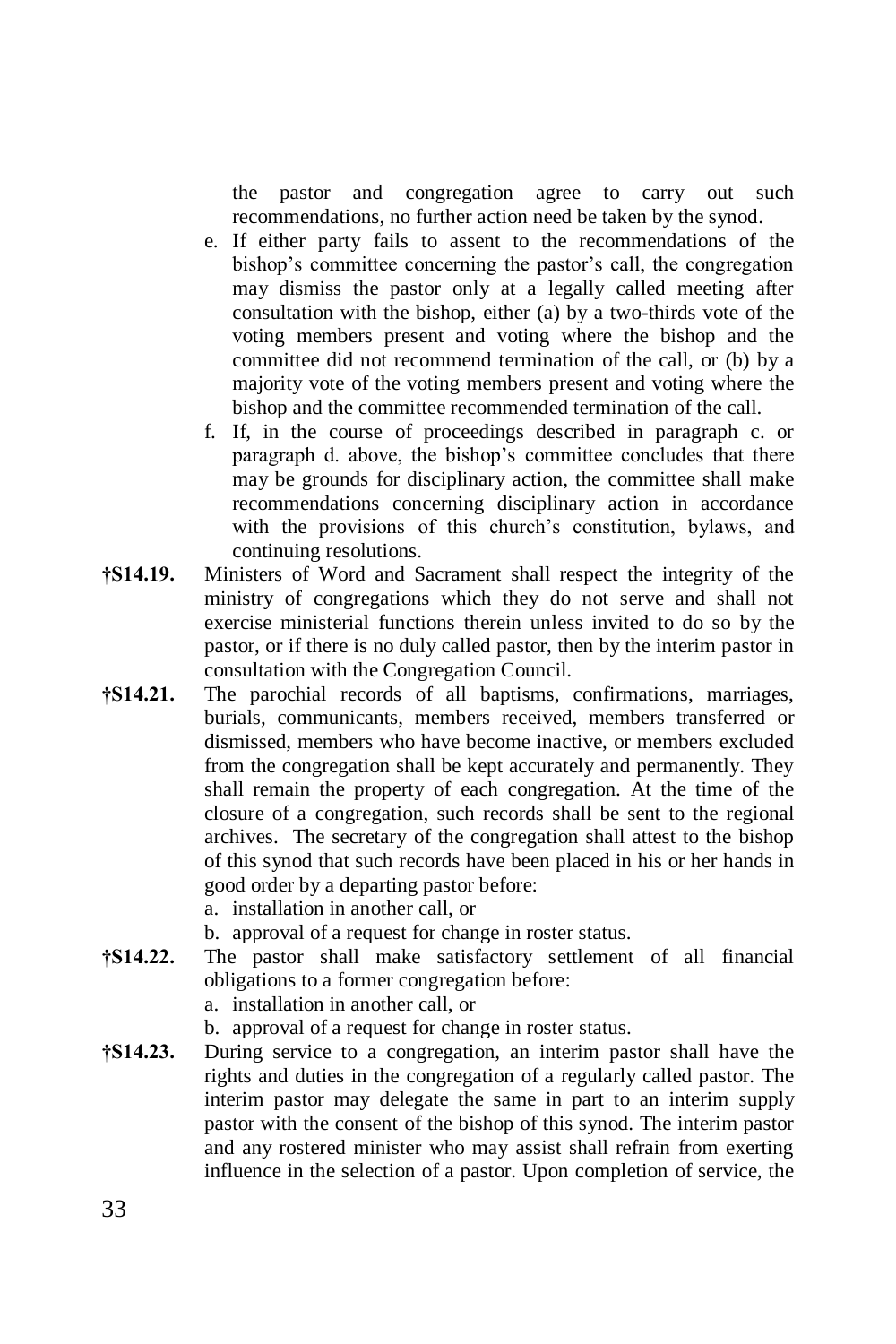interim pastor shall certify to the bishop of this synod that the parochial records, for the period for which the interim pastor was responsible, are in order.

- **†S14.24.** With the approval of the synodical bishop expressed in writing, which sets forth a clear statement of the purpose to be served by such a departure from the normal rule of permanency of the call as expressed in †S14.18., a congregation may call a pastor for a specific term. Details of such calls shall be in writing setting forth the purpose and conditions involved. Prior to the completion of a term, the bishop of this synod or a representative of the bishop shall meet with the pastor and representatives of the congregation for a review of the call. Such call may also be terminated before its expiration in accordance with the provisions of †S14.18.
- **S14.25.** All ministers of Word and Sacrament under a call shall attend meetings of the Synod Assembly, and the pastors of congregations shall also attend the meetings of the conference, cluster, coalition, or other area subdivision to which the congregation belongs.

#### **†S14.30. Ministers of Word and Service**

- **†S14.31.** The time and place of the consecration of those persons properly called to congregations or non-congregational service of this synod shall be authorized by the bishop of this synod.
- **†S14.32.** Consistent with the faith and practice of the Evangelical Lutheran Church in America, every Minister of Word and Service shall:
	- a. Be rooted in the Word of God, for proclamation and service;
	- b. Advocate a prophetic diakonia that commits itself to risk-taking and innovative service on the frontiers of the Church's outreach, giving particular attention to the suffering places in God's world;
	- c. Speak publicly to the world in solidarity with the poor and oppressed, calling for justice and proclaiming God's love for the world, witnessing to the realm of God in the community, the nation, and abroad;
	- d. Equip the baptized for ministry in God's world that affirms the gifts of all people;
	- e. Encourage mutual relationships that invite participation and accompaniment of others in God's mission;
	- f. Practice stewardship that respects God's gift of time, talents, and resources;
	- g. Be grounded in a gathered community for ongoing diaconal formation;
	- h. Share knowledge of the ELCA and its wider ministry of the gospel, and advocate for the work of all expressions of this church; and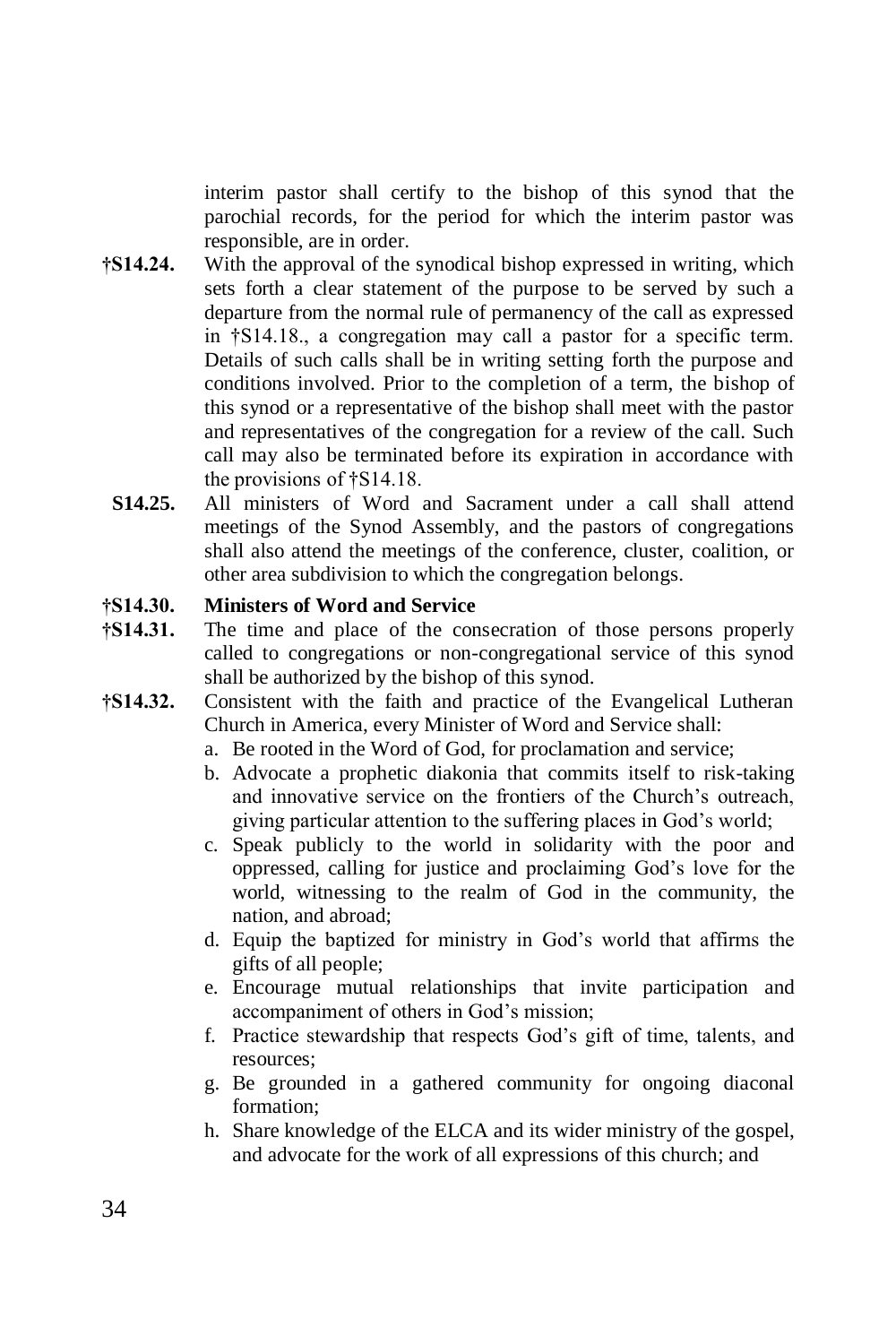- i. Identify and encourage qualified persons to prepare for ministry of the gospel.
- **S14.33.** The minister of Word and Service shall become a member of the congregation upon receipt and acceptance of the letter of call. In a parish of multiple congregations, the minister of Word and Service shall hold membership in one of the congregations.
- **S14.34.** Each minister of Word and Service on the roster of this synod shall submit a report of his or her ministry to the bishop of the synod at least 90 days prior to each regular meeting of the Synod Assembly.
- **†S14.41.** When a congregation of this church desires to call a minister of Word and Service or a candidate for the ministry of Word and Service of this church:
	- a. Each congregation of this synod shall consult the bishop of this synod before taking any steps leading to the extending of a call to a prospective minister of Word and Service.
	- b. For issuance of a letter of call to a minister of Word and Service or candidate by a congregation of this synod in accord with ELCA constitutional provision 7.71., a two-thirds vote shall be required of members of the congregation present and voting at a meeting regularly called for the purpose of issuing such a call.
	- c. When the congregation has voted to issue a call to a prospective minister of Word and Service , the letter of call shall be submitted to the bishop of this synod for the bishop's signature.
- **S14.42.** No minister of Word and Service shall accept a call without first conferring with the bishop of this synod. A minister of Word and Service shall respond with an answer of acceptance or declination to a letter of call within 30 days of receipt of such call. In exceptional circumstances with the approval of the bishop of this synod and the chair of the Congregation Council of the congregation issuing the call, an additional 15 days may be granted to respond to a letter of call.
- **†S14.43.** a. The call of a congregation, when accepted by a minister of Word and Service, shall constitute a continuing mutual relationship and commitment which shall be terminated only by death or, following consultation with the synodical bishop, for the following reasons:
	- 1) mutual agreement to terminate the call or the completion of a call for a specific term;
	- 2) resignation of the minister of Word and Service, which shall become effective, unless otherwise agreed, no later than 30 days after the date on which it was submitted;
	- 3) inability to conduct the office effectively in that congregation in view of local conditions;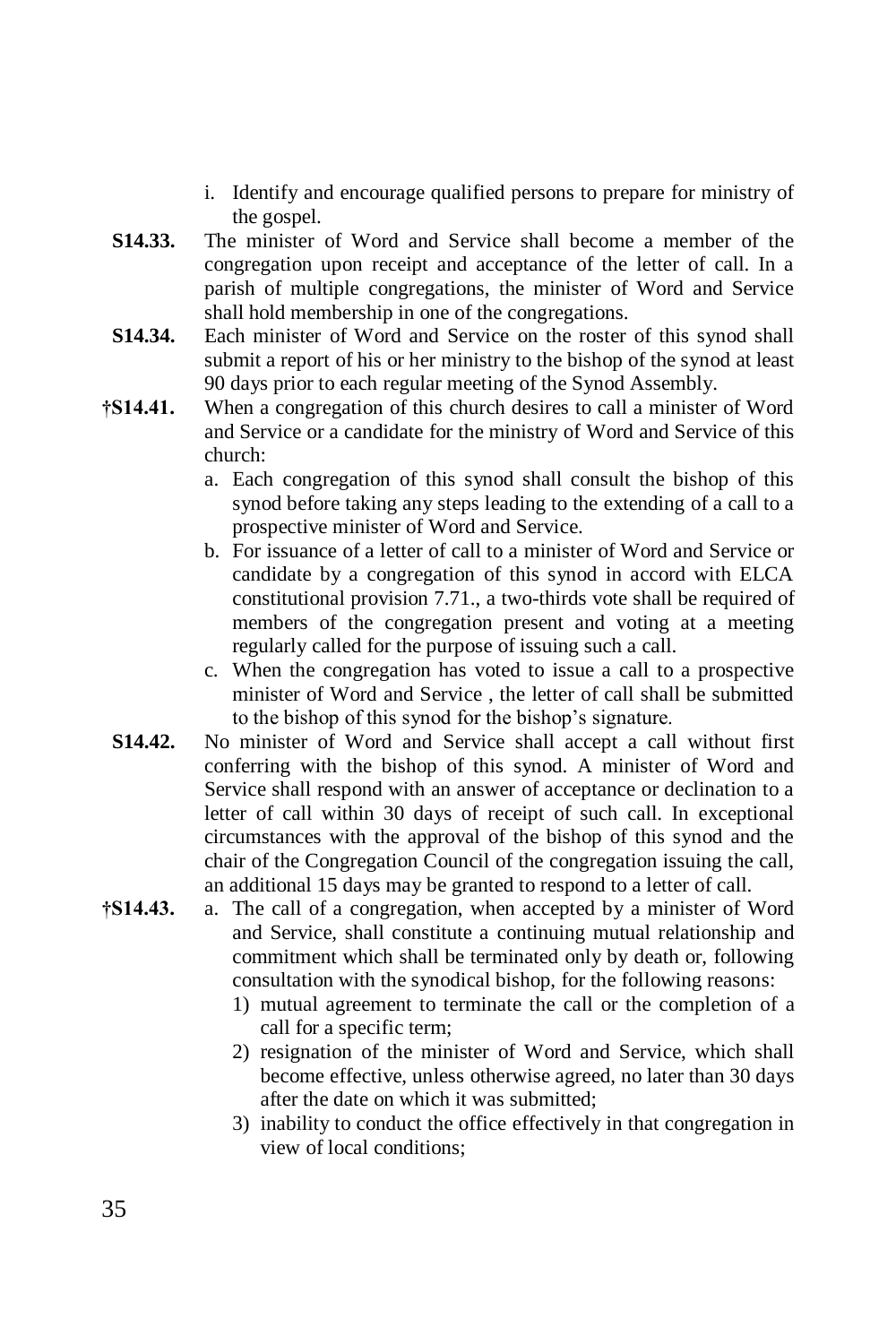- 4) physical disability or mental incapacity of the minister of Word and Service;
- 5) suspension of the minister of Word and Service through discipline for more than three months;
- 6) resignation or removal of the minister of Word and Service from the roster of Ministers of Word and Service of this church;
- 7) termination of the relationship between this church and the congregation;
- 8) dissolution of the congregation or the termination of a parish arrangement; or
- 9) suspension of the congregation through discipline for more than six months.
- b. When allegations of physical disability or mental incapacity of the minister of Word and Service under paragraph a.4) above, or ineffective conduct of the ministry of Word and Service under paragraph a.3) above, have come to the attention of the bishop of this synod,
	- 1) the bishop in his or her sole discretion may investigate such conditions personally together with a committee of two rostered ministers and one layperson, or
	- 2) when such allegations have been brought to the synod's attention by an official recital of allegations by the Congregation Council or by a petition signed by at least onethird of the voting members of the congregation, the bishop personally shall investigate such conditions together with a committee of two rostered ministers and one layperson.
- c. In case of alleged physical disability or mental incapacity under paragraph a.4) above, the bishop's committee shall obtain and document competent medical opinion concerning the minister of Word and Service's condition. When a disability or incapacity is evident to the committee, the bishop of this synod may declare the position vacant. When the position is declared vacant, the Synod Council shall list the deacon on the roster of Ministers of Word and Service as disabled. Upon removal of the disability and restoration of the minister of Word and Service to health, the bishop shall take steps to enable the minister of Word and Service to resume the ministry, either in the congregation last served or in another appropriate call.
- d. In the case of alleged local difficulties that imperil the effective functioning of the congregation under paragraph a.3) above, the bishop's committee shall endeavor to hear from all concerned persons, after which the bishop together with the committee shall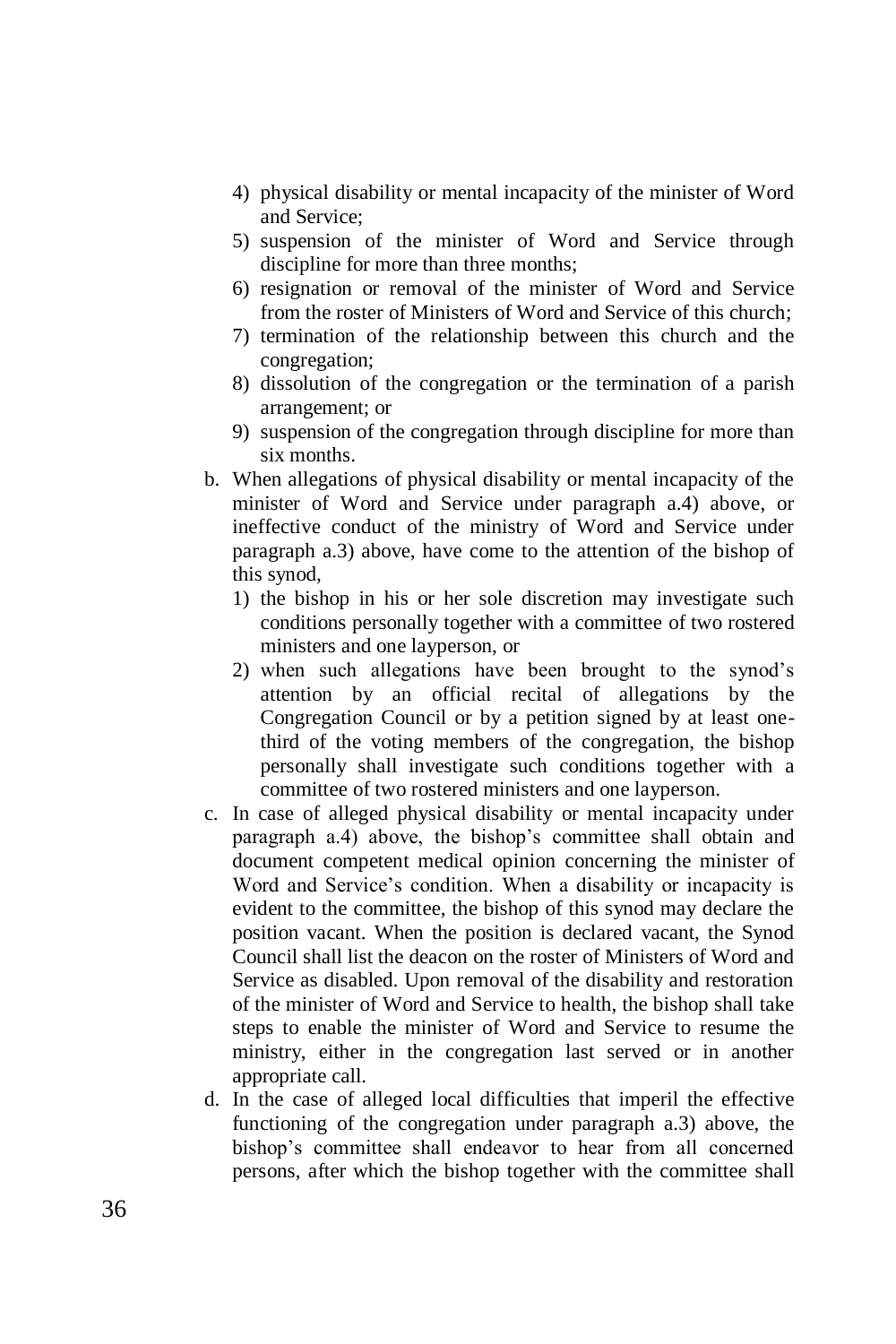present their recommendations first to the minister of Word and Service and then to the congregation. The recommendations of the bishop's committee address whether the minister of Word and Service's call should come to an end and, if so, may suggest appropriate severance arrangements. The committee may also propose other actions that should be undertaken by the congregation and by the minister of Word and Service, if appropriate. If the minister of Word and Service and congregation agree to carry out such recommendations, no further action need be taken by the synod.

- e. If either party fails to assent to the recommendations of the bishop's committee concerning the minister of Word and Service's call, the congregation may dismiss the minister of Word and Service only at a legally called meeting after consultation with the bishop, either (a) by a two-thirds vote of the voting members present and voting where the bishop and the committee did not recommend termination of the call, or (b) by a majority vote of the voting members present and voting where the bishop and the committee recommended termination of the call.
- f. If, in the course of proceedings described in paragraph c. or paragraph d. above, the bishop's committee concludes that there may be grounds for disciplinary action, the committee shall make recommendations concerning disciplinary action in accordance with the provisions of this church's constitution, bylaws, and continuing resolutions.
- **†S14.44.** Ministers of Word and Service shall respect the integrity of the ministry of congregations which they do not serve and shall not exercise ministerial functions therein unless invited to do so by the Congregation Council.
- **†S14.45.** The minister of Word and Service shall make satisfactory settlement of all financial obligations to a former congregation before:
	- a. installation in another call, or
	- b. approval of a request for change in roster status.
- **†S14.46.** With the approval of the synodical bishop expressed in writing, which sets forth a clear statement of the purpose to be served by such a departure from the normal rule of permanency of the call as expressed in †S14.43., a congregation may call a minister of Word and Service for a specific term. Details of such calls shall be in writing setting forth the purpose and conditions involved. Prior to the completion of a term, the bishop of this synod or a representative of the bishop shall meet with the minister of Word and Service and representatives of the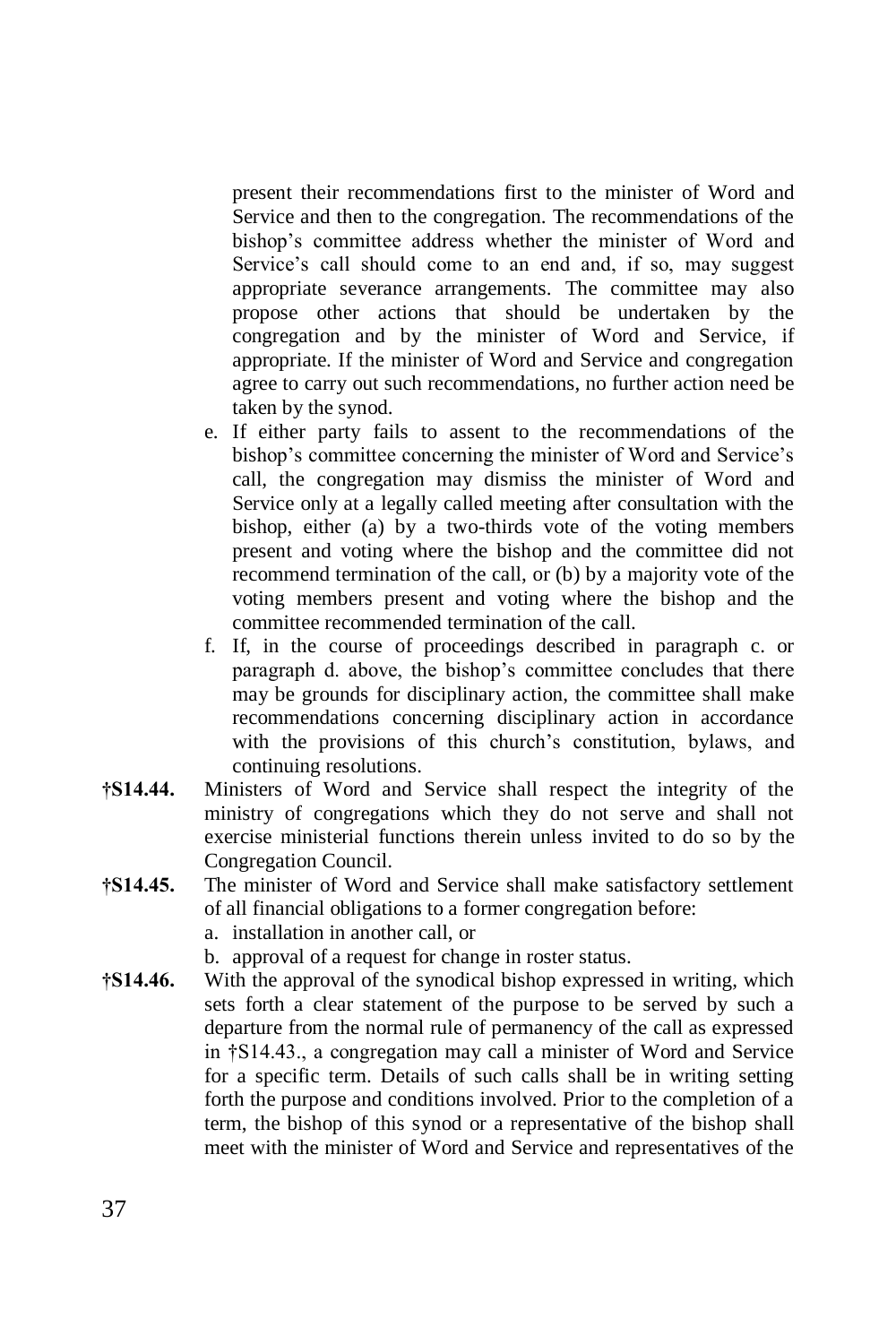congregation for a review of the call. Such call may also be terminated before its expiration in accordance with the provisions of †S14.43.

 **S14.47.** All ministers of Word and Service under a call shall attend meetings of the Synod Assembly, and the ministers of Word and Service of congregations shall also attend the meetings of the conference, cluster, coalition, or other area subdivision to which the congregation belongs.

#### **Chapter 15. FINANCIAL MATTERS**

- **†S15.01.** The fiscal year of this synod shall be February 1 through January 31.
- **†S15.11.** Since the congregations, synods, and churchwide organization are interdependent units that share responsibly in God's mission, all share in the responsibility to develop, implement, and strengthen the financial support program of the whole church. The gifts and offerings of the members of the Evangelical Lutheran Church in America are given to support all parts of this church and thus partnership in this church should be evidenced in determining each part's share of the gifts and offerings. Therefore:
	- a. The mission of this church beyond the congregation is to be supported by such a proportionate share of each congregation's annual budget as each congregation determines. This synod shall develop guidelines for determining "proportionate share," and shall consult with congregational leaders to assist each congregation in making its determination.
	- b. This synod shall receive the proportionate share of the mission support from its congregations, and shall transmit that percentage or amount of each congregation's mission support as determined in consultation with the churchwide organization and approved by the Synod Assembly as part of its budget consideration.
	- c. Should the Synod Assembly not approve the proportionate share of mission support determined in consultation with the churchwide organization, a new consultation with the churchwide organization shall take place. The Synod Council is authorized to amend the budget adopted by the Synod Assembly to reflect the results of this consultation.
- **†S15.12.** The annual budget of this synod shall reflect the entire range of its own activities and its commitment to partnership funding with other synods and the churchwide organization.
- **S15.13.** On the basis of estimated income, the Synod Council shall authorize expenditures within the budget for the fiscal year. Expenditure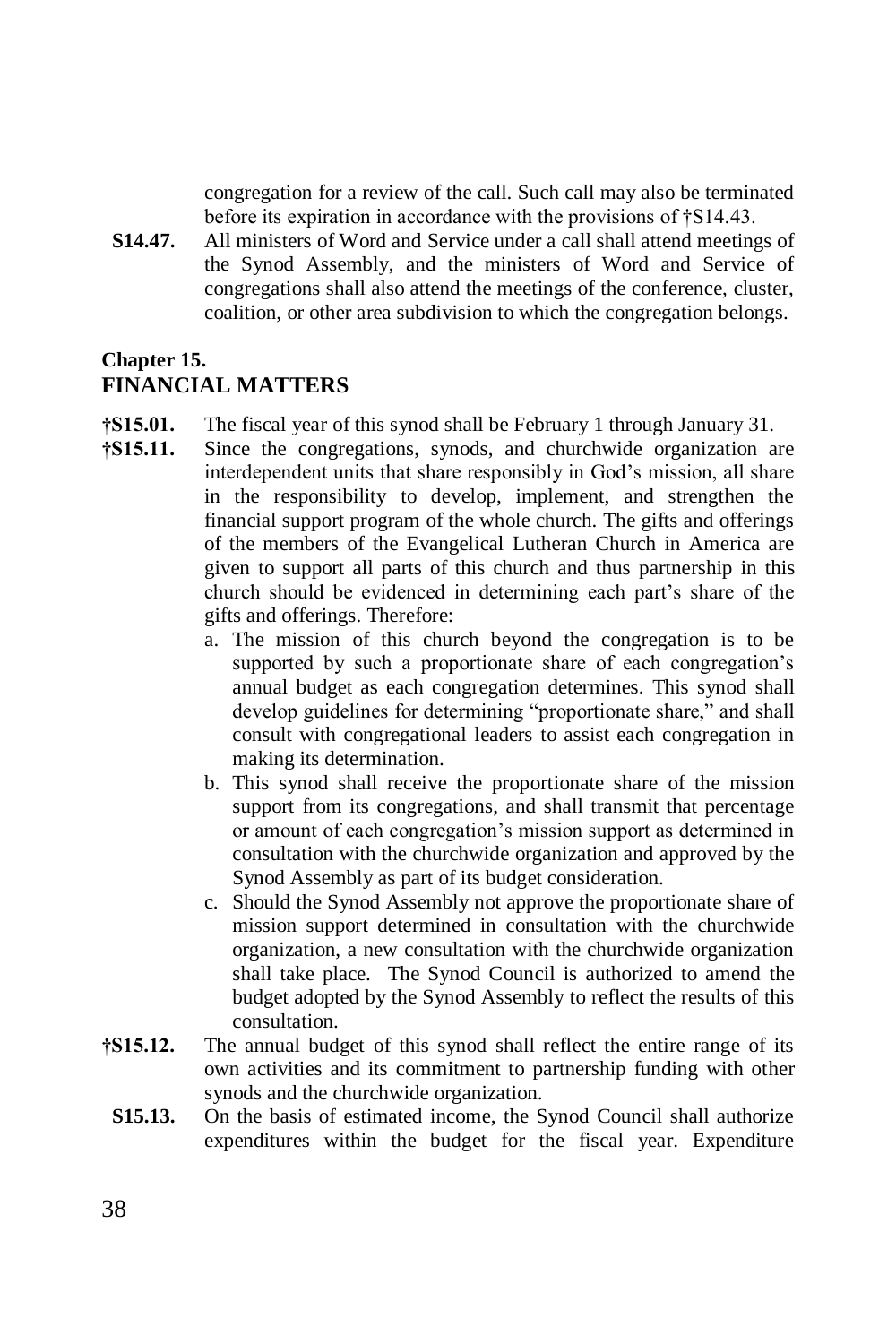authorizations shall be subject to revision, in light of changing conditions, by the Synod Council.

- **S15.14.** Except when such procedure would jeopardize current operations, a reserve amounting to no more than 16 percent of the sum of the amounts scheduled in the next year's budget for regular distribution to synodical causes shall be carried forward annually for disbursement in the following year in the interest of making possible a more even flow of income to such causes. The exact number of dollars to be held in reserve shall be determined by the Synod Council.
- **S15.21.** No appeal to congregations of this or any other synod of the Evangelical Lutheran Church in America for the raising of funds shall be conducted by congregations or organizations related to or affiliated with this synod without the consent of the Synod Assembly or the Synod Council.
- **†S15.31.** This synod shall arrange to have an annual audit of its financial records conducted by a certified public accountant firm recommended by the synod Audit Committee and approved by the Synod Council. The audited annual financial report shall be submitted by this synod to the churchwide Office of the Treasurer and to the congregations of this synod. The financial reports shall be in the format approved from time to time by the churchwide Office of the Treasurer.
- **†S15.32.** This synod shall maintain adequate, continuous insurance coverage in accordance with standards recommended by the churchwide organization. Insurance programs offered or endorsed by the churchwide organization shall be deemed to fulfill this obligation.

## **Chapter 16. INDEMNIFICATION**

- **†S16.01.** Subject to the limitations and duties imposed by law, each person who is or was made or threatened to be made a party to any proceeding by reason of the present or former capacity of that person as a Synod Council member, officer, employee, or committee member of this synod shall be indemnified against all costs and expenses incurred by that person in connection with the proceeding. Indemnification of any person by reason of that person's capacity as a director, officer, employee, or committee member of any other organization, regardless of its form or relationship to this synod, is subject to the provisions of section †S16.02.
	- a. The term "proceeding" means a threatened, pending, or completed lawsuit, whether civil or criminal, an administrative or investigative matter, arbitration, mediation, alternative dispute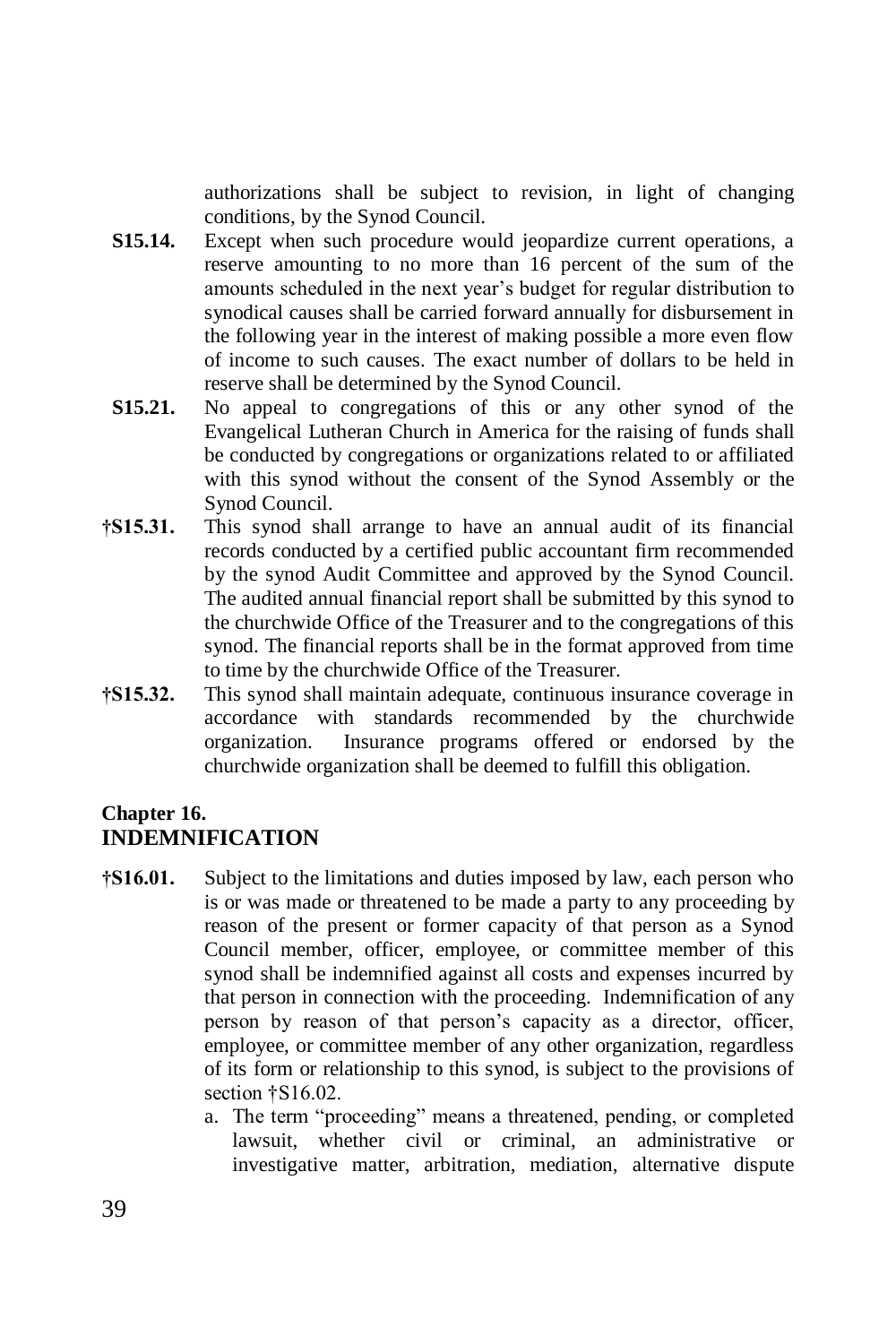resolution, or any other similar legal or governmental action. Except as otherwise required by law, the term "proceeding" does not include (a) any action by this synod against the individual seeking indemnification, or (b) subject to †S16.04., a disciplinary hearing or related process described in Chapter 20 of the *Constitution, Bylaws, and Continuing Resolutions of the Evangelical Lutheran Church in America*.

- b. The term "indemnification" includes reimbursement and advances of costs and expenses for judgments, penalties, fines, settlements, excise taxes, reasonable attorneys' fees, disbursements, and similar required expenditures.
- **†S16.02.** Whenever a person who, while a Synod Council member, officer, committee member, or employee of this synod, is or was serving at the request of this synod as (or whose duties in that position involve or involved service in the capacity of) a director, officer, partner, trustee, employee, or agent of another organization, is or was made or threatened to be made a party to a proceeding by reason of such capacity, then such person shall be entitled to indemnification only if (a) the Synod Council has established a process for determining whether a person serving in the capacity described in this section shall be entitled to indemnification in any specific case, and (b) that process has been applied in making a specific determination that such person is entitled to indemnification.
- **†S16.03.** This synod may purchase and maintain insurance on behalf of itself or any person entitled to indemnification pursuant to this chapter against any liability asserted against and incurred by this synod or by such other person in or arising from a capacity described in section †S16.01. or section †S16.02.
- **†S16.04.** When written charges against a rostered minister of this church are made in disciplinary proceedings under Chapter 20 of the *Constitution, Bylaws, and Continuing Resolutions of the Evangelical Lutheran Church in America* by the synodical bishop or when written charges against a congregation are made in disciplinary proceedings by the Synod Council or the synodical bishop, and the discipline hearing committee determines that no discipline shall be imposed, then if such determination is not reversed or set aside on appeal, indemnification shall be made by the synod to the accused for reasonable attorney's fees and other reasonable expenses related to the defense of the charges. The determination of the reasonableness of such fees and expenses shall be decided by the Synod Council.

#### **Chapter 17.**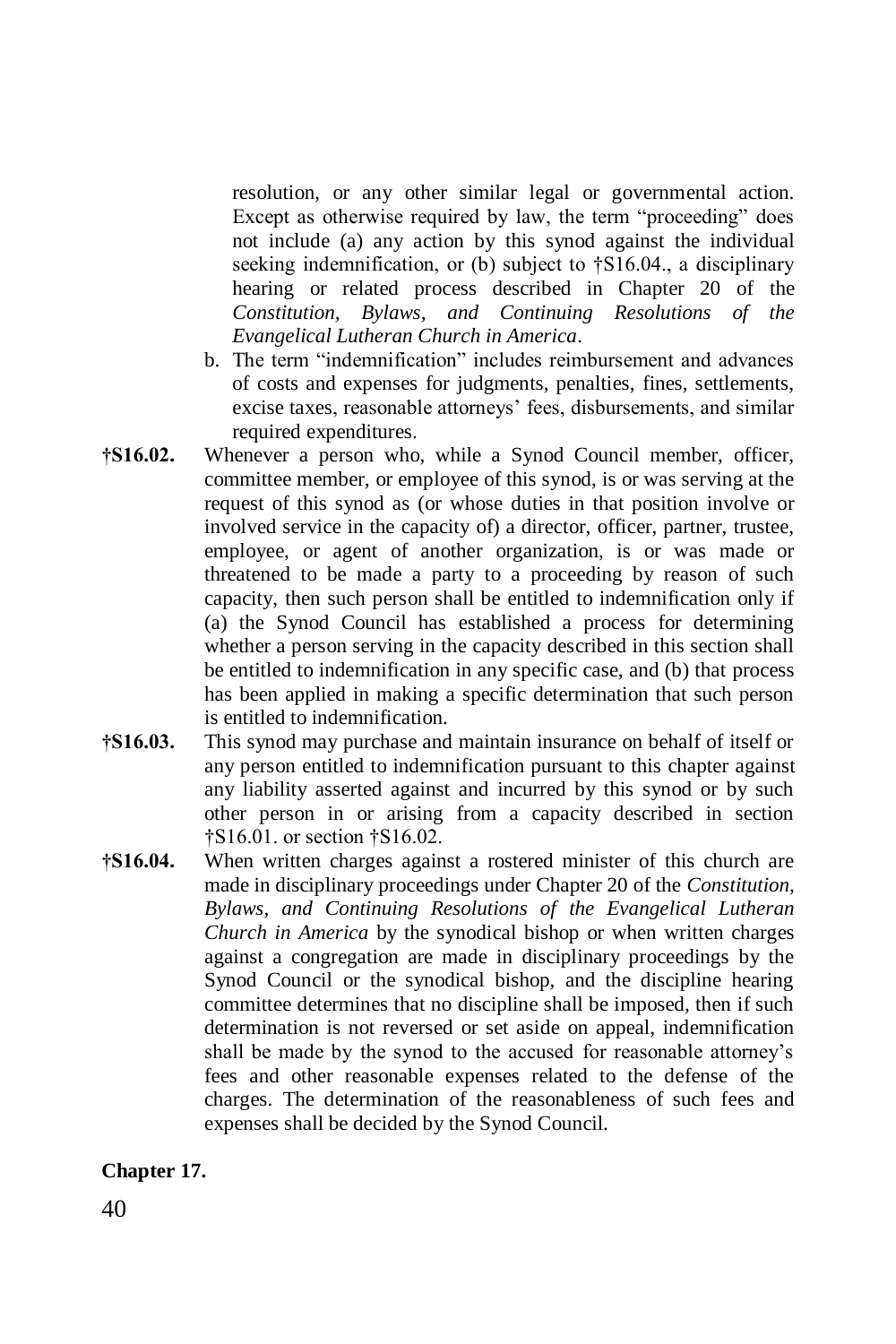#### **ADJUDICATION**

- **†S17.01.** The synodical bishop and the Executive Committee of the Synod Council shall be available to give counsel when disputes arise within this synod.
- **†S17.02.** The synodical bishop and the Executive Committee of the Synod Council shall receive expressions of concern from rostered ministers of this church, congregations, and organizations within this synod; provide a forum in which the parties concerned can seek to work out matters causing distress or conflict; and make appropriate recommendations for their resolution. When the matter at issue cannot be resolved in this manner, the prescribed procedures for investigation, decision, appeal, and adjudication shall be followed. Allegations or charges that could lead to the discipline of a rostered minister of this church shall not be addressed by the Executive Committee but shall be resolved through the disciplinary process set forth in the *Constitution, Bylaws, and Continuing Resolutions of the Evangelical Lutheran Church in America*.
- **†S17.03.** When there is disagreement among units of this synod on a substantive issue that cannot be resolved by the parties, the aggrieved party or parties may appeal to the synodical bishop and the Executive Committee of the Synod Council for a consultation. If this consultation fails to resolve the issue, a petition may be addressed by the parties to the Synod Council requesting it to arbitrate the issue. The decision of the Synod Council shall be final.
- **†S17.04.** When a component or beneficiary of a synod has a disagreement on a substantive issue that it cannot resolve, it may address an appeal to the synodical bishop and the Executive Committee of the Synod Council. In this case the decision of the Executive Committee shall prevail, except that upon the motion of a member of the Synod Council, the decision shall be referred to the Synod Council for final action.

#### **†S17.10. Adjudication in a Congregation**

**†S17.11.** When there is disagreement among factions within a congregation on a substantive issue that cannot be resolved by the parties, members of a congregation shall have access to the synodical bishop for consultation after informing the chair of the Congregation Council of their intent. If the consultation fails to resolve the issue(s), the Consultation Committee of this synod shall consider the matter. If the Consultation Committee of this synod shall fail to resolve the issue(s), the matter shall be referred to the Synod Council, whose decision shall be final.

## **Chapter 18.**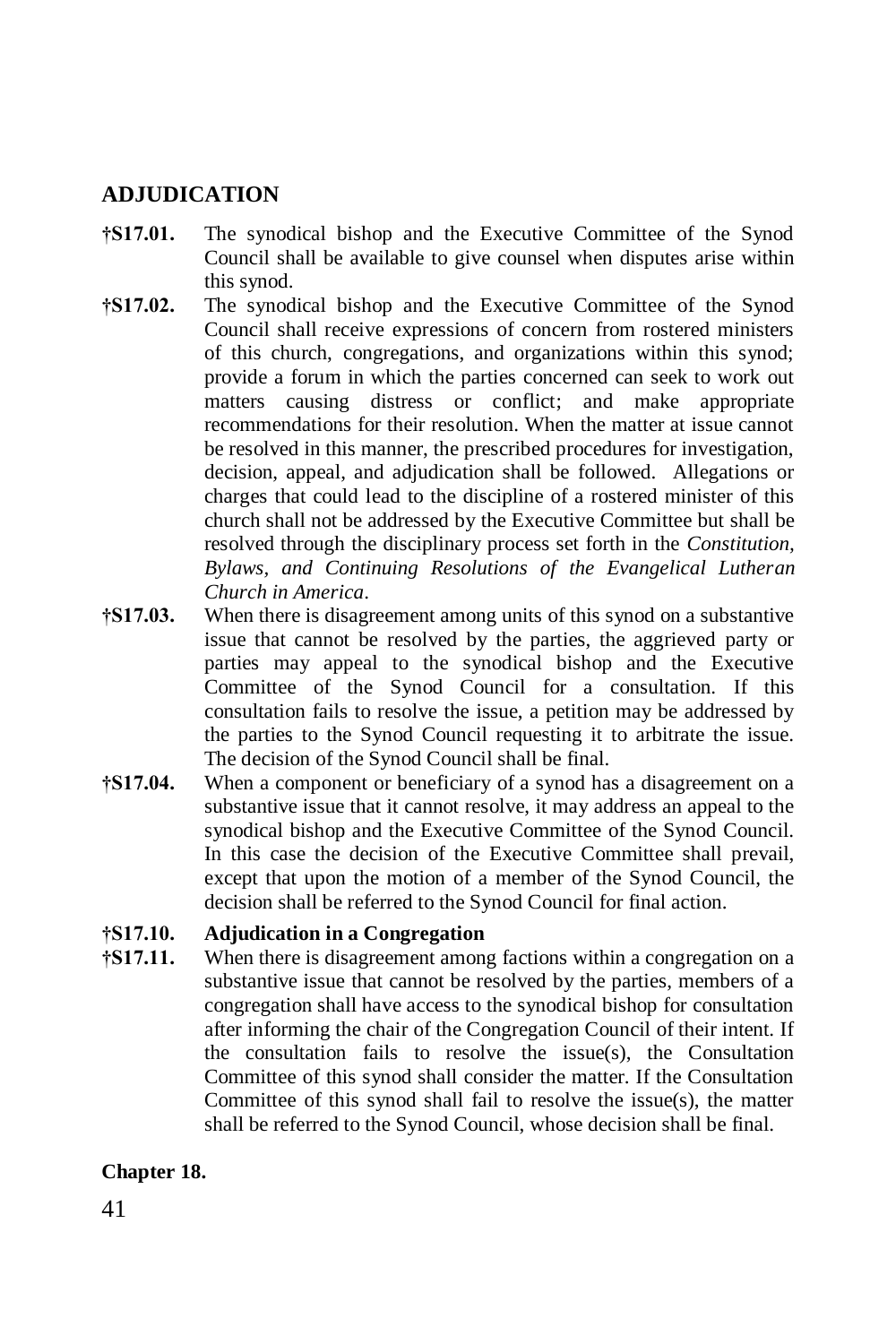## **AMENDMENTS, BYLAWS, AND CONTINUING RESOLUTIONS**

#### **†S18.10. Amendments to Constitution**

- **†S18.11.** Certain sections of this constitution incorporate and record therein required provisions of the constitution and bylaws of this church. If such provisions are amended by the Churchwide Assembly, corresponding amendments shall be introduced at once into this constitution by the secretary of this synod upon receipt of formal certification thereof from the secretary of the Evangelical Lutheran Church in America.
- **†S18.12.** Whenever the secretary of the Evangelical Lutheran Church in America officially informs this synod that the Churchwide Assembly has amended the *Constitution for Synods*, this constitution may be amended to reflect any such amendment by a majority vote at any subsequent meeting of the Synod Assembly without presentation at a prior Synod Assembly. An amendment that is identical to a provision of the *Constitution for Synods* shall be deemed to have been ratified upon its adoption by this synod. The Church Council, through the secretary of this church, shall be given prompt notification of its adoption.
- **†S18.13.** Other amendments to this constitution may be adopted by this synod through either of the following procedures:
	- a. An amendment may be adopted by a two-thirds vote at a regular meeting of the Synod Assembly after having been presented in writing at the previous regular meeting of the Synod Assembly over the signatures of at least **\_\_\_\_\_\_** members and having been approved by a two-thirds vote of the voting members present and voting at such a regular meeting of the Synod Assembly.
	- b. The Synod Council may propose an amendment, with notice to be sent to the congregations of this synod at least six months prior to the next regular meeting of the Synod Assembly. Such an amendment shall require for adoption a two-thirds vote of the voting members present and voting at such a regular meeting of the Synod Assembly.

All such amendments shall become effective upon ratification by the Churchwide Assembly or by the Church Council.

#### **†S18.20. Amendments to Bylaws**

**†S18.21.** This synod may adopt bylaws not in conflict with this constitution or with the constitution and bylaws of the churchwide organization. This synod may amend its bylaws at any meeting of the Synod Assembly by a two-thirds vote of voting members of the assembly present and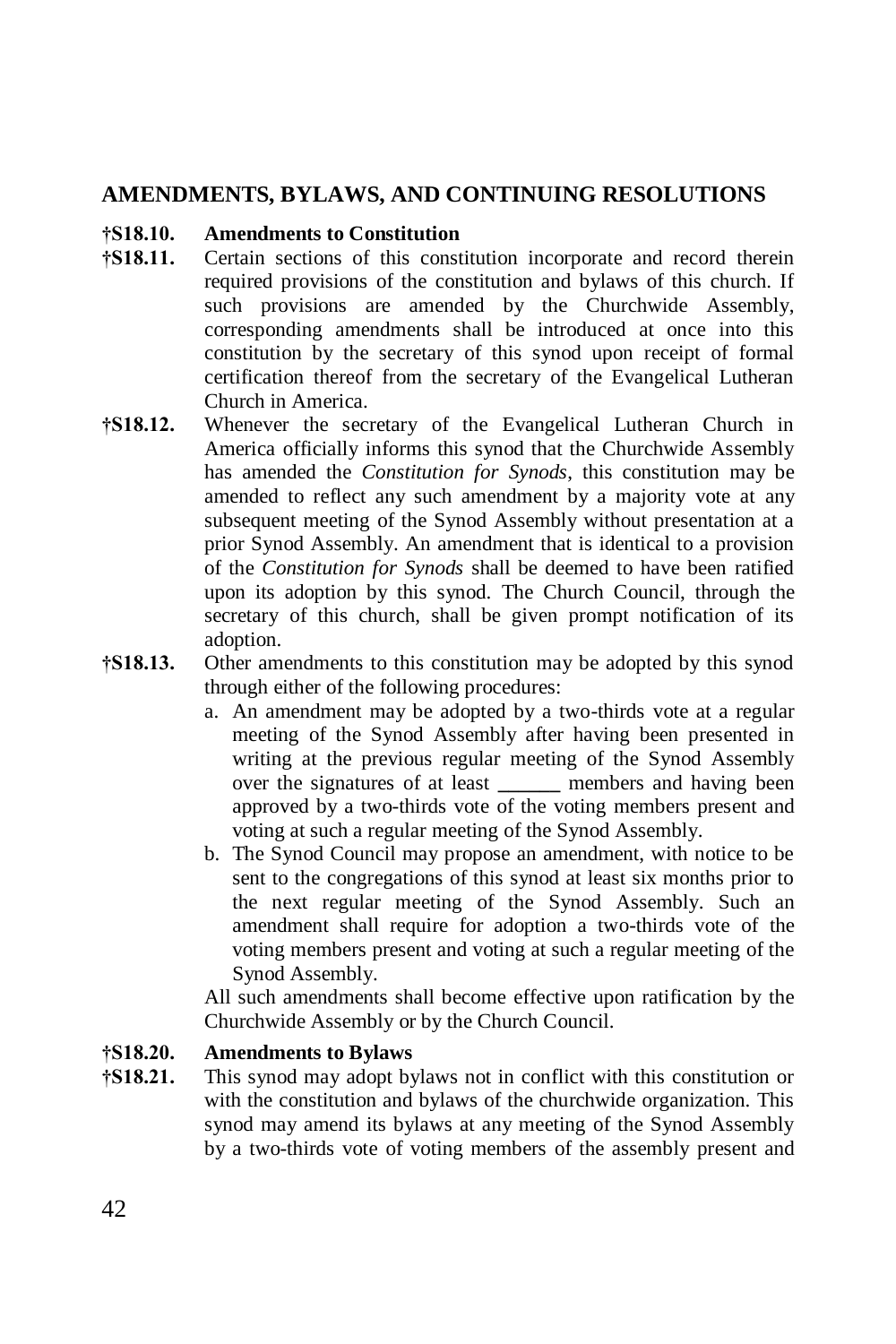voting. Newly adopted bylaws and amendments to existing bylaws shall be reported to the secretary of this church.

#### **†S18.30. Amendments to Continuing Resolutions**

**†S18.31.** This synod may adopt continuing resolutions not in conflict with this constitution or its bylaws or the constitution, bylaws, and continuing resolutions of the churchwide organization. Such continuing resolutions may be adopted or amended by a majority vote of the Synod Assembly or by a two-thirds vote of Synod Council. Newly adopted continuing resolutions and amendments to existing continuing resolutions shall be reported to the secretary of this church.

## **Chapter 19. AGENCIES AND INSTITUTIONS**

- S19.01.01. This synod shall be related to agencies and institutions as approved by the Synod Assembly where otherwise not directed by the Evangelical Lutheran Church in America. This synod shall be represented at such agency meetings as outlined in the governing documents of each agency.
- S19.01.02. Representatives to boards for all institutions and agencies shall be elected by the Synod Council where not otherwise directed by the constitution or bylaws of the Evangelical Lutheran Church in America.

## **Chapter 20. ENDOWMENT FUND**

## S20.01.01Name

The Texas-Louisiana Gulf Coast Synod shall hereafter have an Endowment Fund (hereafter referred to as "Fund"). The Fund shall be called the Mission Endowment Fund of the Texas-Louisiana Gulf Coast Synod. It shall not be a separately incorporated entity, but shall be a separate fund of this synod.

## S20.01.02General Purpose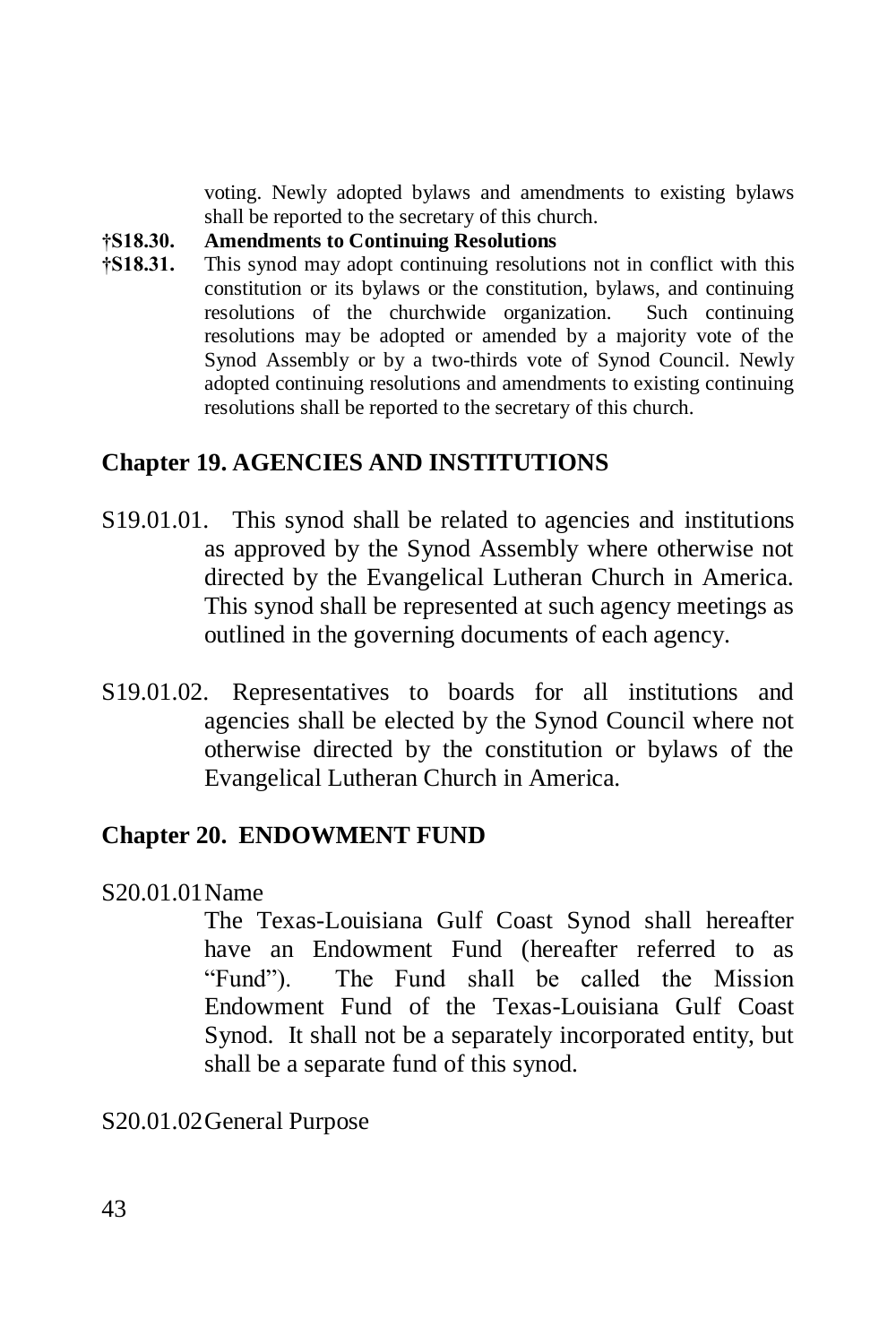The Fund's purpose shall be to receive gifts and bequests to be used for the mission outreach of the Texas-Louisiana Gulf Coast Synod, and its successor bodies.

- S20.02.01Board of Directors
- S20.02.02Purpose The Board of Directors of The Synod Endowment Fund is to be responsible for and, subject to oversight by the Synod Council, has the authority for the operation and the management of the Fund.
- S20.02.03Responsibilities The Board of Directors of the Synod Endowment Fund will:

a. Promote the continued growth of the Fund by programs and activities that encourage gifts;

- b. Establish and implement appropriate fiscal procedures;
- c. Select competent assistance in the management of assets;
	- d. Establish policies and procedures for investment, and for the use of income and outright gifts from the fund;

e. Make decisions on the basis of the policies adopted concerning the distribution of funds;

f. Receive and make decisions on requests for funds;

g. Recommend to the Synod Council employment of staff as may become necessary;

h. Nominate to the Synod Council individuals to serve on the Board;

- i. Report to the Synod Council at least semi annually; and
- j. Submit an annual report to the Synod Assembly.

## S20.02.04Qualifications for Board Membership Each Board member shall be an active member of a congregation in the Texas-Louisiana Gulf Coast Synod.

S20.02.05Accountability The Board of Directors is accountable to the Synod Council.

44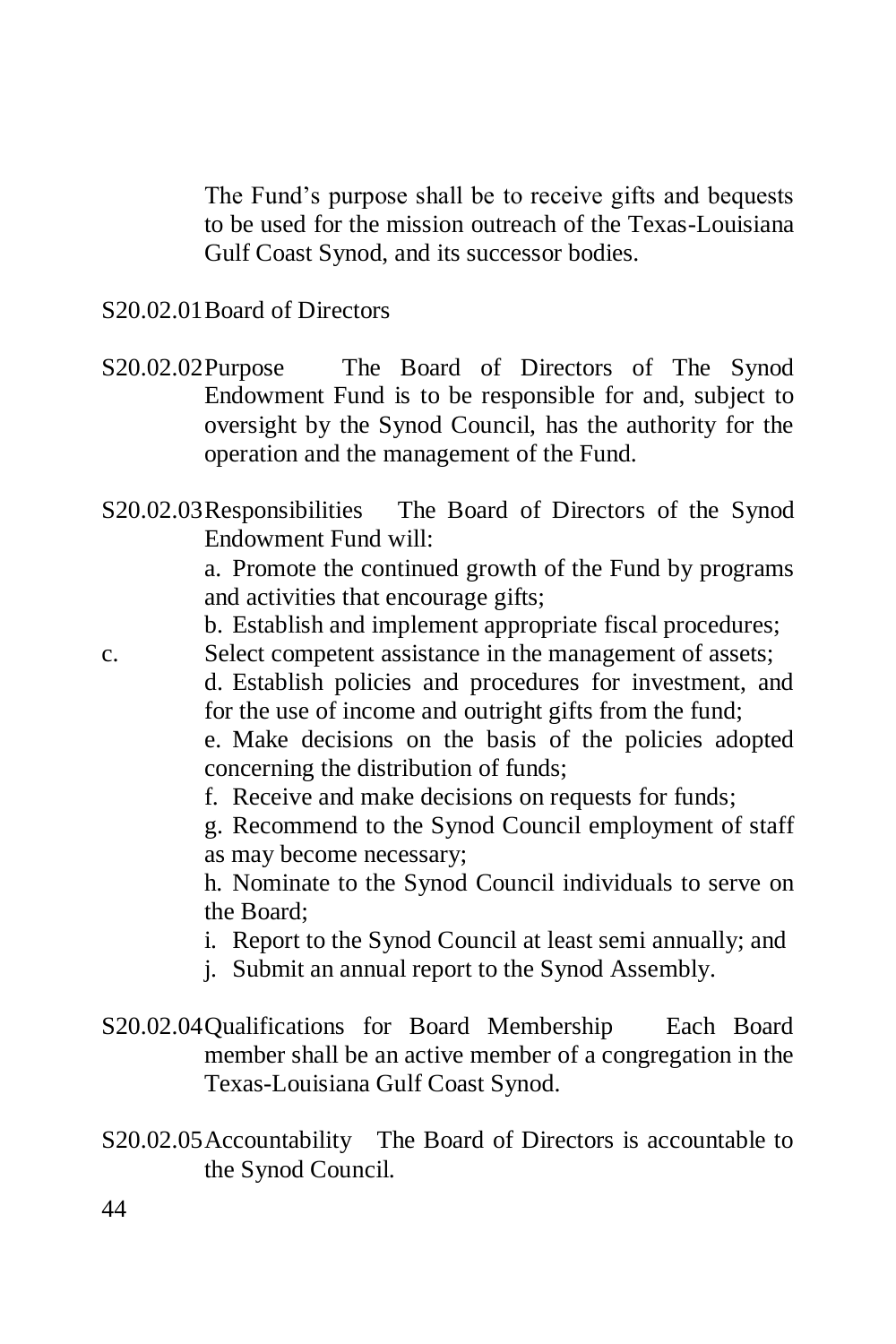S20.02.06Board Membership - The affairs of the Texas-Louisiana Gulf Coast Synod Endowment Fund are under the management of the Board of Directors, subject to the control of the Synod Council.

> a. The Board of Directors consists of twelve (12) persons, including the Synod Treasurer, consistent with provision S6.04 above.

> b. A full term shall be three (3) years. One-third of the members will be appointed or reappointed every year. Terms shall commence on February 1 of each year.

> c. Members may be nominated by the Board of Directors and shall be appointed by the Synod Council. Board members' terms shall expire upon completion of their term or upon appointment of a successor.

> d. A Board member may resign at any time by giving written notice to the Board. Resignation shall take effect at the date of the receipt of that notice or at any

> alternate time specified in that notice. The Board will appoint members to serve interim positions on the Board, until the Synod Council appoints a successor Board member.

> e. A member may be suspended, with cause, by the Executive Committee or the Board of Directors at any regular or special meeting of the Executive Committee or Board. The Board shall ratify such action taken by the Executive Committee at its next regular, special meeting and report the suspension to the Synod Council for action.

S20.03.01Board Meetings

- a. There shall be no fewer than two (2) regular meetings per year of the Board of Directors, held at a place agreed upon by the Board of Directors.
- b. The Secretary of the Board shall give no fewer than ten (10) days notice of any regular meeting to the Members.

45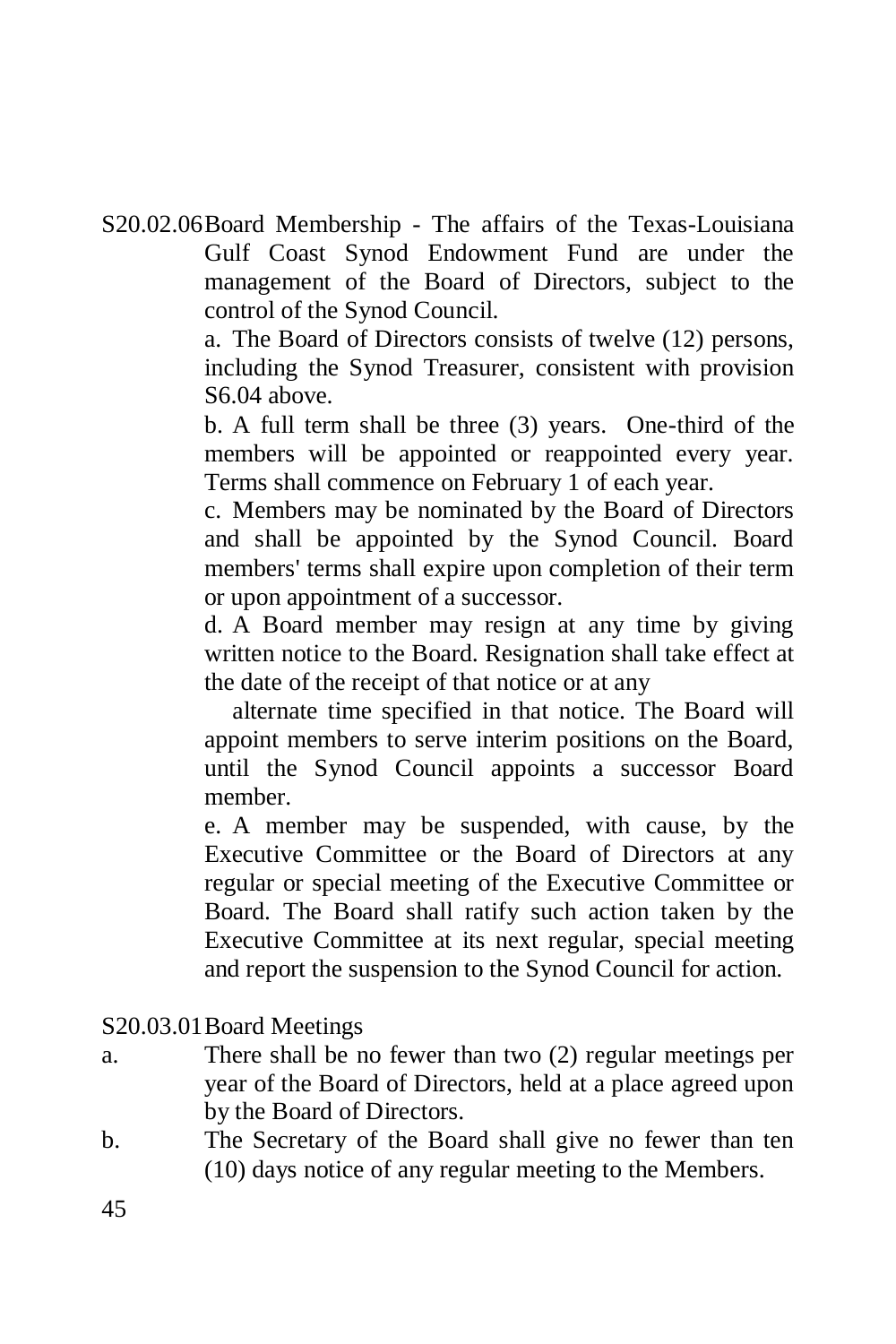c. Special meetings of the Board may be called at any time by the Chairperson. Notice of a special meeting and its purpose shall be given no fewer than ten (10) days before the holding of such meeting.

S20.04.01 General Provisions

- a. The fiscal year of The Synod Endowment Fund Board shall coincide with the fiscal year of the Texas-Louisiana Gulf Coast Synod.
- b. A simple majority of the Board members shall constitute a quorum for the transaction of business at any meeting. Members shall notify the Secretary or Chairperson no later than five (5) days prior to the date of the meeting if unable to attend. Lack of a quorum will invalidate any action taken at the meeting.
- c. The act of a majority of the Members present at a meeting at which a quorum is present shall be the act of the Board of Directors, unless the act of a greater number is required by law.
- d. Directors shall not receive any compensation for their services as such.
- e. Members shall be entitled to request reimbursement of travel expenses to attend any of the Board Meetings. Members shall also be entitled to request reimbursement for valid out-of-pocket expenses incurred on behalf of the Board. Reimbursement of these expenses will be according to the policies adopted by the Board.

S20.05.00Officers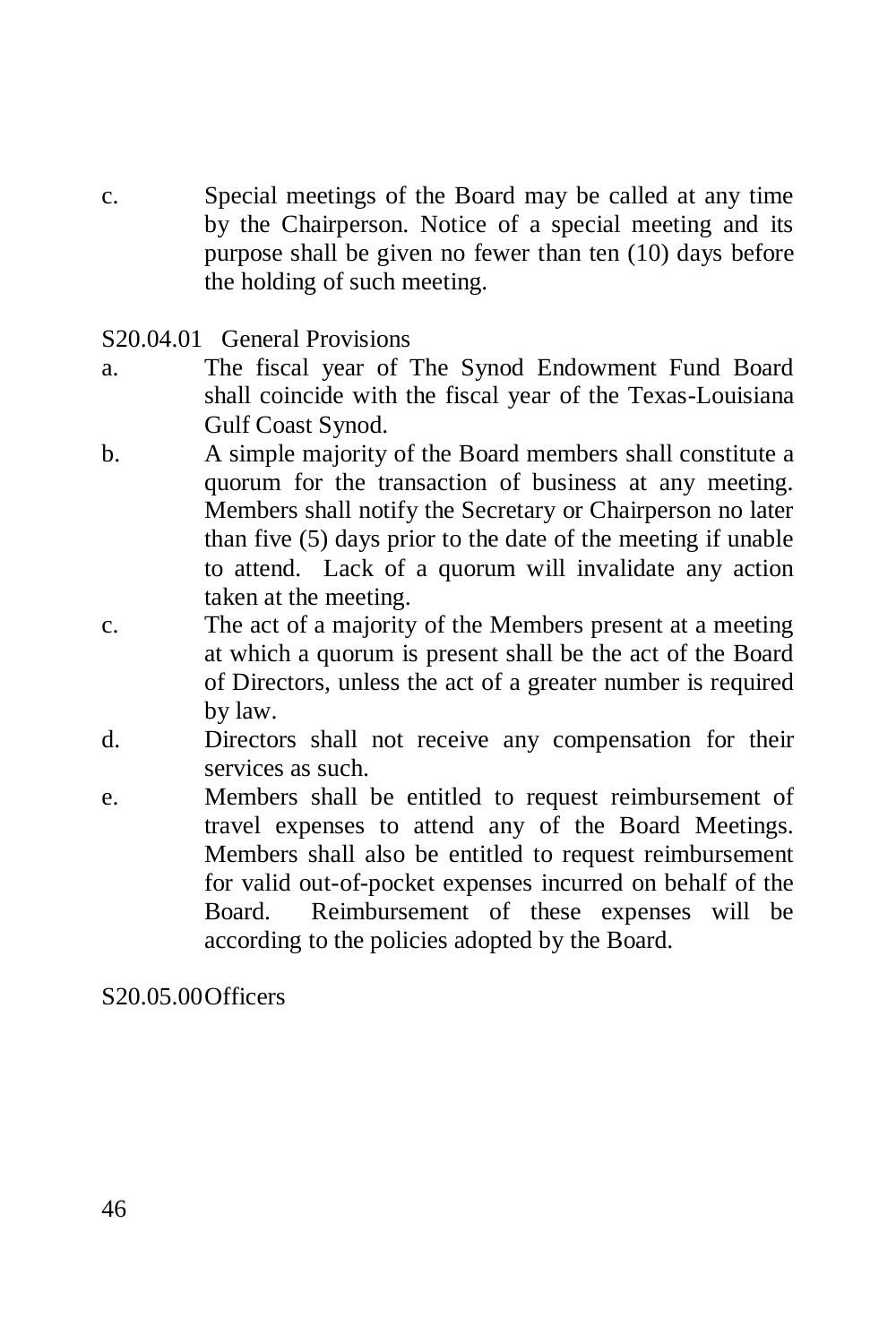- S20.05.01The officers of this Board are a Chairperson, a Vice-Chairperson, a Secretary and a Treasurer, who shall be the Treasurer of the Texas-Louisiana Gulf Coast Synod. The Board of Directors may from time to time elect or appoint other officers. These officers have the authority to perform the duties prescribed herein or assigned by the Board of Directors.
- S20.05.02 With the exception of the Treasurer, the officers are elected by the Board of Directors at its annual meeting.
- S20.05.03The officers shall serve for a term of one (1) year or until their successors are elected. A vacancy which occurs may be filled by the Executive Committee pending the approval of the Board of Directors at their next meeting. No person may be elected to the same office of the Board more than three (3) consecutive terms; provided however, such person will be eligible for election to any other office of the Board; provided further, however, that the term of Treasurer shall coincide with the term of the Treasurer of the Synod.
- S20.05.04Any officer other than the Treasurer may be removed by the Executive Committee or Board of Directors, at any regular or special meeting of the Executive Committee or Board; provided however, the Board shall ratify the action taken by the Executive Committee at its next regular or special meeting.
- S20.05.05Any officer may resign at any time by giving written notice to the Board. Any resignation shall take effect at the date of the receipt of that notice or at any alternate time specified in that notice. Any resignation is without prejudice to the rights, if any, of the Board under any contract to which the officer is a party.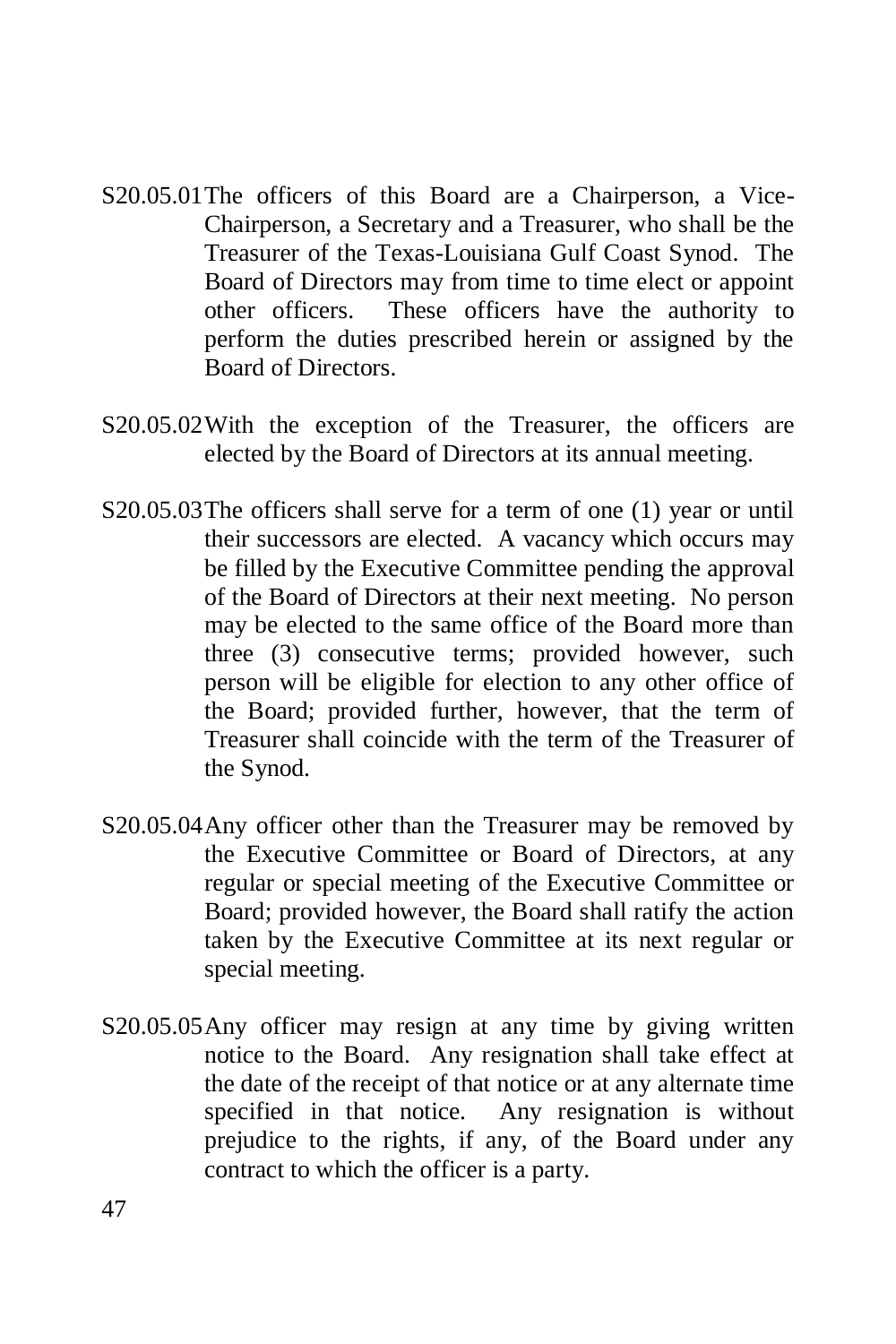S20.05.06A vacancy in any office shall be filled only in the manner prescribed in these bylaws for appointments to the office.

S20.06.00The Duties of the Officers are as follows:

- a. The Chairperson of the Board shall preside at all meetings of the Board and the Executive Committee. The Chairperson shall have other duties as may be prescribed by the Board of Directors, Executive Committee, or the policies and procedures. The chairperson is responsible for an annual report to be presented to the Synod Assembly and for the book of Minutes.
- b. In the absence or disability of the Chairperson of the Board, the Vice-Chairperson shall perform all the duties of the Chairperson of the board, and when so acting shall have all the powers of, and be subject to, all the restrictions upon the Chairperson of the Board.
- c. The Secretary shall perform the following duties:
- 1) Maintain a book of minutes of all meetings and actions of directors and committees, with the time and place of the meeting, whether regular or special, the notice given, the names of those present at the meeting, the number of directors present and the proceedings of the meeting.
- 2) Maintain a record of the Board Members setting forth the names of all members and their addresses.
- 3) Give notice of all meetings of the Board of Directors as required by the policies and procedures of the Board. The Secretary shall have such other powers and perform such other duties as may be prescribed by the Board of Directors or the Chairperson. The Secretary is responsible for submitting, in a timely manner, copies of all minutes to the Texas-Louisiana Gulf Coast Synod office for their records.